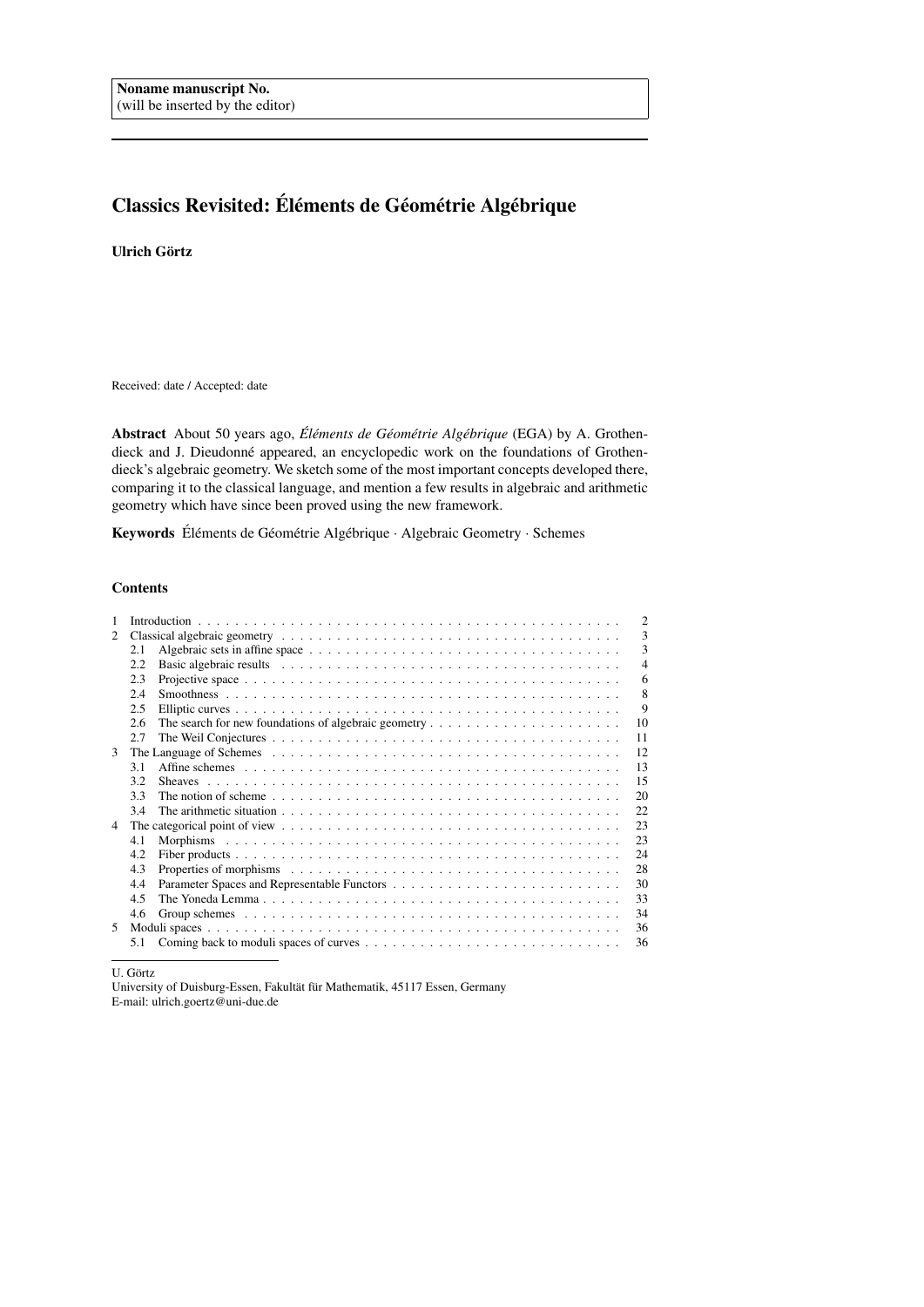#### 1 Introduction

The work of A. Grothendieck has reshaped algebraic geometry. Éléments de Géométrie *Algébrique* (EGA) by A. Grothendieck and J. Dieudonné, which appeared about 50 years ago, is an opus which lays out the foundations of the new theory with all the technical details that are required, making it widely accessible. Its four chapters [EGA I], [EGA II], [EGA III], [EGA IV] have been published in 8 installments in Publications mathematiques ´ de l'I.H.E.S., appearing between 1960 and 1967, comprising a total of around 1500 pages. Split up among the volumes, there is a Chapter 0 containing preliminary results from category theory, commutative algebra and homological algebra. Later, a new edition [EGA In] of the first chapter was published by Springer.

In this article, we will try to explain some of the context, and the content of EGA. More precisely, we start out with a few definitions and remarks about the classical theory, including some examples (Section 2). In Section 3, we define the notion of scheme which is the central notion of "geometric object" in EGA and in all of Grothendieck's algebraic geometry. We discuss the functorial point of view (Section 4), and in particular the notion of moduli spaces (Section 5). In the final sections, we briefly comment on volumes III and IV of EGA (Sections 6.1, 6.2), and discuss *very few* results building on the theory developed in EGA, before we conclude, in Section 8, with miscellaneous remarks. The choice of examples is definitively biased and reflects the personal taste of the author. We give references to EGA in many places; not so much because we would expect the reader to look them up, but rather to show "where we are" in our discussion, and also to illustrate what is covered in EGA, and what is not: While EGA is very easy to read in the sense that the proofs are spelled out in small steps and with detailed references to all previous results that are used, its style of writing at the same time makes it hard to look up a single result and its proof (because that might mean to follow up a long chain of backwards references), and to get a grasp of the big picture, since motivation and examples are scarce.

Although there are a few comments on historical developments in this note, I am aware that these are very much incomplete, and possibly also inaccurate. See Section 8 for pointers to the literature where this aspect is treated more competently.

Terminology. When we speak of a ring, in this note we always mean a commutative ring with 1.

The language of categories and functors is used below in several places. Recall that a category is given by a class of objects, together with "morphisms" between them. Each object has a distinguished identity morphism, and morphisms can be composed. A (covariant) functor  $F: \mathcal{C} \to \mathcal{D}$  between categories attaches to each object *X* of  $\mathcal{C}$  an object  $F(X)$  of  $\mathscr{D}$ , and to each morphism  $f: X' \to X$  a morphism  $F(f): F(X') \to F(X)$  between its images. This is required to be compatible with the identity morphisms and with composition.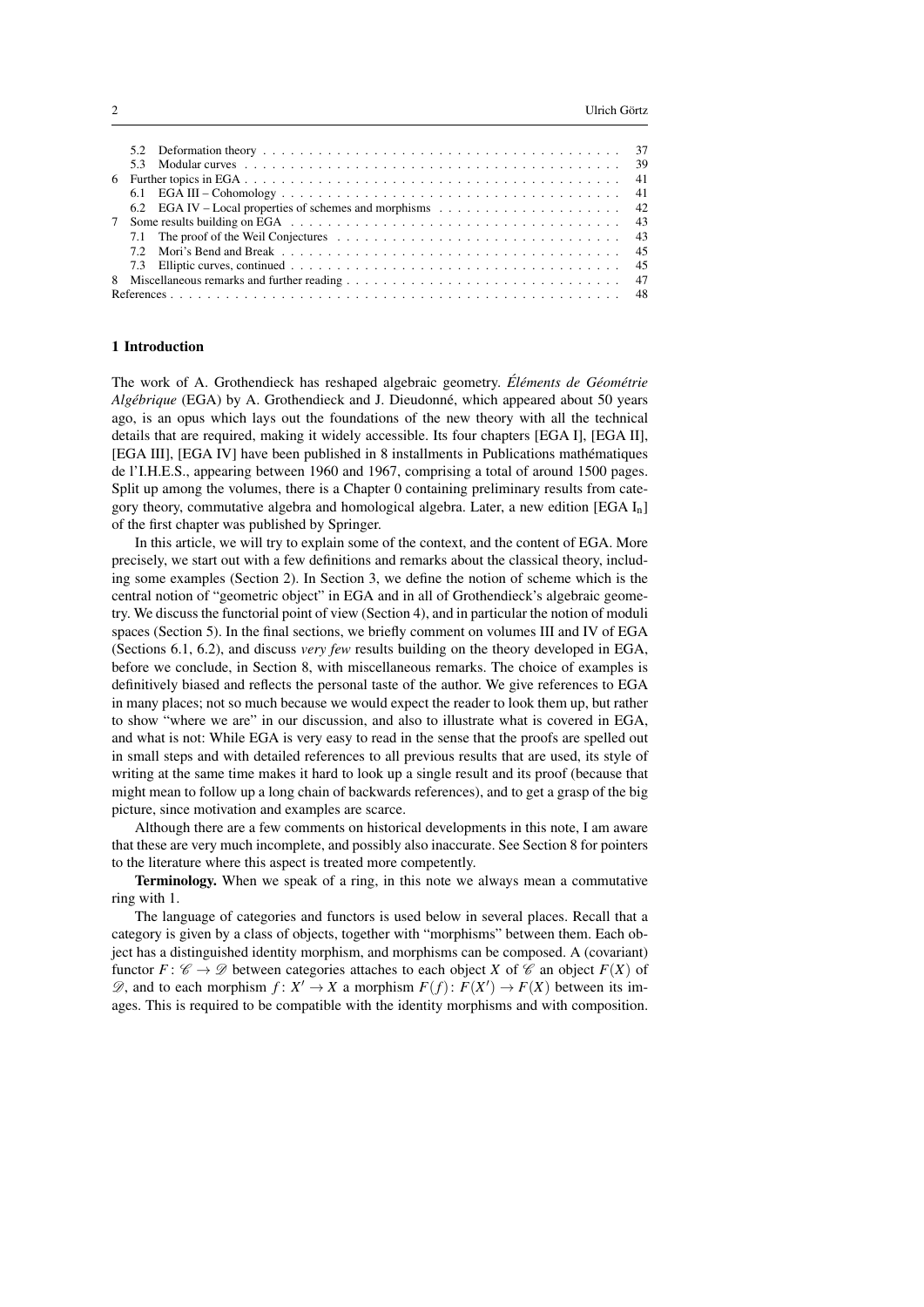Similarly, one has the notion of a contravariant functor, where the directions of arrows are reversed: For  $f: X' \to X$  we obtain  $F(f): F(X) \to F(X')$ . Basic examples are the category (Sets) of sets and the category (Rings) of rings. But the definition also allows for many other constructions, for example, given a topological space *X*, we obtain a category by taking as objects the open subsets of *X*, and as morphism set Hom $(U, V)$  a one-point set if  $U \subseteq V$ , and the empty set otherwise (i.e., the morphisms are the inclusions between open subsets). Given functors  $F, G: \mathscr{C} \to \mathscr{D}$  between the same categories, a *morphism*  $F \to G$  of functors is given by morphisms  $F(X) \to G(X)$  in  $\mathscr{D}$ , for all X in  $\mathscr{C}$ , such that for every morphism  $X' \to X$  in  $\mathcal{C}$ , the obvious square is commutative. For more on categories see [34], [23] App. A. (We will neglect all set-theoretic issues in this article.)

Prerequisites. We assume that the reader is familiar with basic notions of (commutative) algebra: rings, ideals, prime ideals, maximal ideals, fields, finite fields. Some more commutative algebra (localization, tensor products, . . . ) is of course helpful, but hopefully not indispensable. Furthermore, some elementary topology is used. The notions of categories and functors are used in several places, but the definitions lined out in the previous paragraph should be enough to get by. Some knowledge of differentiable and/or complex manifolds is certainly useful, but the remarks pertaining to these subjects could otherwise be skipped without losing much.

For a shorter description of the notion of schemes and the use of categories and functors in algebraic geometry which requires less prerequisites and is much shorter, but less complete, see [42]. Se also the references given in Section 8.

# 2 Classical algebraic geometry

The topic of algebraic geometry is the geometric structure of solution sets of systems of polynomial equations.

In addition to being a fascinating topic in itself, it should be clear from this description that algebraic geometry has close connections to many other areas in mathematics, such as other variants of geometry (complex, differential, . . . ), number theory, etc.

Also outside mathematics, polynomial equations appear in many places, and describing the structure of their zero sets has numerous applications — even if it is often not easy to apply the high-brow techniques of today's algebraic geometry machinery to specific questions arising from practical problems. As more or less random samples, we mention the papers by Penner [44] (molecule structure); Aholt, Sturmfels, Thomas [1], Lieblich, Van Meter [32] (computer vision); Carlini, Catalisano, Oneto [7] (algebraic statistics, . . . ).

Many textbooks on modern algebraic geometry choose to develop the classical theory first, before proceeding to Grothendieck's theory of schemes. See, e.g., [41] Ch. I, [25] Ch. 1, [23] Ch. 1.

# 2.1 Algebraic sets in affine space

Let *k* be an algebraically closed field, e.g., the field of complex numbers. Let  $R = k[X_1, \ldots, X_n]$ be a polynomial ring in *n* variables over *k*, and fix polynomials  $f_1, \ldots, f_m \in R$ . We can then consider the common zero set

$$
V(f_1,\ldots,f_m):=\{(x_i)_i\in k^n;\,\forall j=1,\ldots,m:f_j(x_1,\ldots,x_n)=0\}\subseteq k^n
$$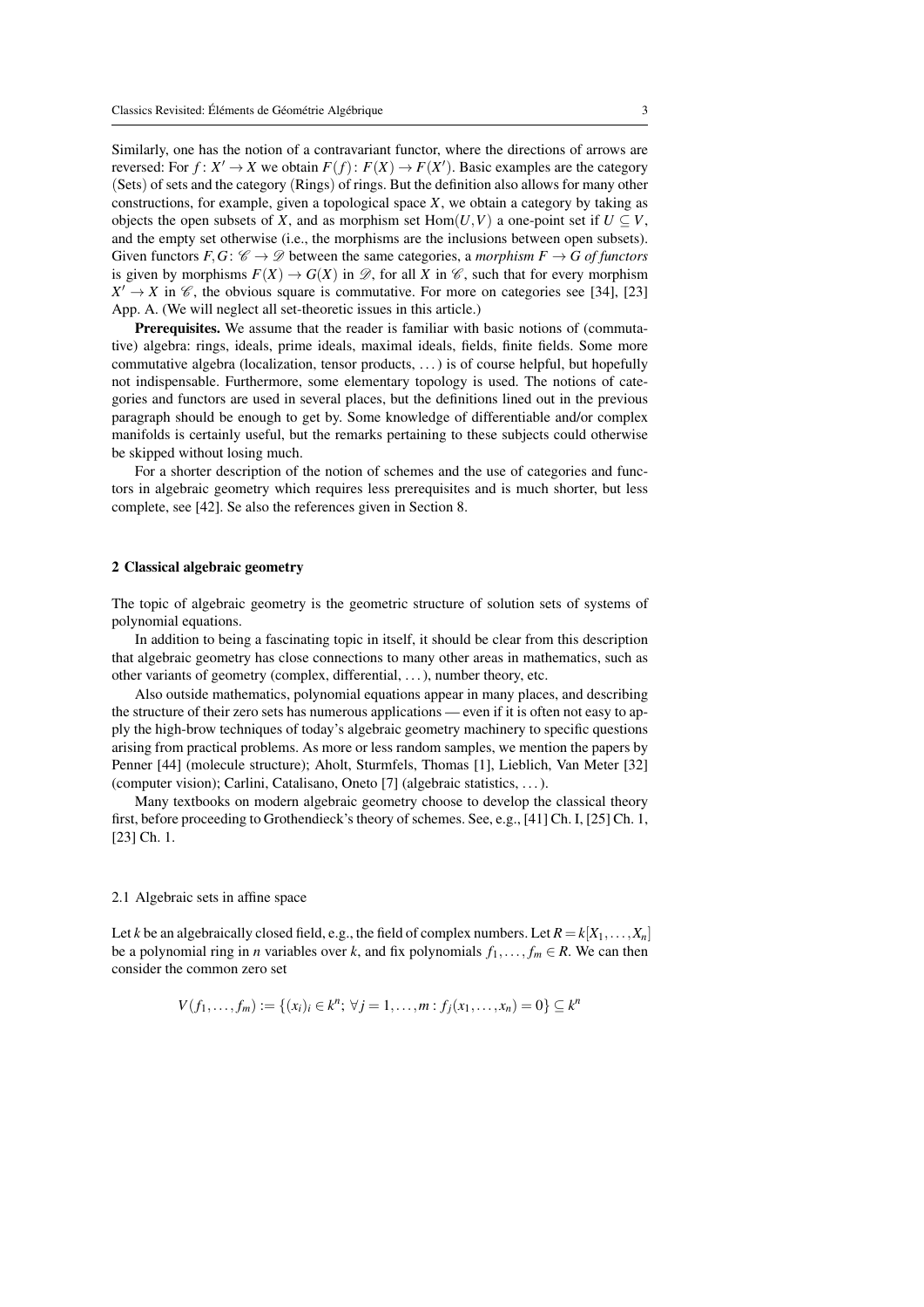

of the polynomials  $f_i$ . Subsets of  $k^n$  of the form  $V(f_1, \ldots, f_m)$  are called *algebraic subsets* of *k n* , or *affine algebraic sets* or *affine algebraic varieties*.

Drawing examples is actually not so easy, since non-zero polynomials in one variable have only finitely many zeros, and starting with  $\mathbb{C}^2$ , it is difficult to draw a picture. To give some impression, we can draw the zero sets of polynomials in  $\mathbb{R}^2$  as in the pictures. However, one has to be careful when drawing conclusions from these pictures. For example, both curves pictured here are connected for the Zariski topology which we will define later.

A *morphism* between  $V(I) \subseteq k^n$  and  $V(I') \subseteq k^{n'}$  is a map  $V(I) \to V(I')$  which is given by polynomials, i.e., which is of the form  $(x_1,...,x_n) \mapsto (g_1(x_{\bullet}),...,g_{n'}(x_{\bullet}))$  for polynomials  $g_j \in k[X_1, \ldots, X_n]$ ,  $j = 1, \ldots, n'$ . Note that every morphism extends to a morphism  $k^n \to k^{n'}$ , but there are in general many extensions, because changing the polynomials  $g_i$  by elements of *I* does not change the map  $V(I) \to V(I')$ . With the notion of morphism, we obtain a notion of isomorphism: a morphism which admits an inverse morphism.

2.2 Basic algebraic results

If in the above setting we denote by

$$
I = \{\sum_{j=1}^{m} g_j f_j; \ g_j \in R\} \subset R
$$

the ideal generated by the  $f_j$ , we have

$$
V(f_1,\ldots,f_m) = \{(x_i)_i \in k^n; \,\forall f \in I : f(x_1,\ldots,x_n) = 0\} =: V(I).
$$

So passing to a different set of polynomials gives rise to the same common zero set, if the two families generate the same ideal. Furthermore, denoting by

$$
\text{rad}\,I := \{f \in R; \exists n : f^n \in I\}
$$

the radical of the ideal *I*, we obviously have  $V(I) = V(\text{rad }I)$ . We call an ideal *I* a *radical ideal*, if  $I = rad(I)$ .

Two results proved by D. Hilbert around 1890 further clarify the situation: By the Hilbert basis theorem, the ring *R* is noetherian, i.e., every ideal in *R* is finitely generated. This means that considering common zero sets of infinite families of polynomials does not give us a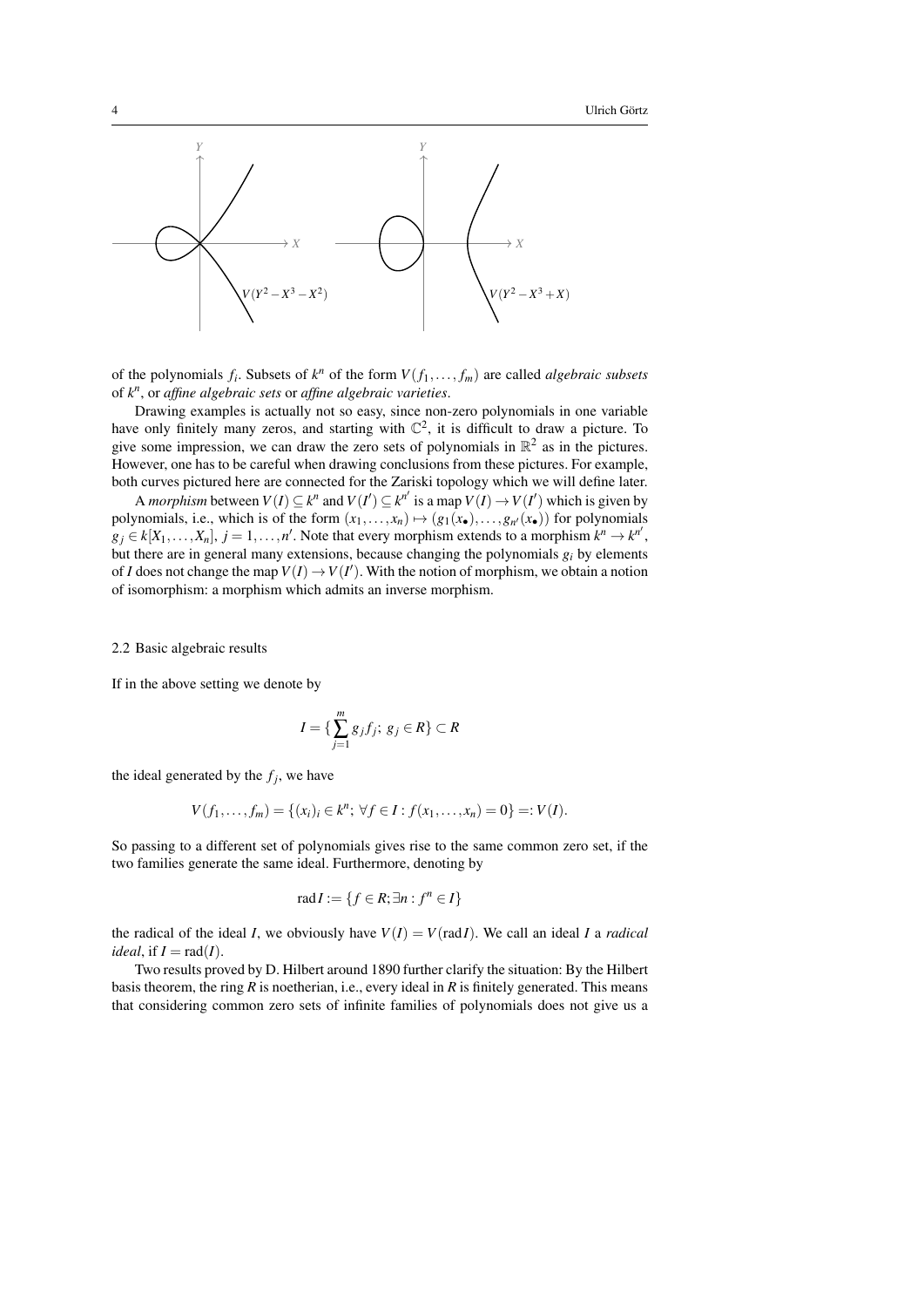more general notion. The more difficult result, Hilbert's Nullstellensatz, can be stated as saying that we obtain a bijection

{algebraic subsets of  $V \subseteq k^n$ }  $\longleftrightarrow$  {ideals  $I \subseteq k[X_1, ..., X_n]$  with  $I = \text{rad } I$ }

by sending *V* to the ideal

 $I(V) := \{ f \in R; \ \forall (x_i)_i \in V : f(x_1, \ldots, x_n) = 0 \}$ 

of all polynomials vanishing on *V* and conversely, sending *I* to *V*(*I*). Clearly, this bijection is inclusion-reversing.

As a consequence, the geometric objects  $V(I)$  can actually be studied, by passing to the associated ideal, in purely algebraic terms. Hence geometric properties can be translated to algebraic properties. Moreover, expressing geometric properties for  $k = \mathbb{C}$  in algebraic terms (e.g., using (formal) derivatives of polynomials), one can define "geometric properties" for general *k* by using the same algebraic description (and hoping for a reasonable outcome).

The Nullstellensatz implies that the maximal ideals of  $k^n$  are exactly the ideals which correspond to those non-empty algebraic sets which are minimal with respect to inclusion, i.e., to the points of  $k^n$ . Explicitly this says that every maximal ideal of  $R$  is of the form  $(X_1 - x_1, \ldots, X_n - x_n)$  for a point  $(x_i)_i \in k^n$  (and clearly all those ideals are maximal). We see here that the assumption that *k* be algebraically closed is crucial at this point even if  $n = 1$ . This allows us to identify the set  $V(I) \subseteq k^n$  with the set of those maximal ideals of *R* which contain *I*, or equivalently, with the set of maximal ideals of the ring *R*/*I*.

Every polynomial  $f \in R$  gives rise to a map  $k^n \to k$ ,  $(x_i)_i \mapsto f(x_1, \ldots, x_n)$ , and restricting to an algebraic set  $V(I)$ , we can view f as a *k*-valued map on  $V(I)$ . We obtain a ring homomorphism  $R \to \text{Map}(k^n, k)$  which obviously factors through the canonical projection  $R \rightarrow R/I$ . If *I* is a radical ideal, then the resulting map  $R/I \rightarrow \text{Map}(k^n, k)$  is injective, and we then call  $R/I$  the *affine coordinate ring* of  $V(I)$  — the ring of all polynomial functions on  $V(I)$ .

Using maps given by polynomials as morphisms between affine algebraic varieties, as above, we get an equivalence of categories

(affine algebraic varieties/k) 
$$
\longleftrightarrow
$$
 (reduced fin. gen. k-algebras), (1)

where we call a *k*-algebra *A reduced*, if it has no nilpotent elements, and *finitely generated*, if there exists a surjective *k*-algebra homomorphism  $k[X_1, \ldots, X_n] \rightarrow A$  for some *n*. The equivalence is obtained by mapping  $V(I) \subseteq k^n$  to  $k[X_1, \ldots, X_n]/I$ , where *I* is assumed to be a radical ideal. To describe the inverse map, let *A* be a reduced finitely generated *k*-algebra. These properties imply (and are equivalent to) that there exists  $n > 0$  and a surjective  $k$ algebra homomorphism  $k[X_1,...,X_n] \to A$  whose kernel, say *I*, is a radical ideal. We then map *A* to the affine algebraic variety  $V(I) \subseteq k^n$ .

We equip  $k^n$  with the *Zariski topology* which is defined by saying that the closed sets in  $k^n$  are the sets of the form *V*(*I*). Similarly, we equip  $V(J) \subseteq k^n$  with the induced topology. Even though this topology is very coarse, it has its uses. We denote  $k^n$  with the Zariski topology by  $\mathbb{A}^n(k)$ , "*n*-dimensional affine space over *k*".

We call a non-empty topological space *X irreducible*, if *X* cannot be written as the union of two proper closed subsets, or equivalently, if any two non-empty open subsets of *X* have non-empty intersection. This is a much stronger notion than *X* being connected, and is not interesting for Hausdorff topological spaces. But in algebraic geometry, irreducible spaces occur frequently. In fact, for *I* a radical ideal, the set  $V(I)$  is irreducible if and only if *I* is a prime ideal. In particular,  $\mathbb{A}^n(k) = V(0)$  is irreducible. The term *variety* is sometimes reserved for irreducible algebraic sets, but we chose to include all Zariski closed sets.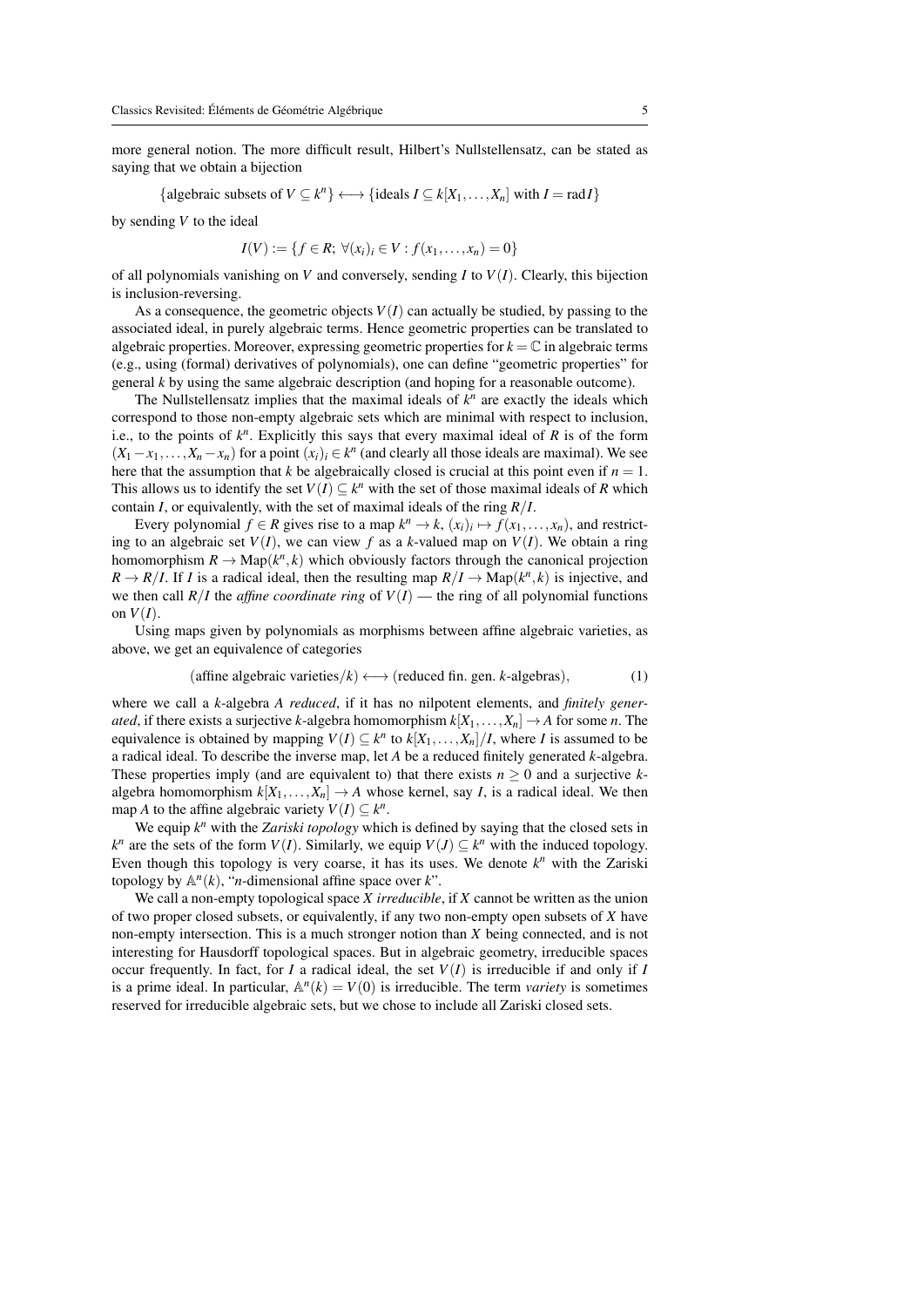*Example 2.1* Let us illustrate how the Zariski topology is useful (at least as a piece of terminology): The space  $M_{n \times n}(k)$  of  $(n \times n)$ -matrices over *k* can be identified with  $\mathbb{A}^{n^2}(k)$ . The subset of diagonalisable matrices with *n* different eigenvalues is open (because its complement is the locus where the characteristic polynomial has multiple zeros, and this is equivalent to saying that the discriminant of the characteristic polynomial vanishes; since the discriminant of the characteristic polynomial is a polynomial in the entries of the matrix, this is in fact a Zariski-closed condition). Since it is clearly non-empty, and  $M_{n \times n}(k)$  is irreducible, it is dense.

Therefore every property of matrices which is true for all (regular) diagonalisable matrices and such that the subset of matrices satisfying the property is a closed subset of  $M_{n\times n}(k)$ , is true for all  $(n \times n)$ -matrices. One example is the Theorem of Cayley-Hamilton saying that every matrix *A* is annihilated by its characteristic polynomial. This is trivial for diagonal matrices. Also, the subset of  $M_{n \times n}(k)$  of all matrices which satisfy this property, is clearly Zariski-closed. Therefore the theorem holds for all square matrices.

Deeper evidence for the value of the Zariski topology is given by J.-P. Serre's results [49] about properties of cohomology of sheaves in this context. See also Section 6.1. As we will see, a slight variant of the Zariski topology is used in Grothendieck's language of schemes, as we will see in Section 3.

With the Zariski topology we also obtain a notion of dimension: We define the dimension of a topological space *X* as the supremum of the lengths  $\ell$  of chains

$$
\emptyset \neq Z_0 \subsetneq Z_1 \subsetneq \cdots \subsetneq Z_\ell \subseteq X
$$

of irreducible closed subsets  $Z_i \subseteq X$ . With the correspondence between irreducible subsets and prime ideals, we see that the dimension of  $V(I)$  is equal to the Krull dimension of the ring  $k[X_1, \ldots, X_n]/I$ .

2.3 Projective space

In order to express (and study) certain properties of algebraic sets, it is sometimes more convenient to replace the affine space  $k^n$  by a different ambient space, namely the projective space

$$
\mathbb{P}^n(k) := (k^{n+1} \setminus \{0\})/k^\times
$$

where the group  $k^{\times}$  of units of the field *k* acts by scalar multiplication on  $k^{n+1} \setminus \{0\}$ . In other words, we can view  $\mathbb{P}^{n}(k)$  as the set of lines through the origin in  $k^{n+1}$ . To describe points of  $\mathbb{P}^n(k)$  we use *homogeneous coordinates*, i.e., a point in  $\mathbb{P}^n(k)$  is given as

$$
[x_0:\cdots:x_n],\quad (x_i)_i\in k^{n+1}\setminus\{0\},\quad
$$

where

$$
[x_0:\cdots:x_n]=[x'_0:\cdots:x'_n] \iff \text{there exists } \lambda \in k^{\times}:\forall i: x'_i=\lambda x_i.
$$

Since at least one of the homogeneous coordinates must not vanish, we see that  $\mathbb{P}^n(k)$  is covered by the subsets

$$
U_i := \{ [x_0 : \cdots : x_n]; \ x_i \neq 0 \},\
$$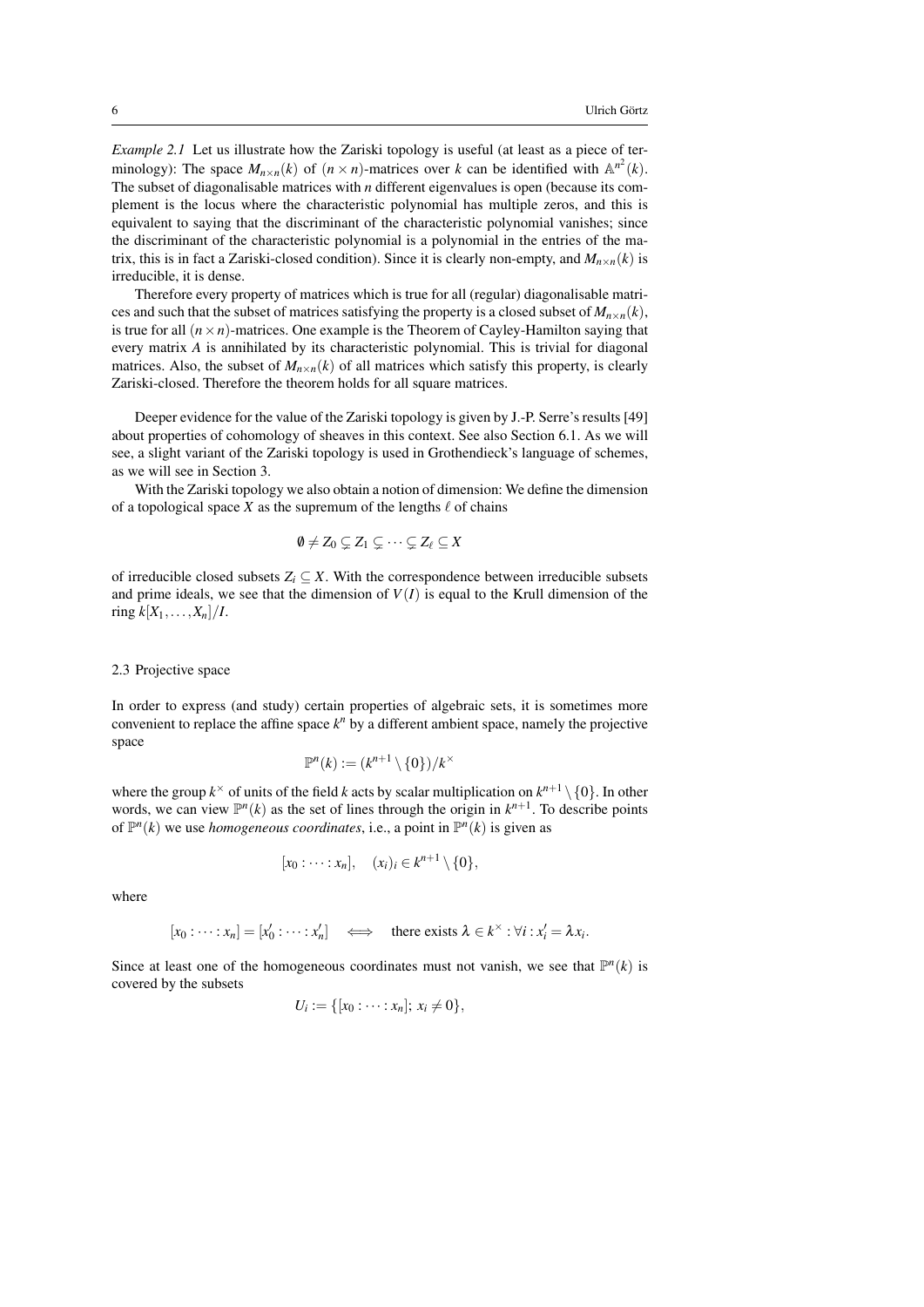and we have bijections

$$
U_i \to \mathbb{A}^n(k), \quad [x_0: \cdots : x_n] \mapsto \left(\frac{x_0}{x_i}, \cdots, \frac{x_n}{x_i}\right),
$$

where the term  $x_i/x_i$  is omitted.<sup>1</sup>

Using the covering  $\mathbb{P}^n(k) = \bigcup U_i$ , we can equip  $\mathbb{P}^n(k)$  with the Zariski topology, i.e., the uniquely determined topology for which all  $U_i$  are open in  $\mathbb{P}^n(k)$ , and such that the subspace topology on each  $U_i$  is the Zariski topology on  $\mathbb{A}^n(k)$  via the above bijection.

Because of the nature of homogeneous coordinates, if  $f \in k[X_0, \ldots, X_n]$  is a polynomial and  $[x_0 : \cdots : x_n]$  a point in projective space, there is no well-defined value  $f(x_0, \ldots, x_n)$ (unless *f* is constant). But if *f* is homogeneous, i.e., all the monomials occurring inf *f* have the same degree, then it is independent of the choice of representative whether  $f(x_0,...,x_n)$ vanishes. Therefore we can define

$$
V_{+}(f):=\{[x_{0}:\cdots:x_{n}]\in\mathbb{P}^{n}(k); f(x_{0},...,x_{n})=0\}
$$

for *f* a homogeneous polynomial. More generally, we have the *projective algebraic variety*

*V*<sub>+</sub>(*I*) := { $[x_0: \cdots : x_n]$  ∈  $\mathbb{P}^n(k)$ ; *f*(*x*<sub>0</sub>,..., *x<sub>n</sub>*) = 0 for all homogeneous *f* ∈ *I*}

for every ideal  $I \subseteq k[X_0, \ldots, X_n]$  which is generated by homogeneous polynomials.

With the above notation for the standard charts  $U_i \subset \mathbb{P}^n(k)$ , and choosing  $X_0, \ldots, X_{i-1}$ ,  $X_{i+1}, \ldots, X_n$  as coordinates on  $U_i$ , we see that

$$
V_{+}(f) \cap U_{i} = V(f(X_{0},...,X_{i-1},1,X_{i+1},...,X_{n})).
$$

Here is a simple, concrete example of a fact about algebraic sets which can be expressed in a cleaner fashion inside projective space than in affine space: Any two different lines in  $\mathbb{P}^2(k)$ , i.e., subsets of the form  $V_+(f)$  with *f* a homogeneous polynomial of degree 1, intersect in a single point. This is easy to check: Viewing points of projective space as lines in  $k^3$ , a line is a 2-dimensional subspace, and any two different 2-dimensional subspaces in  $k^3$  intersect in a line. Let us fix one of the standard charts, say  $U_0$ , and call  $\mathbb{P}^2(k) \setminus U_0$ , which we can naturally identify with  $\mathbb{P}^1(k)$ , the *line at infinity*. Then the concept of projective space gives a precise meaning to the statement that two different parallel lines in  $\mathbb{A}^2(k) = U_0$ intersect in a point (of the line) at infinity.

A non-trivial generalization of this fact is Bézout's theorem which states that any two "curves", i.e., algebraic subsets  $V_+(f)$ ,  $V_+(g) \subset \mathbb{P}^2(k)$  (assuming they intersect in only finitely many points) intersect in  $\leq$  deg( $f$ ) deg( $g$ ) points, and if the intersection points are counted "with multiplicity", there are precisely  $deg(f)deg(g)$  intersection points. The counting "with" multiplicity" should be understood as the natural analog to the counting of zeros of a polynomial in one variable with multiplicity. Compare the statement that a polynomial in one variable of degree *n* > 0 has precisely *n* zeros, counting multiple zeros appropriately. Cf. Example 3.6.

Morphisms between projective algebraic varieties are by definition maps  $V_+(I) \to V_+(I')$ which are Zariski-locally of the form  $[x_0 : \cdots : x_n] \mapsto [f_0(x_\bullet) : \cdots : f_{n'}(x_\bullet)]$  for homogeneous polynomials  $f_i \in k[X_0, \ldots, X_n]$ , all of the same degree (and without a common zero on the open subset of  $V_+(I)$  under consideration).

<sup>1</sup> Up to this point of this section, everything makes sense for an arbitrary field *k*, and we will occasionally use the notation  $\mathbb{P}^n(k)$  in this more general setting below.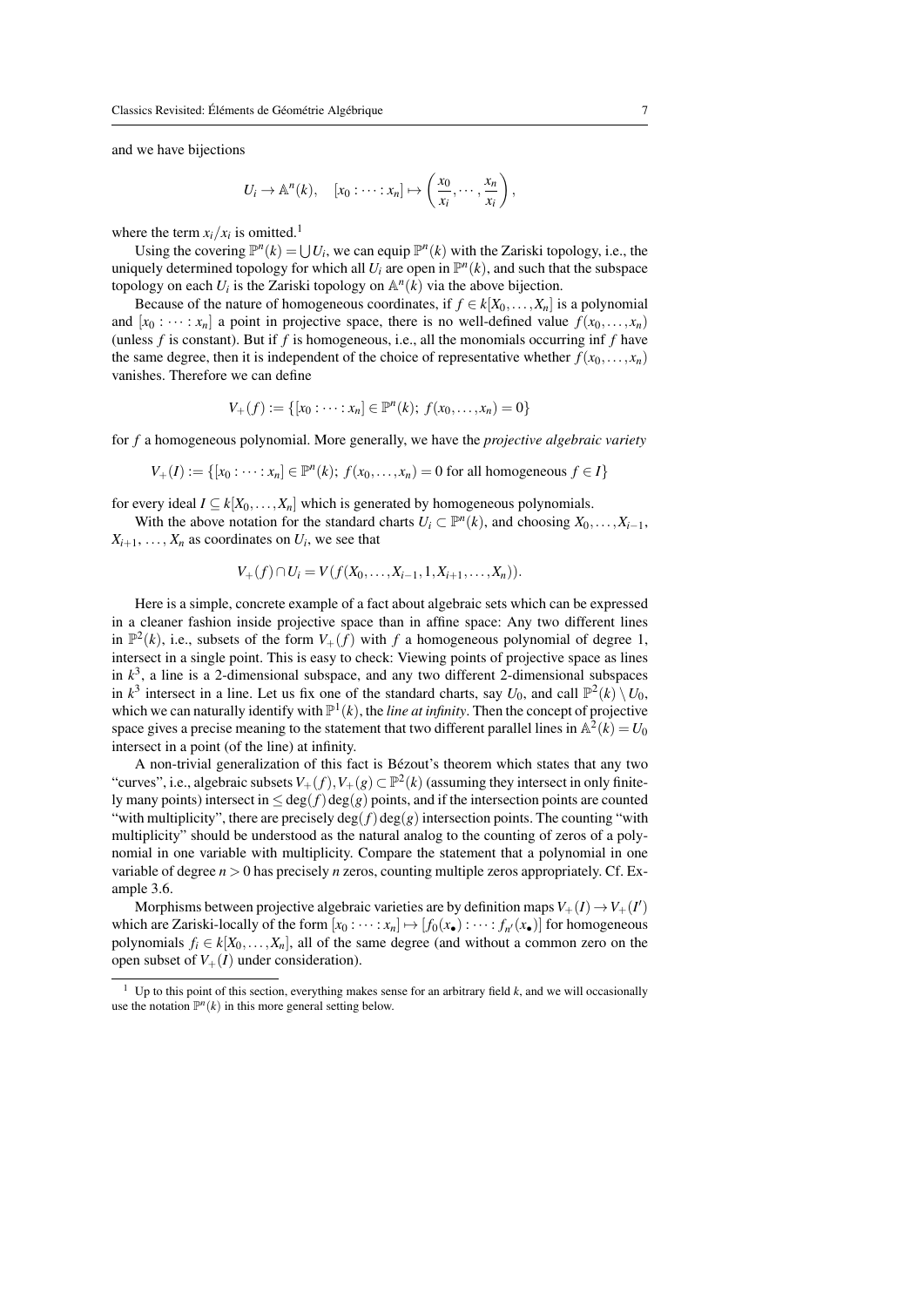More generally, we can consider *quasi-projective* algebraic varieties, that is, open subsets of projective varieties (with an analogous notion of morphism). Then in particular every open subset of an affine variety is a quasi-projective variety (which is, however, not necessarily itself affine).

## 2.4 Smoothness

From this point, we can start the investigation of affine and projective algebraic varieties as geometric objects. Over the complex numbers (or over the real numbers, where it is easier to "draw pictures" as the ones above, but where we are leaving the setup with an algebraically closed base field), we certainly have some intuition about "geometric properties", namely those induced from the geometry of  $\mathbb{C}^n$  and  $\mathbb{R}^n$ , or the complex/differentiable manifolds  $\mathbb{P}^n(\mathbb{C}), \mathbb{P}^n(\mathbb{R}).$ 

Some of these properties can be readily translated into algebraic properties of the defining polynomials. We want to illustrate this with the property of smoothness, a key property of geometric objects which we will refer to several times below.

The intuition of a smooth point should be that the geometric set in question at this point "looks just like affine space" after "zooming in appropriately". In a similar fashion, we can express this by saying that the variety can be well approximated by an affine-linear space (which we would call the tangent space). In the examples drawn above, all points are smooth except for the origin inside  $V(Y^2 - X^3 - X^2)$  where the two "branches" of that curve cross. This crossing point is called a *node* of the curve  $V(Y^2 - X^3 - X^2)$ .

Let us define when an algebraic variety *V* is smooth at a point  $x \in V$ . By analogy with the theorem of inverse functions in real/complex analysis, we say that *V* is smooth at *x* if and only if there exists an affine open neighborhood  $U \subseteq V$  with  $x \in U$  and an isomorphism between *U* and an open subvariety of  $V(f_1, \ldots, f_m)$  for polynomials  $f_i \in k[X_1, \ldots, X_n]$  mapping *x* to 0, say, such that the Jacobian matrix

$$
\left(\frac{\partial f_i}{\partial X_j}\right)_{i=1,\dots m, j=1,\dots n} \bigg|_{X_j=0} \in M_{m \times n}(k)
$$

has rank *m*.

A projective algebraic variety  $V_+(I)$  is called smooth at a point *x* if the intersection  $V_+(I) \cap U_i$  is smooth at *x* for one (equivalently: every) chart  $U_i$  containing *x*. We call a (quasi-projective) algebraic variety *smooth*, if it is smooth at all of its points.

One can show that (for *k* algebraically closed and *I* a radical ideal), a point *x* in  $V(I) \subseteq$  $\mathbb{A}^n(k)$  is smooth if and only if the localization  $(k[X_1,\ldots,X_n]/I)_{\mathfrak{p}}$  of  $k[X_1,\ldots,X_n]/I$  at the prime ideal p corresponding to *x* is a regular local ring.

*Example 2.2* Let *k* be of characteristic 0, to avoid some small complications. Fix a nonzero homogeneous polynomial  $f \in k[X_0, X_1, X_2, X_3]$  of degree 3. We call the variety  $V_+(f)$  $\mathbb{P}^3(k)$  a cubic surface<sup>2</sup>. Assume moreover that  $V_+(f)$  is smooth. It was observed classically, that  $V_+(f)$  contains precisely 27 lines of  $\mathbb{P}^3(k)$  (where a line in  $\mathbb{P}^3(k)$  is a variety of the form  $V_+(\ell_1, \ell_2)$  for linear homogeneous polynomials  $\ell_1, \ell_2$  which are not multiples of each other). For a proof using the classical language, see van der Waerden's book [53]. Cf. Example 6.1 below.

<sup>&</sup>lt;sup>2</sup> Strictly speaking, we should also ask that in the decomposition of  $f$  into irreducible polynomials, no factor occurs with power  $> 1$ , because otherwise  $V + (f)$  is equal to  $V_{+}(g)$  for some *g* of smaller degree. The language of schemes will allow us to deal with this point more elegantly.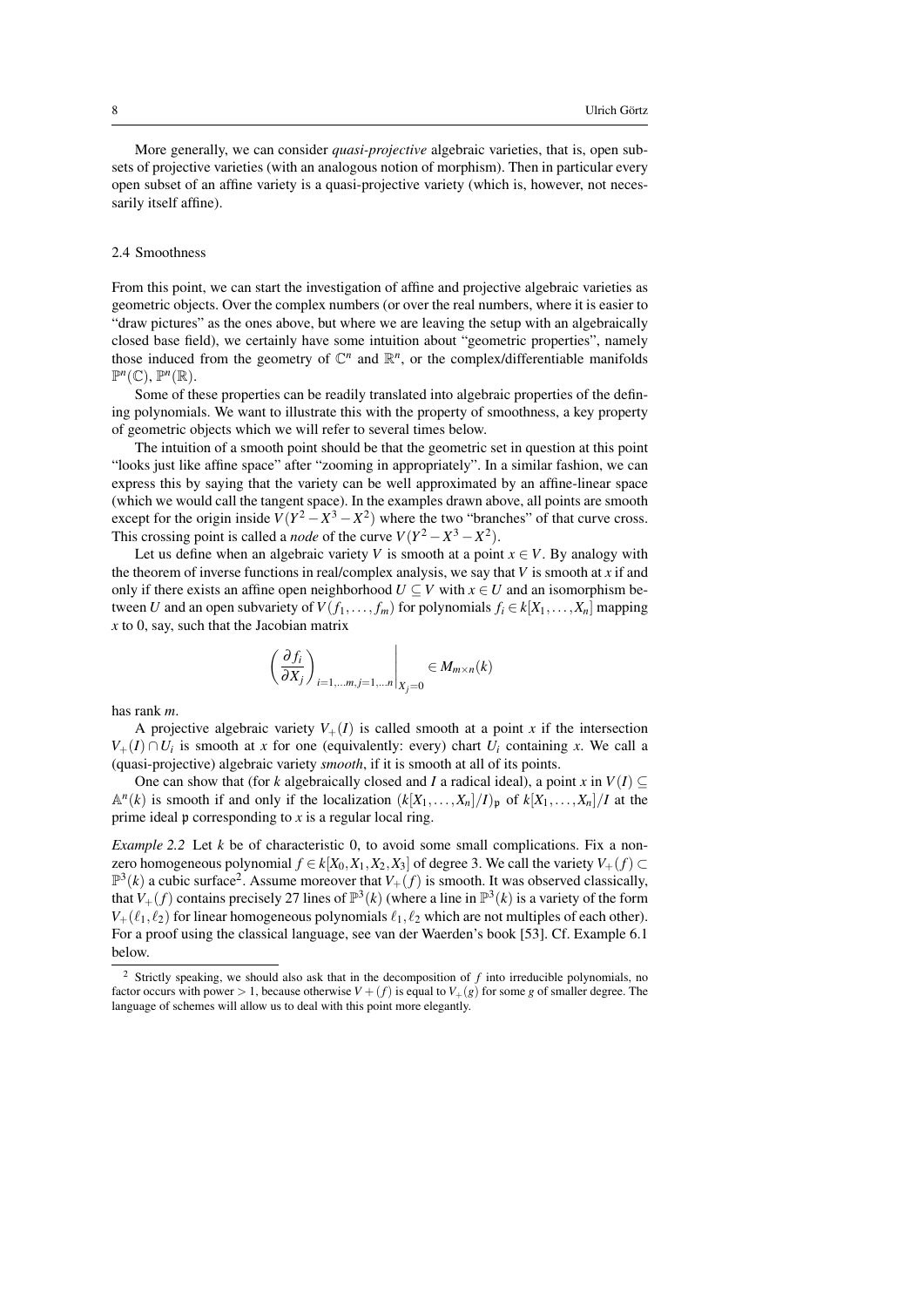#### 2.5 Elliptic curves

A very interesting class of examples is provided by cubic equations of the form<sup>3</sup>

$$
Y^2Z = X^3 + aXZ^2 + bZ^3, \qquad a, b \in k.
$$

The polynomial  $Y^2Z - X^3 + aXZ^2 + bZ^3$  then defines an algebraic variety *E* in  $\mathbb{P}^2(k)$ . If we pass to the chart  $\{Z \neq 0\}$ , we lose only the point with homogeneous coordinates  $[0:1:0]$ which we will denote by *O*. Many properties of *E* can be studied in terms of the intersection  $V_+(Y^2Z - X^3 + aXZ^2 + bZ^3) \cap \{Z \neq 0\}$ , an affine curve in the affine plane, defined by the equation

$$
Y^2 = X^3 + aX + b, \qquad a, b \in k.
$$

We always make the assumption that *E* is smooth over *k*. It is not hard to check that this is equivalent to the condition that the polynomial  $X^3 + aX + b$  has no multiple roots.

Quite surprisingly, at first, the set  $E$  can be equipped with the structure of an abelian group in a simple and very geometric way. This relies on a special case of the theorem of Bézout which we mentioned above: If  $f$  is a linear homogeneous polynomial, then  $E$  and  $V_{+}(f)$  intersect in precisely 3 points (which have to be counted with multiplicity, cf. Example 3.6). More precisely, either the intersection consists of 3 points; or the intersection consists of 2 points, where the two "curves" intersect transversally in one of them, and touch in the other one; or the intersection consists of just one point, where the two curves touch "to the order 3".

Then the group law can be characterized by specifying that for any three points  $P, Q, R \in$ *E*, we have  $P + Q + R = O$  if and only if there exists a line intersecting *E* in the three points *P*, *Q*, *R* (understood with multiplicities as described above). To describe the group law more explicitly, take points  $P, Q \in E$ . Let  $V_+(f)$  be the line through *P* and *Q* (or the unique tangent line to *E* in *P* if  $P = Q$ ). Let *R* denote the third point of intersection of *E* and  $V_{+}(f)$ . Now let  $V_{+}(g)$  be the line connecting *R* and *O*, and let *S* be the third point of intersection of *E* with  $V_{+}(g)$  (with analogous conventions in the case of multiple intersection points). The composition law on *E* is then defined by  $P + Q := S$ .

Most group axioms are visibly satisfied by this composition law (e.g., *O* is the neutral element, and the negative of a point is obtained by reflection with respect to the *X*-axis), with the exception of the associativity law. The associativity can be proved in several different ways, for instance using the Theorem of Cayley and Bacharach in projective geometry, or more advanced tools of algebraic geometry such as the Theorem of Riemann and Roch.

Over the complex numbers, there is also a different point of view, so assume that  $k = \mathbb{C}$ , and *E* is as above. Since polynomials are special cases of power series, and taking into account the smoothness condition which we imposed for elliptic curves, each of the open charts  $E(\mathbb{C}) \cap U_i(\mathbb{C}) \subset U_i(\mathbb{C}) = \mathbb{C}^2$ , and hence all of  $E(\mathbb{C})$  carry the structure of a onedimensional complex manifold, i.e., of a Riemann surface. Being closed in the projective plane,  $E(\mathbb{C})$  equipped with the complex-analytic topology is compact. Using the group structure, it is not too hard to see that the universal covering of  $E(\mathbb{C})$  is the complex plane  $\mathbb C$ , and arranging things so that  $0 \in \mathbb C$  maps to the neutral element of  $E(\mathbb C)$ , the covering map  $\mathbb{C} \to E(\mathbb{C})$  is a group homomorphism. More precisely  $E(\mathbb{C})$ , as a Riemann surface, is isomorphic to a quotient  $\mathbb{C}/\Lambda$ , where  $\Lambda \subset \mathbb{C}$  is a lattice, i.e., a subgroup of  $\mathbb{C}$  generated by two R-linearly independent complex numbers. Conversely, for every lattice  $\Lambda \subset \mathbb{C}$ , its

<sup>&</sup>lt;sup>3</sup> If the characteristic of  $k$  is 2 or 3, then one must consider a slightly more general form of equation in order to obtain all elliptic curves over *k*. Cf. Def 5.3.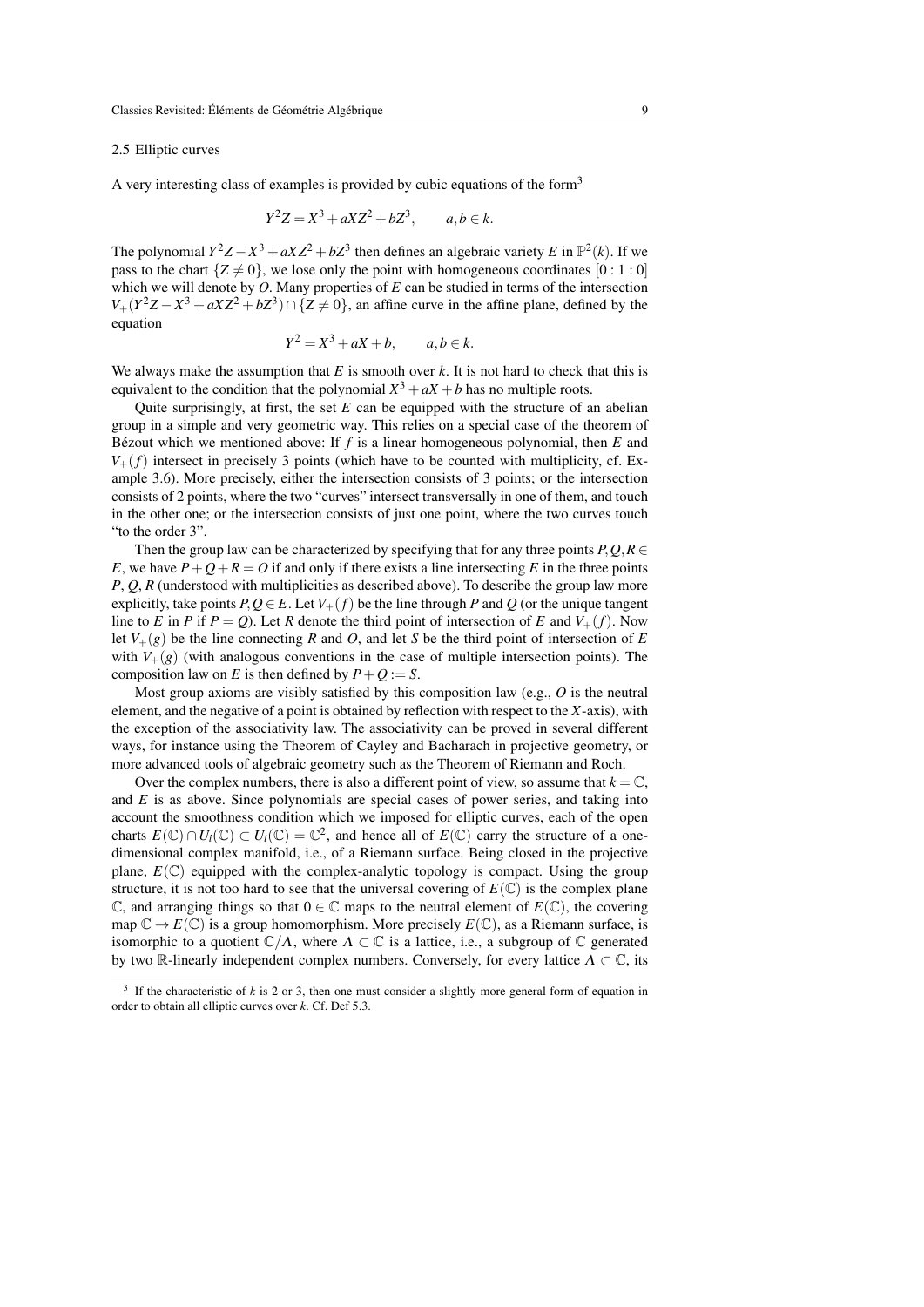

Weierstrass  $\wp$ -function gives rise to an embedding  $\mathbb{C}/\Lambda \to \mathbb{P}^2(\mathbb{C})$  whose image is the zero set of a homogeneous cubic polynomial of the above form, defining an elliptic curve.

# 2.6 The search for new foundations of algebraic geometry

Algebraic geometry had been an important subject in mathematics for a long time and had been thriving with the results of the Italian School around 1900, with a highly developed geometric intuition, in particular concerning the theory of algebraic surfaces. In the first half of the 20th century, however, it became clear that a new foundation of the whole subject was desirable: For one thing, some proofs lacked sufficient rigor to make them understandable by the mathematical community. There also was the impact of the new methods developed in algebraic topology which were adopted for tackling algebro-geometric questions.

Furthermore, in particular with the Weil conjectures (see below), there came the search for a theory which encompassed non-algebraically closed base fields of arbitrary characteristic.

With B. L. van der Waerden, A. Weil and O. Zariski, to name only the most prominent ones, several mathematicians worked on new foundations for algebraic geometry. See e.g., the books [53] by van der Waerden and [56] by Weil and Zariski's report [59] at the ICM 1950.

A landmark were the Weil conjectures, stated by Andre Weil at the end of the 1950s. ´ Generalizing a conjecture by E. Artin on algebraic curves (proved by Weil [56]) to algebraic varieties over finite fields of arbitrary dimension, these conjectures were one of the main driving forces for the further development of algebraic geometry, until their proof by P. Deligne in the 1970s. Scheme theory was absolutely indispensable for Deligne's proof, and in fact a significant part of the conjectures had already been proved before by Grothendieck's theory of étale cohomology.

According to the Weil conjectures, algebraic varieties over finite fields behave in some sense like topological varieties. In fact, Weil himself built the conjectures on the observation that they could be proved by constructing a suitable cohomology theory in this setting.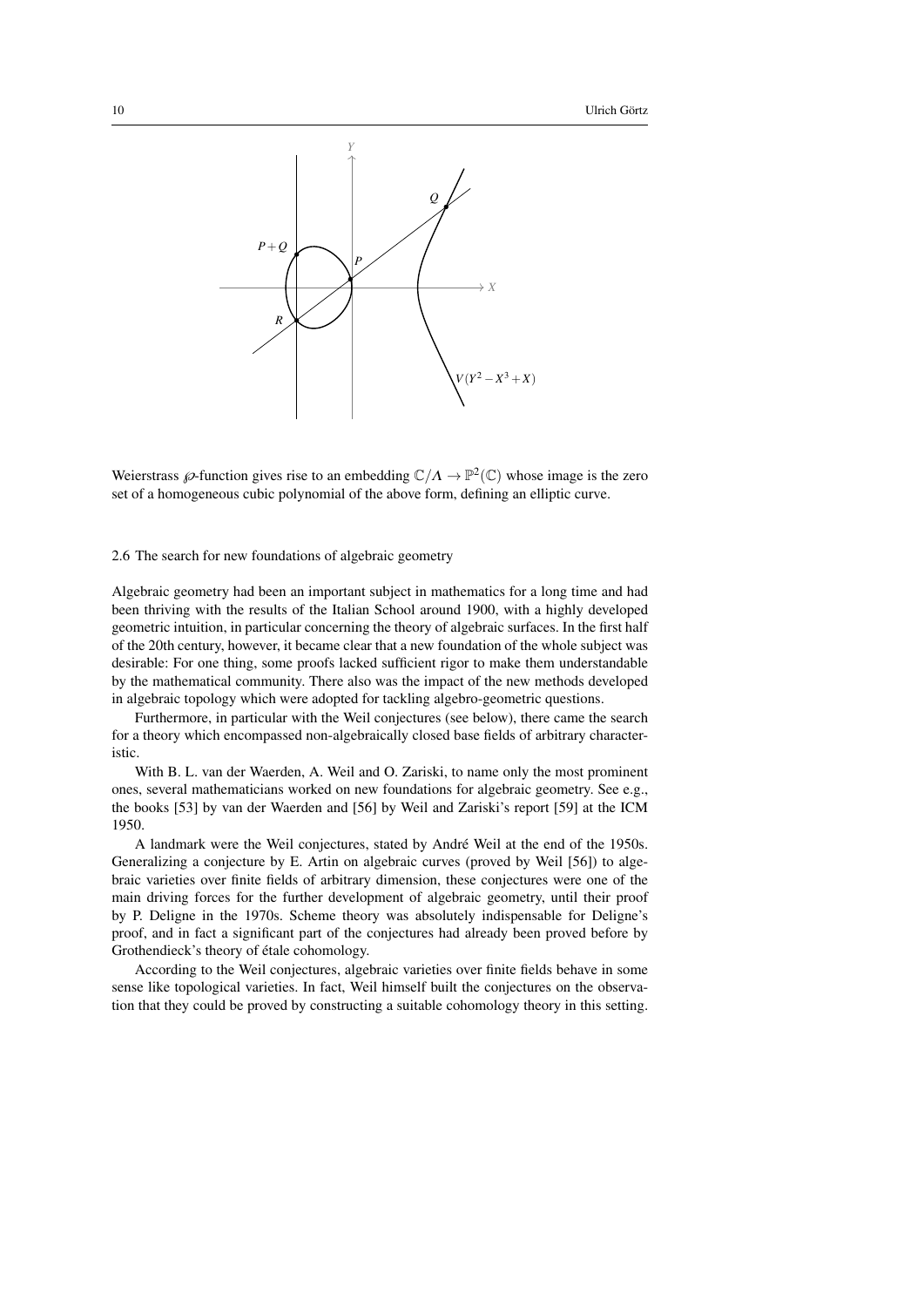Unfortunately, the published part of EGA never reaches this point, which was an important motivation for building this theory. In the beginning, there was the plan to get there in Chapter XII or XIII of EGA. The chapters after Chapter IV never appeared though. Instead, the theory of étale cohomology was treated in Grothendieck's Séminaire de Géométrie Algébrique and the written notes of the seminar authored by Grothendieck and his students (again, several thousand pages).

#### 2.7 The Weil Conjectures

Because of their significance in motivating the further development of algebraic geometry, we give a statement of the Weil conjectures. Let  $\mathbb{F}_q$  be the finite field with  $q$  elements, and fix an algebraic closure  $\mathbb{F}/\mathbb{F}_q$ . Denote by  $\mathbb{F}_{q^m}$  the unique extension field of  $\mathbb{F}_q$  inside  $\mathbb F$  of degree *m*. Let *X* be a smooth projective variety over F which is defined by polynomials with coefficients in  $\mathbb{F}_q$ . We denote by  $N_m$  the number of "points of X with values in  $\mathbb{F}_{q^m}$ ". Say  $X \subseteq \mathbb{P}^n(\mathbb{F})$ , then the points in question are those points of *X* which lie in  $\mathbb{P}^n(\mathbb{F}_{q^m})$ , i.e., which can be written as  $[x_0 : \cdots : x_n]$  with all  $x_i \in \mathbb{F}_{q^m}$ . Equivalently, they are the fix points in *X* of the  $q^m$ -Frobenius map  $[x_0 : \cdots : x_n] \mapsto [x_0^{q^m}]$  $\left[ q^m \right] : \cdots : x_n^{q^m}$  (which fixes *X* since *X* is defined by equations with coefficients in  $\mathbb{F}_q$ ).

With this definition, we define the *zeta function* of *X* as

$$
\zeta(X,s) = \exp\left(\sum_{m=1}^{\infty} \frac{N_m}{m} q^{-ms}\right),\,
$$

for  $s \in \mathbb{C}$  with  $\text{Re}(s)$  sufficiently large so that the sum converges.

*Example 2.3* For  $X = \mathbb{P}_{\mathbb{F}_q}^n$ , we get  $N_m = q^{mn} + q^{m(n-1)} + \cdots + q^m + 1$ . From this, it is easy to compute the zeta function of projective space:

$$
\zeta(\mathbb{P}^n,s)=\frac{1}{(1-q^{-s})(1-q^{1-s})\cdots(1-q^{n-s})}.
$$

It is useful to introduce a new variable *T* and to slightly rewrite the zeta function as follows:

$$
Z(X,T) = \exp\left(\sum_{m=1}^{\infty} \frac{N_m}{m} T^m\right),\tag{2}
$$

an expression which we consider as a formal power series with coefficients in  $\mathbb{Q}$ . We then have  $\zeta(X,s) = Z(X,q^{-s})$ . With these definitions, we can state:

Theorem 2.4 *(Weil conjectures) Let X be a smooth, projective variety over* F *defined by equations over*  $\mathbb{F}_q$ *.* 

*1.* **Rationality:** The power series  $Z(X,T)$  is a rational function of T. More precisely, there *exist polynomials*  $P_0, \ldots, P_{2n} \in \mathbb{Z}[T]$ *, n* = dim*X, such that* 

$$
Z(X,T) = \frac{P_1(T) \cdots P_{2n-1}(T)}{P_0(T) \cdots P_{2n}(T)}
$$

*and such that*

$$
- P_0(T) = 1 - T, P_{2n}(T) = 1 - q^n T,
$$

 $f$  *or* 0 < *i* < 2*n*,  $P_i(T) = \prod_j (1 - \alpha_{ij}T)$  *for certain*  $\alpha_{ij}$  ∈ ℂ.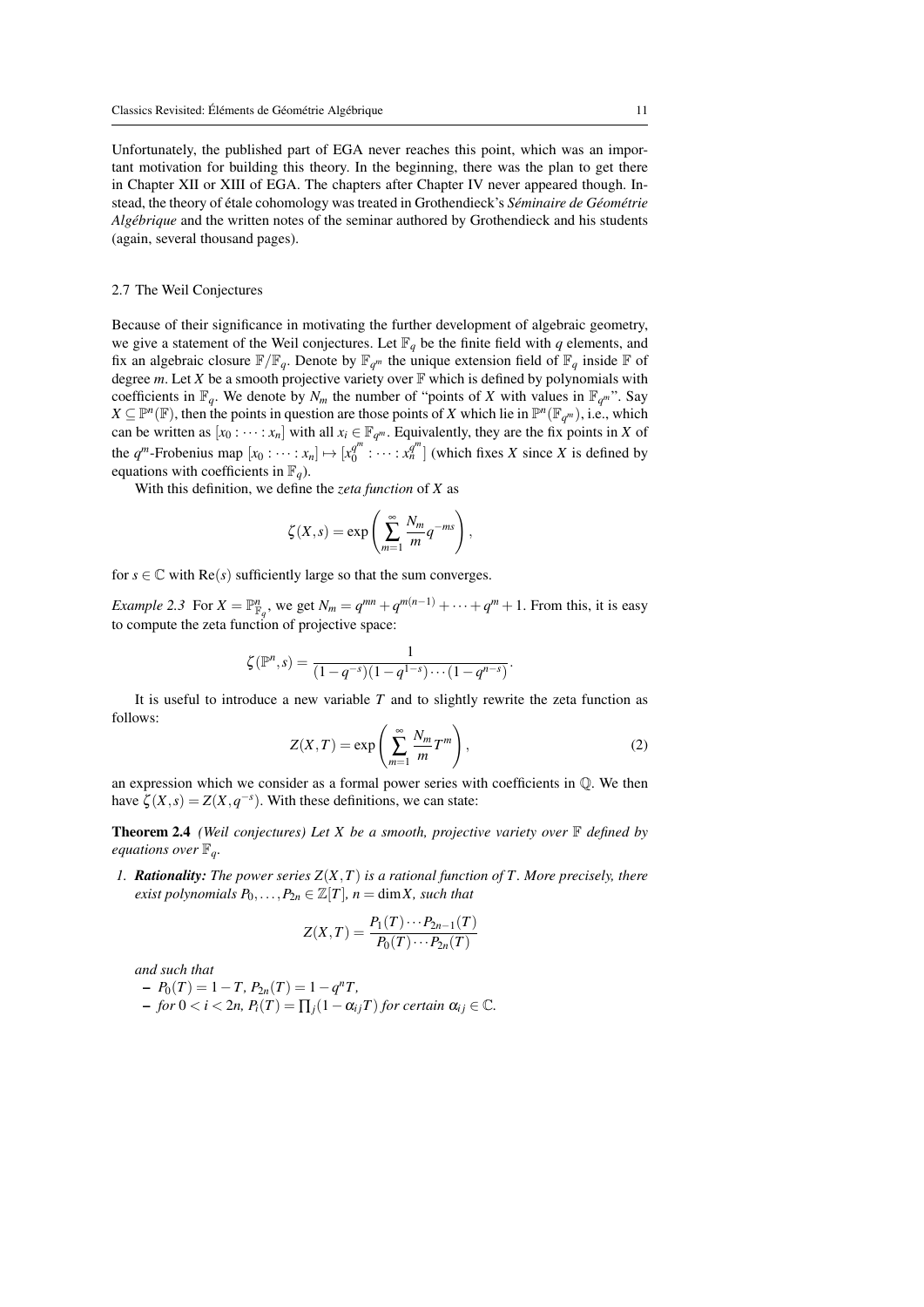- 2. *Functional equation:*  $Z(X, q^{-n}T^{-1}) = \pm q^{\frac{nE}{2}}T^{E}Z(X, T)$  where  $E \in \mathbb{Z}$  is an integer de*pending on X, the so-called* Euler characteristic *of X (it is not hard to show that the expression nE is always even).*
- *3.* **Riemann hypothesis:** We have  $|\alpha_{ij}| = q^{\frac{i}{2}}$  for all i, j.

Weil suggested to prove the conjecture by constructing a cohomology theory satisfying certain natural conditions, and in particular allowing to apply a formula analogous to the Lefschetz fixed point formula to the Frobenius map.

The third part of the Weil conjectures is usually named the "Riemann hypothesis" because of the similarity to the statement of the usual Riemann hypothesis saying that the non-trivial zeros of the Riemann zeta function all have real part  $\frac{1}{2}$ . Note that the above statement about the absolute values of the  $\alpha_{ij}$  is equivalent to saying that the values of *s* where  $\zeta(X,s)$  has a zero or pole, have real part  $\frac{i}{2}$  (where *i* is determined by which  $P_i$  the zero/pole comes from). We postpone the discussion in which sense the definition of the zeta function for *X* actually is analogous to the definition of the classical Riemann zeta function to Section 7.1, because it is slightly more convenient to do it in the modern language which we are going to get to know in the next sections.

For general algebraic curves, the statement had been conjectured by E. Artin, and has been proved by Weil. The rationality and the functional equation follow relatively easily from the Riemann-Roch theorem. The Riemann hypothesis is more subtle, even for curves (see e.g. Lorenzini's book [33] for a detailed account of an approach by S. A. Stepanov and E. Bombieri which is different from Weil's).

*Example 2.5* For elliptic curves the conjectures were proved by H. Hasse in the 1930s; the Riemann hypothesis is equivalent to the famous *Hasse-Weil bound* on the number of points of an elliptic curve *E* over the finite field  $\mathbb{F}_q$  (i.e., with coefficients *a*, *b* as above lying in  $\mathbb{F}_q$ ): √

$$
|q+1-N_1|\leq 2\sqrt{q},
$$

i.e., the difference between the number of "points on *E* with coefficients in  $\mathbb{F}_q$ ", and the number of points on the projective line over  $\mathbb{F}_q$ ,  $q+1$ , is bounded by  $2\sqrt{q}$ .

If we define  $a_q := q + 1 - N_1$ , then the zeta function for *E* is

$$
Z(E,T) = \frac{1 - a_q T + qT^2}{(1 - T)(1 - qT)}.
$$

(But in contrast to the corresponding statement for  $\mathbb{P}^1(k)$  or even  $\mathbb{P}^n(k)$ , this is not a trivial fact.)

In the general case, the Weil conjectures were later proved by Dwork, Grothendieck and Deligne; see Section 7.1 for a brief discussion.

# 3 The Language of Schemes

The theory of varieties outlined above has a number of shortcomings, for instance:

– Since  $V(I) = V(\text{rad }I)$ , some information is lost when passing from an ideal to its algebraic set. This means, for instance, that we cannot distinguish different kinds of intersections (of curves in a plane, say, which could intersect transversally, or could be tangent to each other to some order) geometrically.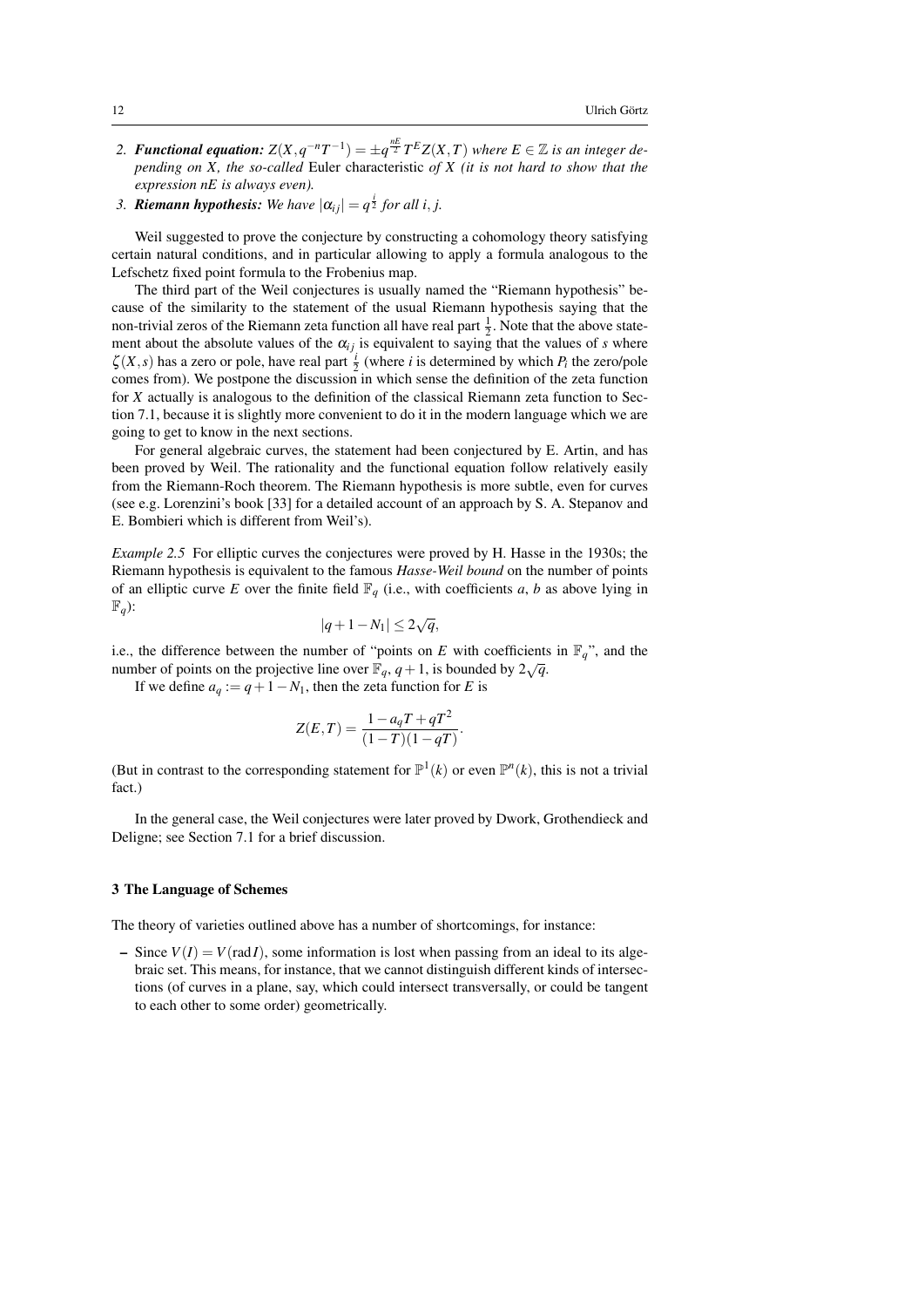- The classical language is much worse adapted to the case that the base field *k* is not algebraically closed. Similarly, there is no natural way of describing the passage from a base field  $k$  to an extension field  $k'$ . (In Weil's theory, there are some methods to deal with this kind of problem, but Grothendieck's approach is much more elegant.)
- It is impossible to consider families in mixed characteristic, i.e., to take polynomial equations with integer coefficients and to relate the resulting algebraic sets over fields such as  $\mathbb C$  and  $\mathbb F_p$ , in the classical framework.

How to go about a generalization? Recall that an affine algebraic variety *V* is determined by its affine coordinate ring, the ring of polynomial functions  $V \to \mathbb{A}^1(k)$ . This is a reduced algebra of finite type over the (algebraically closed) base field. Rather than starting with geometric objects, let us start out by contemplating which kinds of rings we would like to allow in the general theory. In other words: Which rings could conceivable arise as the "rings of functions" on some algebro-geometric object?

Grothendieck's solution is very simple and extremely powerful at the same time: Just allow any ring! While at first sight it may sound overly ambitious to attach a geometric object to an arbitrary ring, generalizing the construction for finite type algebras over an algebraically closed field outlined above, it turns out that this allows for solutions of the defects stated above and also makes much of the theory simpler and more powerful, at the same time.

#### 3.1 Affine schemes

For *R* a reduced finitely generated algebra over an algebraically closed field we saw above how to attach to *R* a "geometric object" *X* such that *R* is the affine coordinate ring of *X*. Furthermore, *R* and *X* determine each other, and morphisms of finitely generated *k*-algebras correspond bijectively to morphisms of affine *k*-varieties.

Now let *R* be an arbitrary ring. How can we generalize the above procedure?

In the above situation, as a set the space attached to *R* could be found as the set of maximal ideals of *R*. It is however easy to see that this is not a good definition in general: For one thing, there are many rings of quite different nature with just one maximal ideal, and attaching a one-point space to all of them would not be ideal. A more substantial problem is that for a ring homomorphism  $R \to R'$ , the inverse image of a maximal ideal in  $R'$  is not in general a maximal ideal in *R* (even for very simple ring homomorphisms such as the inclusion  $\mathbb{Z} \to \mathbb{Q}$ ). This means that there would be no obvious way to define a functor as we had done before.

For these reasons, it is better to work with the set of prime ideals in *R*, rather than with the set of maximal ideals, and we define

$$
\operatorname{Spec} R := \{ \mathfrak{p} \subset R; \, \mathfrak{p} \text{ is a prime ideal} \}.
$$

the *(prime) spectrum of R*, [EGA I], (1.1.1). With this definition — even if a geometric interpretation is still lacking — we at least get something that still resembles the previous notion, and also is functorial in *R*: If  $\varphi: R \to R'$  is a ring homomorphism, and  $\mathfrak{p}' \subset R'$  is a prime ideal, then  $\varphi^{-1}(\mathfrak{p}')$  is a prime ideal in *R*, so that we obtain from  $\varphi$  a map  $\varphi^*$ : Spec *R'*  $\rightarrow$  Spec *R*.

With this definition it is less obvious, how we could consider  $R$  as the ring of functions on Spec*R*. It turns out, however, that the following approximation is good enough for our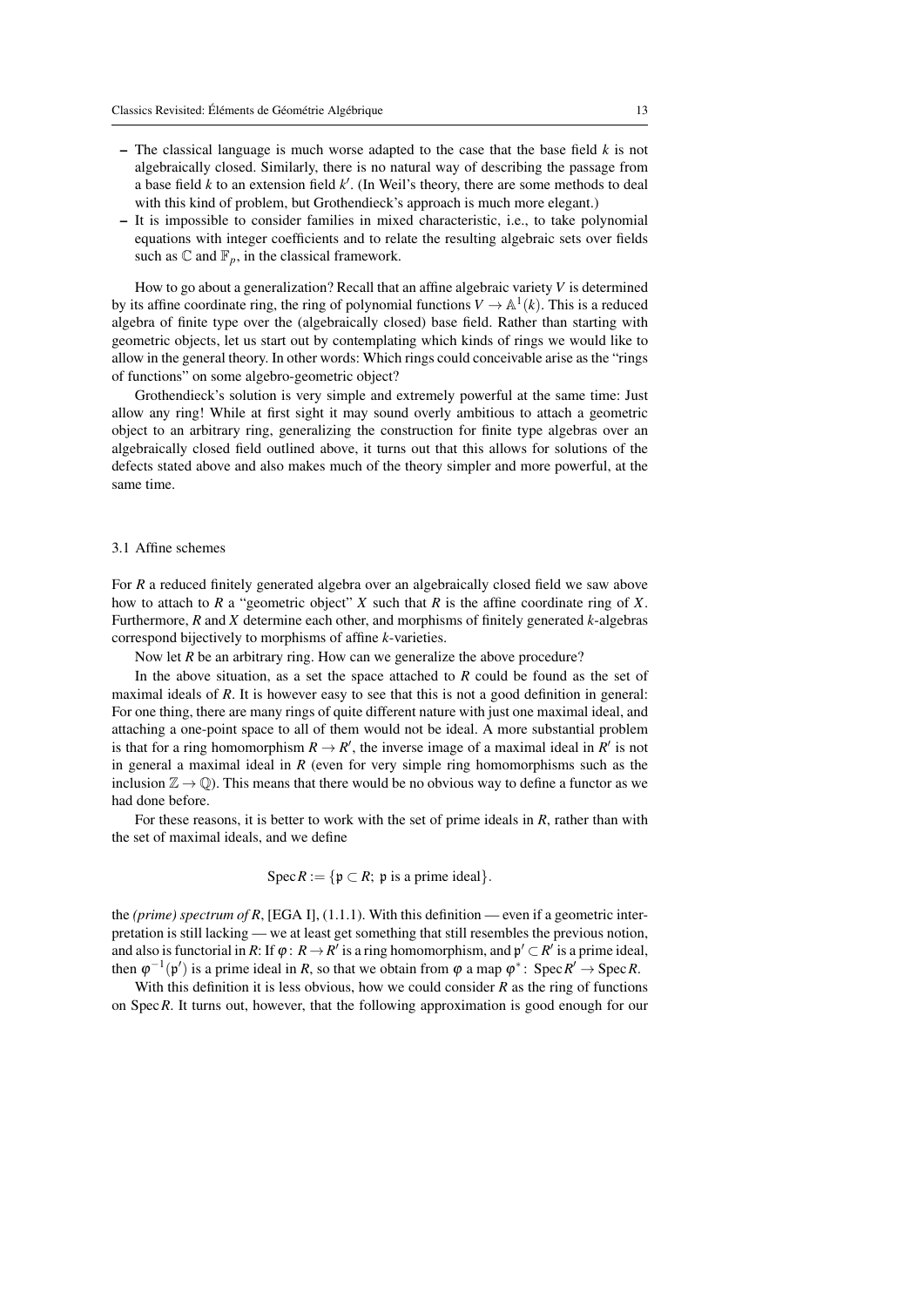purposes: For  $f \in R$  and  $p \in \text{Spec } R$ , we define the value  $f(p)$  of  $f$  at the point p as the image of *f* under the natural map

$$
R \to R/\mathfrak{p} \subseteq \text{Frac}(R/\mathfrak{p}) =: \kappa(\mathfrak{p}).
$$

The target  $\kappa(\mathfrak{p})$ , the field of fractions of  $R/\mathfrak{p}$ , of this map is called the *residue class field* of *R* at the prime ideal p, [EGA I] (1.1.1). So we get a "function" *f* on Spec*R* in the sense that we can evaluate  $f$  at every point. But the values lie in different fields! (If  $R$  is a finitely generated algebra over an algebraically closed field, and p ⊂ *R* is a *maximal* ideal, then  $f(\mathfrak{p}) \in \kappa(\mathfrak{p}) = k$  is the value of *f* in the sense of the language of varieties.)

The next step towards our goal of defining a *geometric* object is to define a topology on Spec *R*. Clearly, the zero set of any function  $f \in R$  should be closed, and correspondingly one calls sets of the form

$$
V(I) := \{ \mathfrak{p}; I \subseteq \mathfrak{p} \}, \quad I \subseteq R \text{ an ideal},
$$

closed. It is easy to check that this does define a topology, i.e., the empty set as well as  $Spec R$  are of this form, and this family is stable under arbitrary intersections and under finite unions. Note that the inclusion  $I \subseteq \mathfrak{p}$  can be rewritten as

$$
f(\mathfrak{p}) = 0 \text{ for all } f \in I,
$$

so viewing elements of *R* as function, the set  $V(I)$  really is the set of common zeroes of the functions in *I*. This topology is again called the Zariski topology, [EGA I] (1.1)<sup>4</sup>. It is easy to see that the above defined map  $\varphi^*$ : Spec  $R' \to \text{Spec } R$  attached to a ring homomorphism  $\varphi$  is continuous, [EGA I] Cor. 1.2.3.

A basis of the topology is given by the *principal open subsets*

$$
D(f) := \operatorname{Spec} R \setminus V(f) = \{ \mathfrak{p} \in \operatorname{Spec} R; f \notin \mathfrak{p} \},
$$

the non-vanishing loci of  $f \in R$ . From a geometric point of view, we would expect that the restriction of the function  $f$  to  $D(f)$  becomes an *invertible* function; after all,  $f$  does not vanish anywhere on  $D(f)$ . On the algebraic side, there is a well-known method of "making" elements invertible", namely we have the localization  $R \to R_f$ , a ring homomorphism which is universal for homomorphisms from *R* to rings where *f* becomes a unit. (If *R* is a domain and  $f \neq 0$ , then  $R_f$  is the subring of the field of fractions of *R* generated by *R* and  $f^{-1}$ . If *R* is arbitrary and *f* is nilpotent, then  $R_f = 0$ .) It follows from basic results of commutative algebra that the continuous map  $\text{Spec } R_f \to \text{Spec } R$  attached to the localization homomorphism induces a homeomorphism between  $\text{Spec } R_f$  and  $D(f)$ , so the above intuition fits well with the algebraic picture.

*Example 3.1* 1. Spectrum of a field. If *K* is a field, then Spec*K* consists of a single point.

- 2. Let *K* be a field,  $n \ge 2$ . Then Spec  $K[X]/(X^n)$  again consists of a single point. See Section 3.2.1 for a discussion of spectra of non-reduced rings.
- 3. The spectrum Spec  $\mathbb Z$  of the ring of integers  $\mathbb Z$  has one point for each prime number *p* (or rather the corresponding prime ideal  $(p)$ ), and another point given by the zero ideal  $(0)$ . The points  $(p)$  are closed, and the closure of  $(0)$  is all of Spec  $\mathbb{Z}$ . See also Section 3.4.

<sup>4</sup> In [EGA I], the topology thus defined is called the *spectral topology* or *Zariski topology*. It appears that Zariski has only considered this topology on the sets of maximal ideals of (certain) rings. On the other hand, Jacobson [29] had defined this topology on the set of prime ideals several years earlier.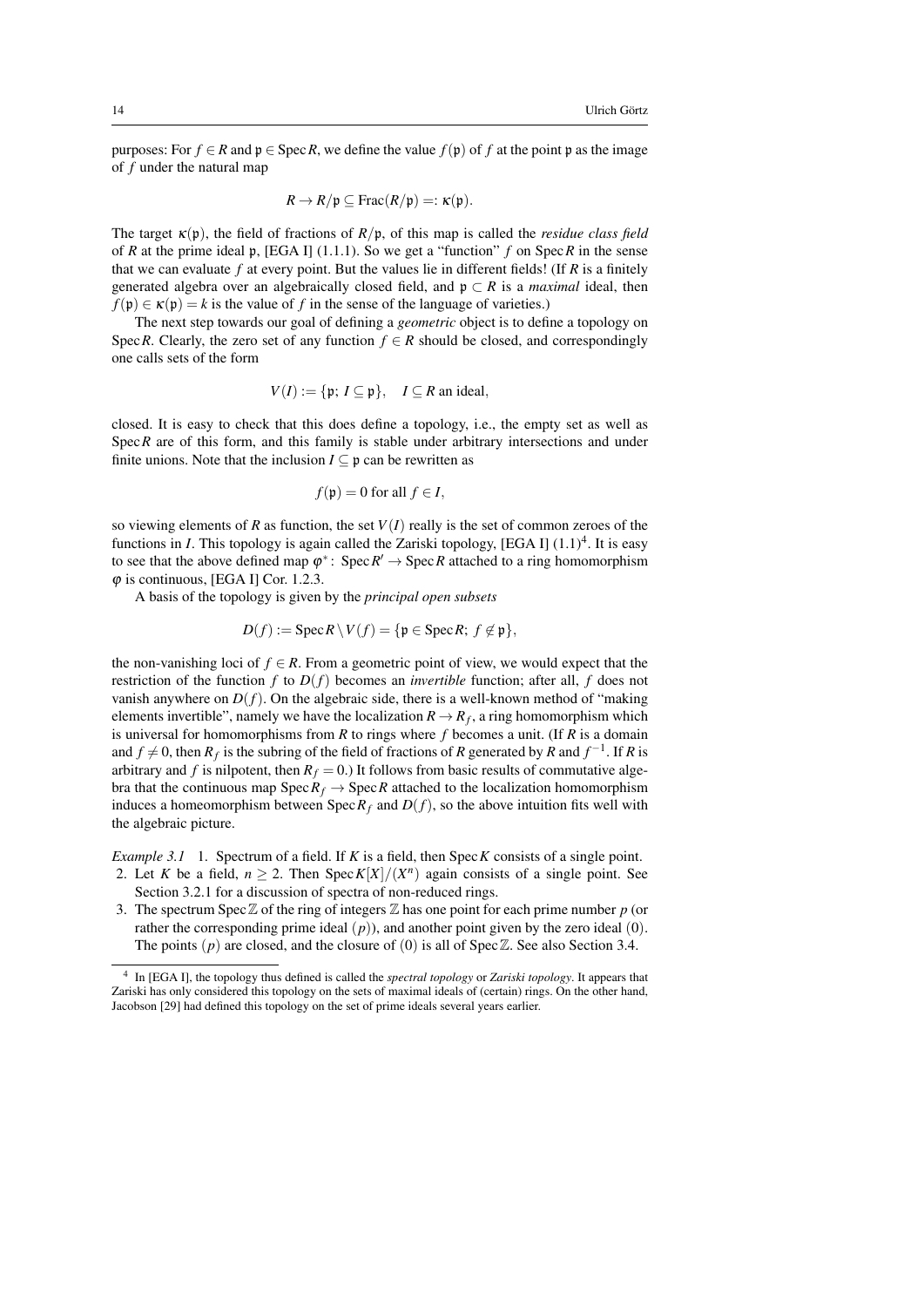- 4. Let *R* be a discrete valuation ring (equivalently: a principal ideal domain which is not a field and has a unique maximal ideal m). Then (0) and m are the only prime ideals of *R*, so Spec  $R$  has two points: the closed point  $m$ , and the "generic" point  $(0)$  whose closure is all of Spec*R*.
- 5. For a ring *R*, we define  $\mathbb{A}_R^n := \text{Spec } R[X_1, \ldots, X_n]$ , "*n*-dimensional affine space over *R*". (Note however: While true for noetherian rings *R*, in general it is not true that dim  $\mathbb{A}_R^n =$  $\dim R + n$ . There exist many pretty strange rings ...)

*Example 3.2* Let *k* be an algebraically closed field, and let *A* be a finitely generated *k*algebra. The *closed* points in Spec*A* correspond to the maximal ideals of *A*. Therefore, if we choose an isomorphism  $A \cong k[X_1,\ldots,X_n]/I$ , then we can identify the set of closed points with the set  $V = V(I) \subseteq \mathbb{A}^n(k)$  in the sense of Section 2. If we equip the set of closed points in Spec*A* with the subset topology, then this identification is a homeomorphism. The nonmaximal prime ideals in *A* correspond to additional points in Spec*A* which are not present in the "variety" *V*. We obtain a bijection

 $Spec A \longleftrightarrow \{Z \subseteq V(I) \text{ closed irreducible}\}$ 

given by  $z \mapsto \overline{\{z\}} \cap V(I)$ , where  $\overline{\{z\}}$  denotes the closure of  $\{z\}$  in Spec*A*. In particular, for *k*-algebras of finite type, we can recover the topological space Spec*A* entirely from the classical picture. This remains true, if *k* is not assumed to be algebraically closed. Compare Section 3.2.2. Cf. [EGA IV] §10, [EGA I<sub>n</sub>] 6.4.

From now on we consider  $Spec R$  as a topological space, with the Zariski topology. However, this topology is quite coarse so although one could argue that a topological space is already a geometric object — certainly more so than just a set, we cannot yet really be satisfied. For example, at this point there is no way to characterize which continuous maps Spec  $R' \to \text{Spec } R$  come from ring homomorphisms  $R \to R'$ .

It is not hard to show that for every ring *R*, the topological space Spec*R* is quasi-compact, i.e., every open cover admits a finite subcover: Without loss of generality, we can consider a cover of the form  $\text{Spec } R = \bigcup_{i \in I} D(f_i)$  for elements  $f_i \in R$ . But this is equivalent to the elements  $f_i$ ,  $i \in I$ , generating the unit ideal in  $R$ . If that holds, then it obviously holds already for some finite subset of *I*. See [EGA I] Prop. 1.1.10.

The key point to nail down the geometric structure is to keep track in a useful way of the "functions" defined on Spec*R and its open subsets*. The collection of all this information is best encoded as a "sheaf" on Spec*R*, so we will discuss the notion of sheaf before we come back to affine schemes.

# 3.2 Sheaves

It is a useful slogan that "A geometric theory is determined by the type of functions we use." In complex geometry, we use holomorphic functions, in differential geometry we use differentiable/smooth functions. The functions "determine" the theory, for instance: Two complex (or differentiable) manifolds are isomorphic if and only if they are homeomorphic and the sets of holomorphic (or differentiable) functions to  $\mathbb{C}$ , or  $\mathbb{R}$ , respectively, on each open subset are the same.

We want to generalize this approach to the setting of affine schemes. This generalization relies on the notion of sheaf which was first defined in the context of algebraic topology by J. Leray, and the notion of ringed space, defined by H. Cartan.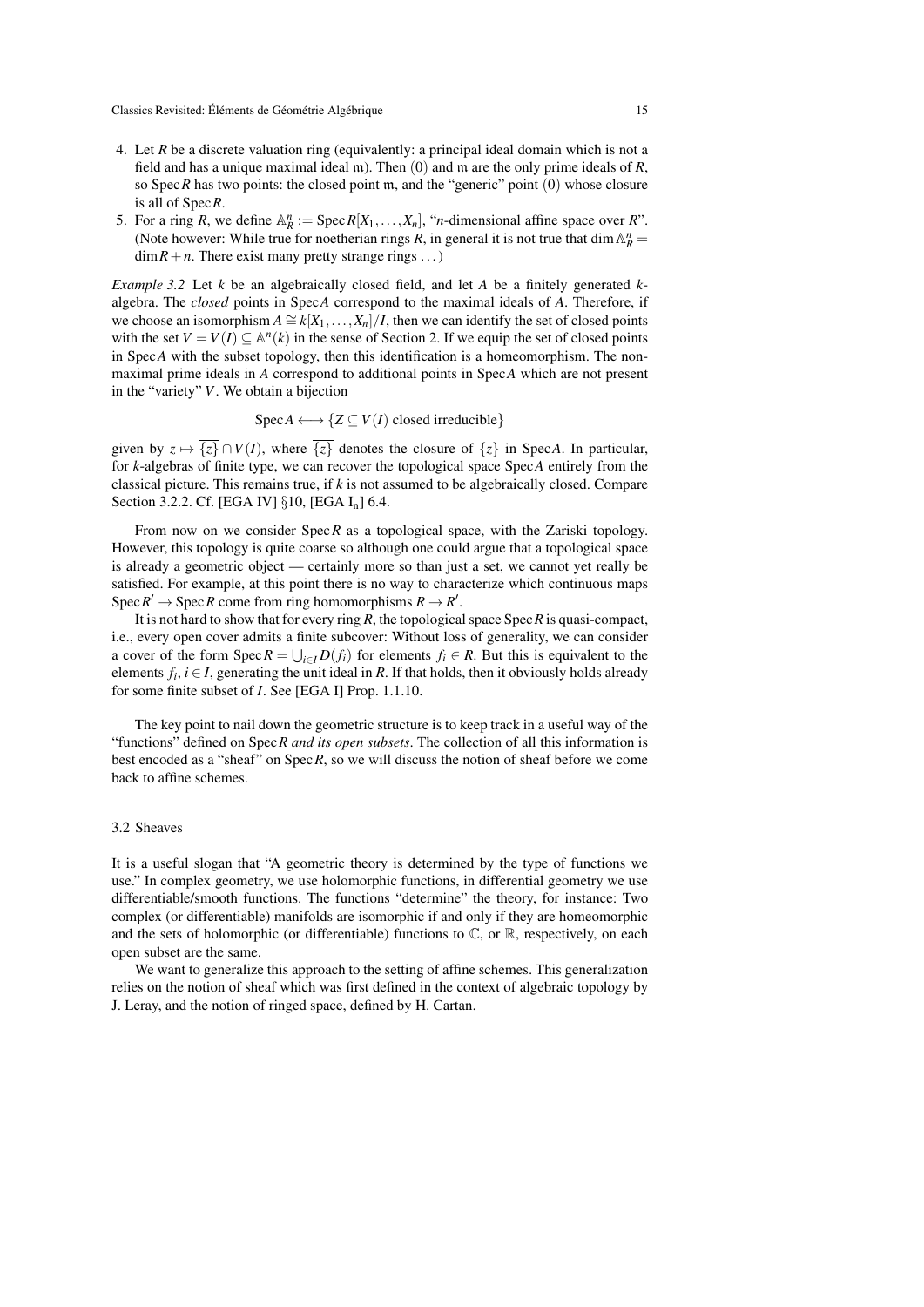In the end, this will also provide us with an elegant definition of morphism between affine schemes, and with a way of "gluing" affine schemes (Example 3.10) in order to construct non-affine "schemes" such as projective space and the elliptic curves mentioned in the beginning. In fact, we should think of affine schemes as the local building blocks of the theory from which we construct more complicated objects, very much like gluing open subsets of  $\mathbb{R}^n$  in order to construct arbitrary differentiable manifolds.

Thinking of a differentiable manifold *X*, say, the functions on an open  $U \subseteq X$  we consider are differentiable maps  $U \to \mathbb{R}$ . In algebraic geometry, the situation is less clear: Although we think of elements of a ring *R* as functions on Spec*R*, as we have discussed above, the target of the "map" *f* varies with the point in Spec *R*:  $f(\mathfrak{p}) \in \kappa(\mathfrak{p})$ . Also, if *R* has non-zero nilpotent elements, then  $f$  is not determined by its values  $f(\mathfrak{p})$ . On the other hand, elements of the ring *R* share certain properties with functions: We can "restrict" *f* from Spec*R* to a principal open subset  $D(s)$  by applying the localization map  $R \to R_s$  (as far as evaluation at prime ideals is concerned, this really is the restriction). Furthermore it is not hard to show that we can "glue" elements of *R*, similarly as we can glue functions which are defined on subsets which cover the ambient space and which agree on all intersections. More precisely, one shows that whenever  $\text{Spec } R = \bigcup_{i \in I} D(s_i)$  (this condition is equivalent to asking that the *s*<sup>*i*</sup> generate the unit ideal), and  $f_i \in R_{s_i}$ ,  $i \in I$ , are such that the images of  $f_i$  and  $f_j$  in  $R_{s_i s_j}$ coincide, there exists a unique element  $f \in R$  which, for all *i*, maps to  $f_i$  under the localization map  $R \to R_{s_i}$ . As it turns out, these properties are enough to continue in the theory, and are subsumed in the following definition:

Definition 3.3 ([EGA I] Ch. 0, §3) Let *X* be a topological space.

- 1. A *presheaf*  $\mathcal F$  on *X* is given by sets  $\mathcal F(U)$  for each open  $U \subseteq X$  together with maps ("restriction maps") res<sup>*U*</sup>:  $\mathscr{F}(U) \to \mathscr{F}(V)$  whenever  $V \subseteq U$  are open in *X*.
- 2. A presheaf  $\mathcal F$  on *X* is called a *sheaf*, if for every open subset *U* of *X* and every cover  $U = \bigcup_{i \in I} U_i$  of *U* by open subsets  $U_i$ , we have: For every family  $f_i \in \mathcal{F}(U_i)$ ,  $i \in I$ , such that

$$
\operatorname{res}_{U_i \cap U_j}^{U_i}(f_i) = \operatorname{res}_{U_i \cap U_j}^{U_j}(f_j) \quad \text{for all } i, j \in I,
$$

there exists a unique element  $f \in \mathcal{F}(U)$  such that  $res_{U_i}^U(f) = f_i$  for all *i*.

3. A *morphism*  $\mathcal{F} \to \mathcal{G}$  of presheaves is given by maps  $\mathcal{F}(U) \to \mathcal{G}(U)$  for each open  $U \subseteq$ *X* which are compatible in the obvious way with the restriction maps for  $V \subseteq U$  open in *X*. A morphism of sheaves is by definition a morphism of the underlying presheaves.

The elements of  $\mathcal{F}(U)$  are called the *sections* of the (pre-)sheaf  $\mathcal{F}$  on *U*.

Similarly to this definition of (pre-)sheaves of sets, one defines (pre-)sheaves of groups, abelian, groups, rings, etc., by requiring that all  $\mathscr{F}(U)$  are groups, etc., that all restriction maps are homomorphisms of groups, etc., and for morphisms of (pre-)sheaves, that all maps  $\mathscr{F}(U) \to \mathscr{G}(U)$  are homomorphisms of groups, etc. Using the language of categories, we can rephrase this by observing that a presheaf is a contravariant functor from the category with objects the open subsets of *X*, and morphisms the inclusions between them, to the category of sets. A morphism between presheaves is a morphism of functors. With this formulation, we can just replace the category of sets by the category of groups, abelian groups, rings, etc., in order to obtain presheaves of the desired type. For the categories mentioned here, the sheaf property can be checked on the underlying sets.

Note that the sheaf conditions never refer to an "evaluation" of an element of  $\mathcal{F}(U)$ , so even if our motivation was to encode the notion of "function on *U*", it can be used in abstract situations where no actual functions are around.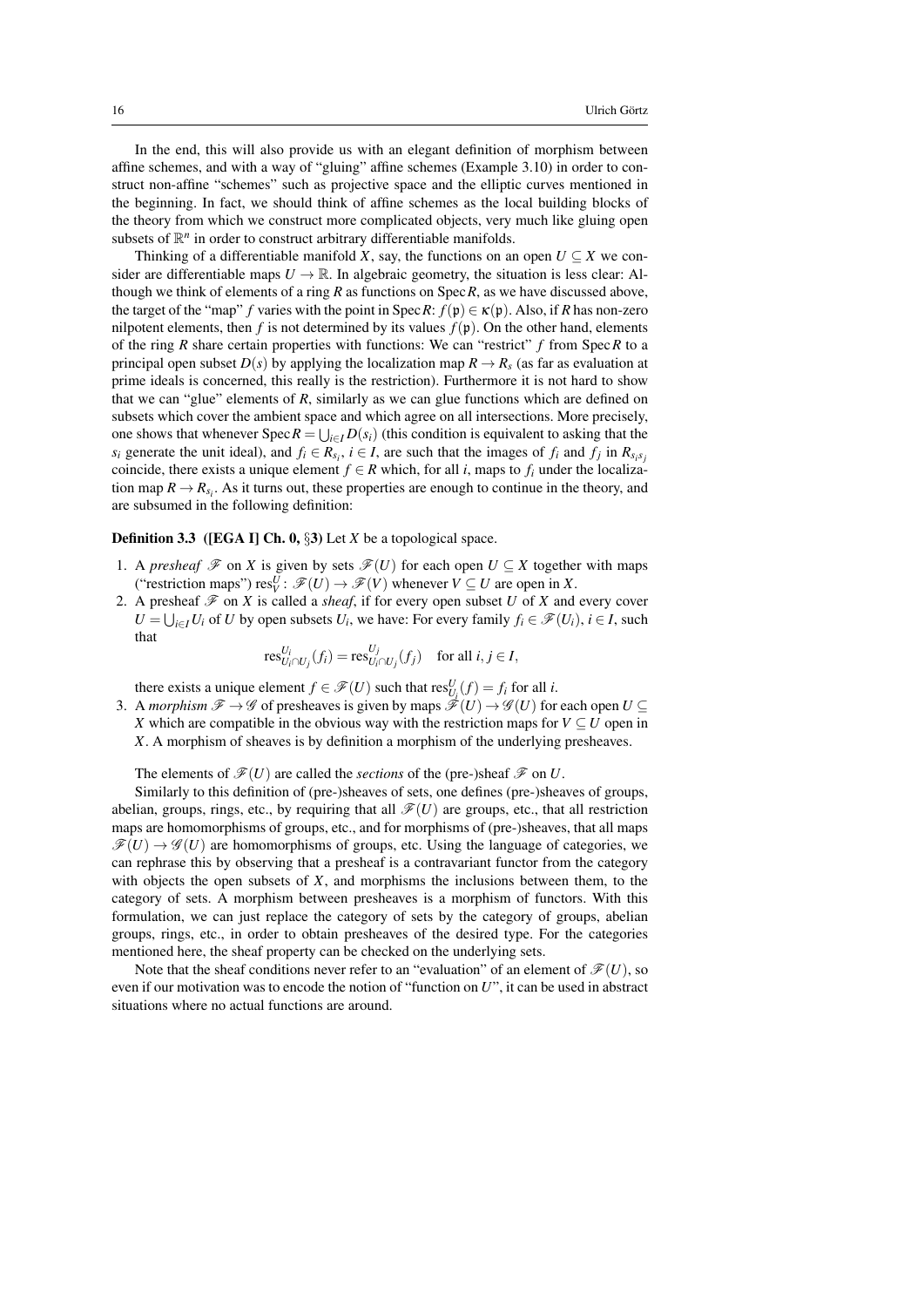In addition to the "functions" defined on an open subset of the space *X*, it is often useful to be able to talk about the "germs of functions" at a point  $x \in X$ , i.e., all sections of  $\mathscr F$  which are defined on some arbitrarily small open neighborhood, where we identify two such germs if they give the same function on some open neighborhood of *x* (possibly smaller than their domain of definition). This is formally expressed by taking the inductive limit

$$
\mathscr{F}_x := \varinjlim_{x \in U} \mathscr{F}(U),
$$

where the limit runs over all open neighborhoods of *x*, ordered by inclusion, with transition maps the restriction maps of the sheaf  $\mathscr{F}$ . The set (group, ...)  $\mathscr{F}_x$  is called the *stalk* of  $\mathscr{F}$ at the point *x*, [EGA I] Ch. 0, (3.1.6).

If  $\mathscr B$  is a basis of open subsets of the topological space  $X$ , then the sheaf axiom formalizing the "gluing of functions" implies that a sheaf  $\mathcal F$  on *X* is determined by its values  $\mathscr{F}(U)$  for *U* ∈  $\mathscr{B}$  together with all restriction maps res<sup>*U*</sup> for *V* ⊆ *U*, *U*, *V* ∈  $\mathscr{B}$ . This also means that specifying this data for all  $U, V \in \mathcal{B}$ , there is at most one way to extend  $\mathcal{F}$  to a sheaf on *X*. In view of this, we can formulate

**Proposition 3.4** ([EGA I] 1.3) Let R be a ring. There is a unique sheaf  $\mathcal{O}_X$  of commutative *rings on X* = Spec*R (with the Zariski topology) with*

$$
\mathscr{O}_X(D(f)) = R_f, \quad f \in R,
$$

*and such that for*  $f, g \in R$  *with*  $D(g) \subseteq D(f)$  *the restriction map*  $\text{res}_{D(g)}^{D(f)}$  $\frac{D(j)}{D(g)}$  is the natural map  $R_f \rightarrow R_g$  *between the localizations. It is called the structure sheaf of* Spec*R*.

Recall that  $D(f)$  is homeomorphic to Spec  $R_f$ , so the above is certainly a natural definition. (Although we can clearly have  $D(f_1) = D(f_2)$  without  $f_1$  being equal to  $f_2$ , it is easy to see that in this case there is a canonical isomorphism  $R_{f_1} \cong R_{f_2}$  which we use to identify these two rings.) A key observation in checking the sheaf property is the following: We have Spec  $R = \bigcup D(f_i)$  if and only if the  $f_i$  generate the unit ideal in R. In this case, there exists a "partition of unity"  $\sum_i g_i f_i = 1$  (with  $g_i \in R$ , only finitely many of them  $\neq 0$ ).

The stalk of  $\mathcal{O}_X$  at a point p is the localization  $R_p$  of the ring R with respect to the prime ideal  $\mathfrak p$ , i.e., where all elements of the multiplicative subset  $R \setminus \mathfrak p$  are allowed as denominators. If *R* is a domain with field of fractions *K*, then  $\mathcal{O}_{X,\mathfrak{p}} = R_{\mathfrak{p}}$  is the subring of *K* consisting of all elements which can be written as  $\frac{f}{g}$  with  $f, g \in R$ ,  $g \notin \mathfrak{p}$  — these are exactly those elements which can be meaningfully "evaluated" at p, yielding a value in  $\kappa(\mathfrak{p})$ . The rings  $R<sub>p</sub>$  are local rings, i.e., they have a unique maximal ideal — the ideal generated by p.

With the notion of sheaf available, we can turn the slogan of "space with functions" into a precise definition. A ringed space is a pair consisting of a topological space *X* and a sheaf of rings on *X*. While this is already close to what we need, we add a slight twist to this definition, in the following sense. (It is necessary to consider only *locally* ringed spaces in order to ensure that Prop. 3.7 is true.)

For a continuous map  $f: X \to Y$  between topological spaces and a sheaf  $\mathcal F$  on X, we denote by  $f_*\mathscr{F}$  the sheaf on *Y* given by

$$
(f_*\mathscr{F})(V):=\mathscr{F}(f^{-1}(V)).
$$

We call *f*<sup>∗</sup> $\mathcal F$  the *direct image sheaf* of  $\mathcal F$  under *f*, [EGA I] Ch. 0, 3.4.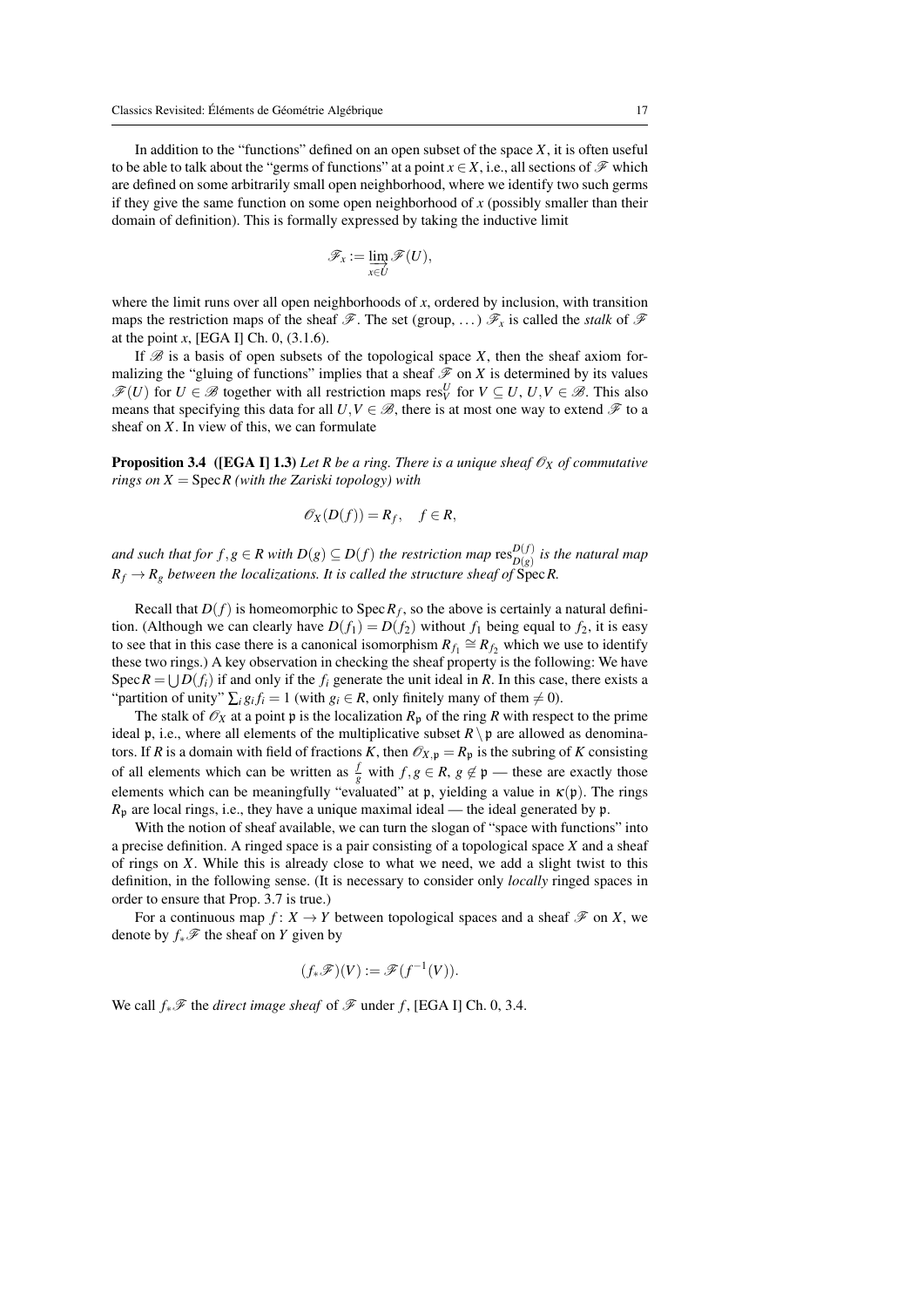Definition 3.5 ([EGA I] Ch. 0, (5.5.1), [EGA In] Ch. 0, (4.1.9)), (4.1.12)) A *locally ringed space* is a pair  $(X, \mathcal{O}_X)$  consisting of a topological space X and a sheaf of rings  $\mathcal{O}_X$  on X such that for every  $x \in X$ , the stalk  $\mathcal{O}_{X,x}$  is a local ring.

A morphism of locally ringed spaces is a pair consisting of a continuous map  $f: X \to Y$ and a morphism of sheaves  $f^{\flat}$ :  $\mathscr{O}_Y \to f_* \mathscr{O}_X$  such that for every  $x \in X$  the homomorphism  $\mathscr{O}_{Y,f(x)} \to \mathscr{O}_{X,x}$  of local rings induced by  $f^{\flat}$  is a *local homomorphism*, i.e., maps the maximal ideal of the source ring into the maximal ideal of the target ring.

The maps between sheaves figuring in the definition of morphism of locally ringed spaces should be seen as "pull-back of functions" along *f* . In cases where the sections of the structure sheaves are actually given as functions on open subsets of *X*, and *Y*, it is typically just given by composition with *f* . Since by definition of a morphism the homomorphism  $\mathcal{O}_{Y,f(x)} \to \mathcal{O}_{X,x}$  is local, it induces a homomorphism  $\kappa(f(x)) \to \kappa(x)$  between the residue class fields of these local rings.

If  $(X, \mathcal{O}_X)$  is a (locally) ringed space and  $U \subseteq X$  is open, we define the sheaf  $\mathcal{O}_{X|U}$  on *U* by  $V \mapsto \mathcal{O}_X(V)$ , the restriction or pull-back of  $\mathcal{O}_X$  to *U*. We then obtain a (locally) ringed space  $(U, \mathscr{O}_{X|U})$ .

A ring *R* gives rise to a locally ringed space Spec*R* by the construction of the topological space Spec *R* and the structure sheaf on it. For a ring homomorphism  $\varphi : R \to R'$ , we have a continuous map Spec  $R' \to \text{Spec } R$ ,  $\mathfrak{q} \mapsto \varphi^{-1}(\mathfrak{q})$ . The maps induced by  $\varphi$  on the localizations,  $R_s \to R'_{\varphi(s)}$ , define a homomorphism of sheaves, so that we obtain a morphism Spec $R' \to$ Spec R of locally ringed spaces. We thus obtain a contravariant functor from the category of rings to the category of locally ringed spaces.

The notion of (locally) ringed space is due to H. Cartan, see [16] VIIIb. The sheaf  $\mathcal{O}_X$  is usually called the *structure sheaf* of the (locally) ringed space  $(X, \mathcal{O}_X)$ . Its stalks are called the *local rings* of  $\mathcal{O}_X$  or of *X*. We usually denote a locally ringed space  $(X, \mathcal{O}_X)$  just by *X*.

# *3.2.1 Non-reduced Rings*

We have already seen the equivalence (1) between the categories of affine algebraic varieties over  $k$  — the prototypical examples of geometric objects that we want to understand — and reduced, finite type *k*-algebras, where *k* is an algebraically closed field. More generally, for any ring *R*, closed subsets in Spec*R* correspond to radical ideals in *R*.

Given any ideal  $I \subset R$ , we have ring homomorphisms  $R \to R/I \to R/radI$  and correspondingly,

$$
Spec(R/radI) \to Spec(R/I) \to SpecR.
$$

It is easy to see what happens on topological spaces here: The first of these maps is a homeomorphism, and the second one is a homeomorphism onto its image, the closed subset  $V(I)$  ⊂ Spec *R*.

But whenever  $I \neq \text{rad}I$ , the structure sheaves of  $\text{Spec}(R/\text{rad}(I))$  and  $\text{Spec}(R/I)$  are different. Let us discuss what this difference "means" heuristically.

*Taylor series.* Let  $R = k[X]$  be a polynomial ring in one variable over a field k. For every  $n \geq 1$  the projection  $\pi : k[X] \to k[X]/(X^n)$  gives rise to a morphism Spec $k[X]/(X^n) \to$  $Spec k[X] = \mathbb{A}^1_k$  whose topological image is just the origin, i.e., the point corresponding to the prime ideal  $(X) \subset R$  (which is the radical of the kernel  $(X^n)$  of  $\pi$ ). For a polynomial  $f \in k[X]$ its image  $\pi(f) \in k[X]/(X^n)$  "is" the restriction of *f* to Spec  $k[X]/(X^n)$ . This means that an element of  $k[X]/(X^n)$ , i.e., a function on Spec  $k[X]/(X^n)$ , encodes not only the value of the function at the one point of this space, but all the first *n* coefficients of the Taylor expansion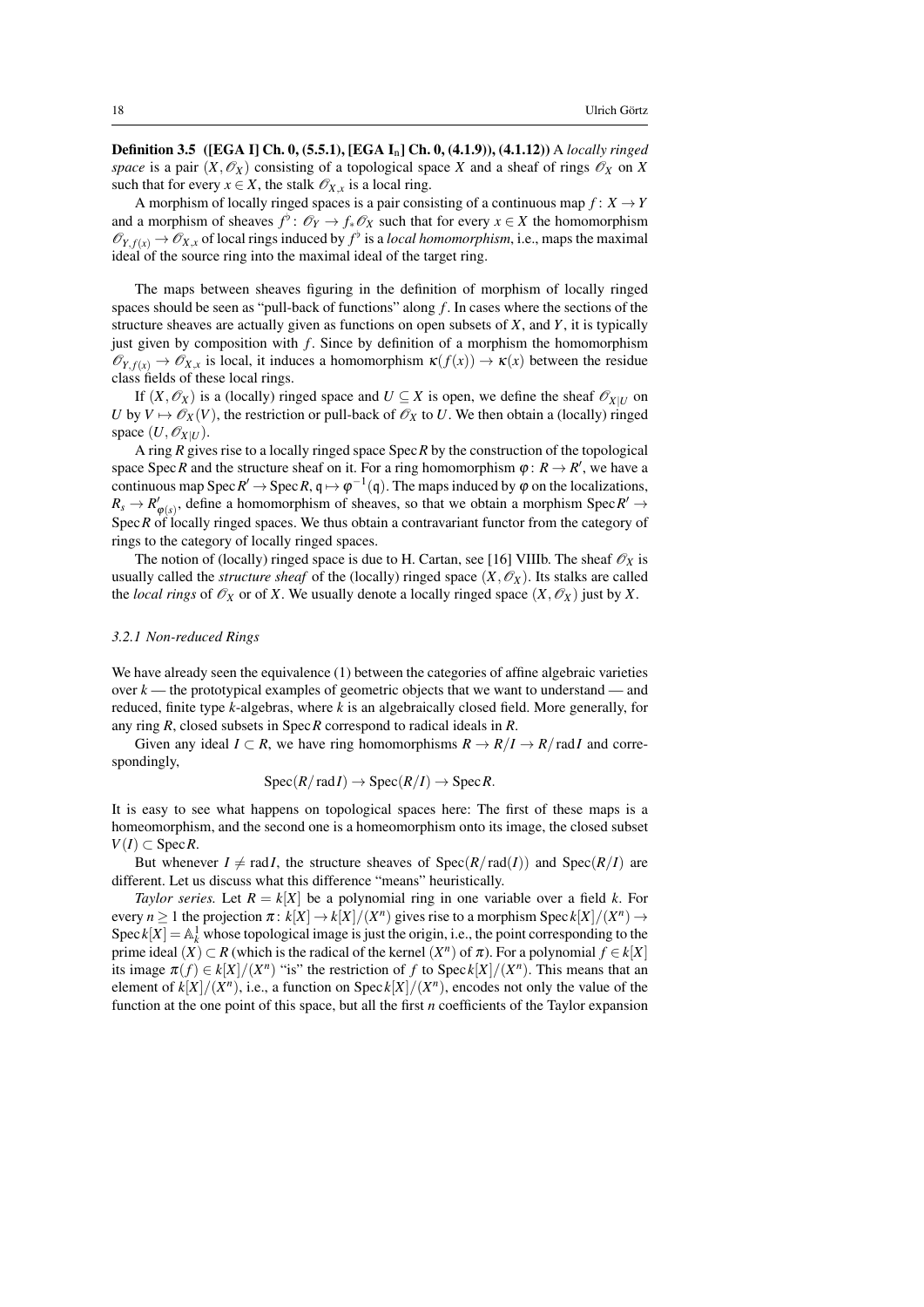of *f* . Heuristically, to recover these coefficients, the underlying space must be large enough to compute the  $(n-1)$ -th derivative of f, i.e., it should be viewed as containing a "small" infinitesimal neighborhood in the *X*-direction". This infinitesimal neighborhood is invisible in the topological space and is only "encoded" in the structure sheaf.

*Example 3.6 (Intersections)* Another motivation for considering non-reduced rings is that they describe intersections of closed subsets more appropriately. This should be seen in analogy with the distinction between simple and multiple zeros of a polynomial. In fact, consider closed subsets  $V(f)$  and  $V(g)$  inside the affine plane  $\mathbb{A}_k^2 = \text{Spec } k[X, Y]$ . The intersection of two zero loci of polynomials naturally should be given as the locus where all those polynomials vanish simultaneously, i.e., in our example, by  $V(f, g)$ .

We illustrate this by a trivial example: Taking  $f = Y$ ,  $g = X - Y$ , we get  $V(Y, X - Y) =$  $V(X,Y) = \{0\}$ , the origin. Taking  $f = Y$ ,  $g = Y - X^2$  instead, we get  $V(Y,Y - X^2) =$  $V(X^2, Y)$ . As a subset of  $k^2$ , the common vanishing locus of the polynomials *Y* and  $X^2$ is again just the origin. The scheme-theoretic point of view, however, means that we should regard  $V(Y, X^2)$  as the affine scheme Spec $k[X, Y]/(X^2, Y) \cong$  Spec $k[X]/(X^2)$ , the spectrum of the non-reduced ring  $k[X]/(X^2)$ . This reflects that the curves  $V(Y)$  and  $V(Y - X^2)$  do not intersect transversally at the origin, but that they are tangent to each other.

Consider a field *k* and non-constant polynomials  $f, g \in k[X, Y]$ . We view  $V(f)$ ,  $V(g) \subset$  $A_k^2 = \text{Spec } k[X, Y]$ . The intersection  $V(f) \cap V(g)$  as a scheme should be the common zero locus of *f* and *g*, i.e.,  $V(f, g) =: Z$  (cf. Example 4.5). For  $z \in Z$  we define the intersection multiplicity of  $V(f)$  and  $V(g)$  at *z* as

$$
i_z(f,g):=\dim_k \mathscr{O}_{Z,z}.
$$

This is a non-negative integer, unless *f* and *g* have a common factor *h* with  $z \in V(h)$ , in which case it is infinity. This is the "correct" multiplicity to use in Bezout's Theorem (cf. Section 2) ´ and similar statements. By passing to an affine chart, we can use the above to define the intersection multiplicity of curves  $V_+(f)$ ,  $V_+(g) \subset \mathbb{P}_k^2$ .

# *3.2.2 Generic Points*

Another difference between the classical language of varieties and the language of (affine) schemes is that not only maximal ideals but all prime ideals of the coordinate ring give rise to points in the topological space, see Example 3.2 above. In a sense this is really an unavoidable consequence of the decision to admit arbitrary rings as coordinate rings, since in general the inverse image of a maximal ideal under a ring homomorphism is not a maximal ideal in the target.

While the additional points allow for the generalization to arbitrary rings, in the case of finitely generated algebras over a field (or, more generally, in rings where every prime ideal is equal to an intersection of maximal ideals, so-called *Jacobson rings*), one can show that the inclusion of the space of maximal ideals into the space of all prime ideals, both equipped with the Zariski topology, induces bijections (by taking the intersection with the set of maximal ideals) between the sets of open subsets on each side, and similarly between the sets of closed subsets on each side. On can then construct the larger space in a purely formal way by adding, to the smaller space, one point *z* for each closed irreducible subset *Z*, with the property that the closure of *z* in the new space is *Z*. So for Jacobson rings, the difference between the two approaches is not essential.

But as it turns out, often the additional points are actually helpful. In fact, many geometric properties will typically not be satisfied at all points, but (maybe) only "for a general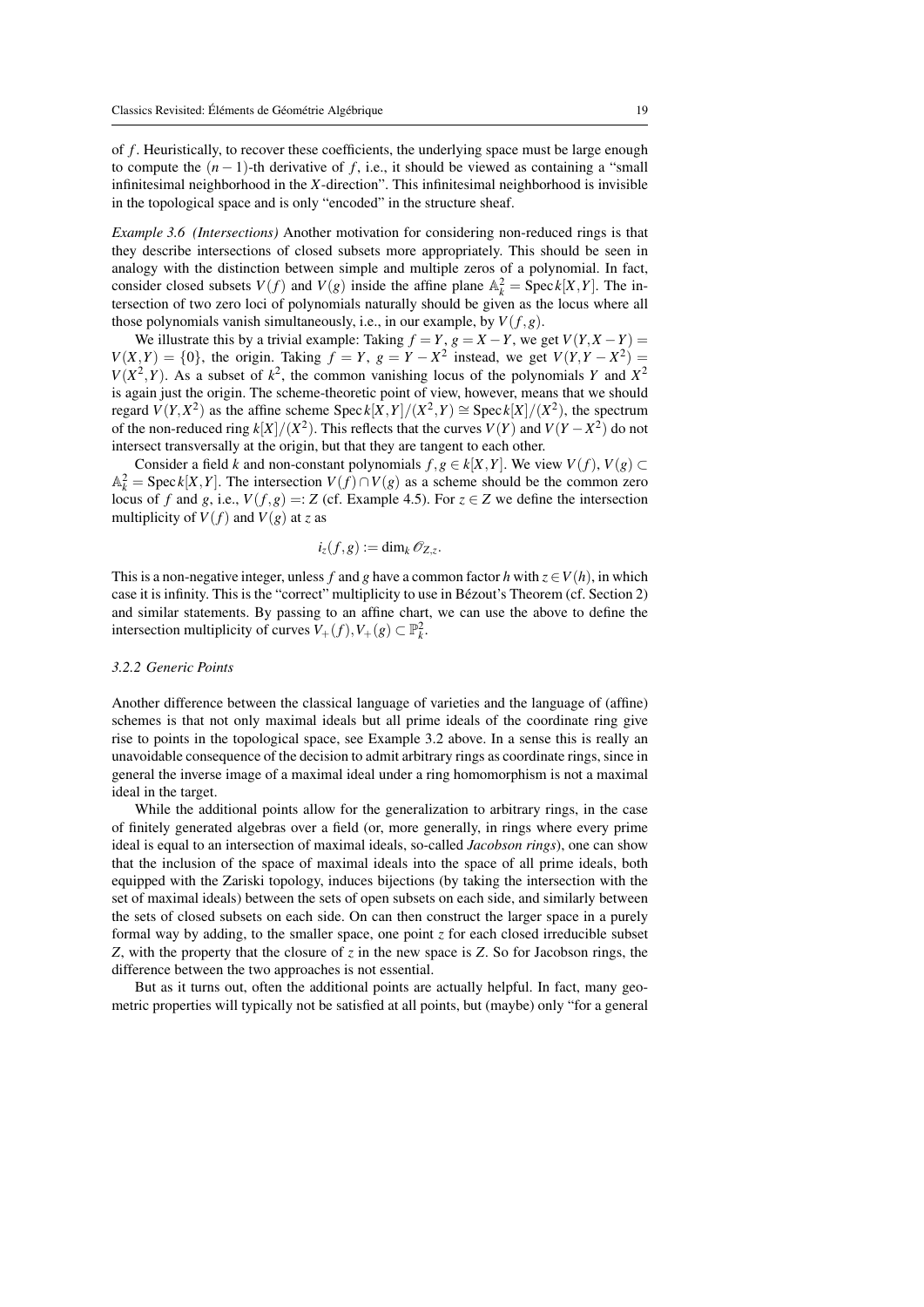point", or "generically", i.e., for all points in a dense (open) subset. With our new points at hand, we can rephrase this as follows: Every irreducible closed subset *Z* of an (affine) scheme contains a unique point  $\eta_Z$  with closure  $\overline{\{\eta_Z\}} = Z$ . We call  $\eta_Z$  the *generic point* of *Z*. For many properties of points in an irreducible scheme (satisfying suitable finiteness conditions) one can show that they hold on a dense open subset as soon as they hold at the generic point. See also the discussion at the end of Section 4.3.

## 3.3 The notion of scheme

Above we have constructed, given a ring *R* with spectrum  $X = \text{Spec } R$ , a locally ringed space  $(X, \mathcal{O}_X)$ . The following proposition shows that we can recover *R* from this locally ringed space (this is clear:  $R = \mathcal{O}_X(X)$ ), and the morphisms Spec  $R' \to \text{Spec } R$  between locally ringed spaces correspond one-to-one to ring homomorphisms  $R \to R'$ . This shows that passing from a ring to the corresponding locally ringed space does not lose any information, and also justifies why we should work with *locally* ringed spaces rather than all ringed spaces.

Proposition 3.7 ([EGA I] Thm. 1.7.3) *The functor from the category of rings to the category of locally ringed spaces which attaches to a ring R the locally ringed space* (Spec*R,* OSpec*R*) *(where we consider* Spec*R as a topological space with the Zariski topology, and* define the structure sheaf  $\mathscr{O}_{\mathsf{Spec} R}$  as above) is fully faithful, i.e., for any two rings R, R', the *natural map*

 $\text{Hom}_{\text{Ring}}(R, R') \to \text{Hom}_{\text{loc.~rgd sp.}}((\text{Spec } R', \mathscr{O}_{\text{Spec } R'}), (\text{Spec } R, \mathscr{O}_{\text{Spec } R}))$ 

*is bijective.*

With this proposition, we define

**Definition 3.8** ([EGA I] Déf. 1.7.1) An *affine scheme* is a locally ringed space  $(X, \mathcal{O}_X)$ which is isomorphic to a locally ringed space of the form  $(Spec R, \mathcal{O}_{Spec R})$  for some ring *R*. A morphism of affine schemes is a morphism of locally ringed spaces.

Finally we can now define the notion of *scheme*:

**Definition 3.9** ([EGA I] Déf. 2.1.2, Déf. 2.2.1) A *scheme*<sup>5,6</sup> is a locally ringed space  $(X,$  $\mathcal{O}_X$ ) such that there exists an open covering  $X = \bigcup_i U_i$  with the property that for every *i*, the locally ringed space  $(U_i, \mathcal{O}_{X|U_i})$  is an affine scheme.

A morphism of schemes is a morphism of locally ringed spaces.

By definition, locally, every scheme is isomorphic to an affine scheme. If  $U \subseteq X$  and  $U$ (more precisely:  $(U, \mathcal{O}_{X|U})$ ) is an affine scheme, then we must have  $U \cong \text{Spec } \mathcal{O}_X(U)$ . Since an affine scheme "is" just a ring (i.e., determined by the corresponding ring), properties of rings give rise to "local properties" of schemes. For example, we call a scheme *X* reduced ([EGA I] Ch. 0, Déf. 4.1.4), if for every affine open subscheme  $U \subseteq X$ , the ring  $\mathcal{O}_X(U)$  is

<sup>5</sup> The term *scheme* was used earlier by Chevalley [9] in a more restrictive sense. See also [EGA I] 8.3.

<sup>6</sup> What we call a *scheme* here was called a *prescheme* in EGA I–IV. A *scheme* was by definition a *separated prescheme*. In the new edition [EGA I<sub>n</sub>] of EGA I, the terminology was changed, and the definition given here is the one which is universally used nowadays.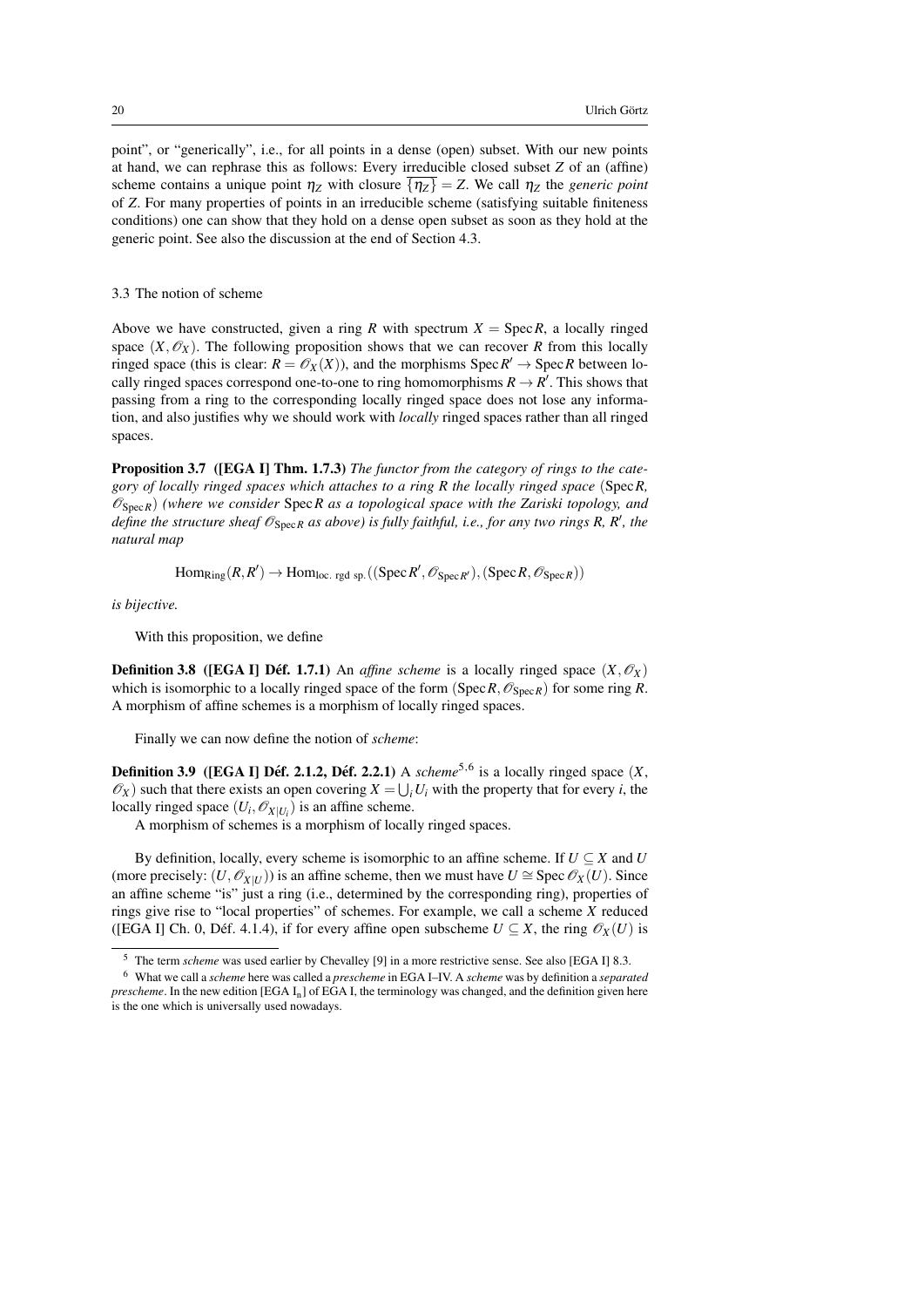reduced, i.e., has no non-trivial nilpotent elements. It is equivalent to require that all local rings  $\mathcal{O}_{X,x}$  are reduced rings.

Other properties are determined by the underlying topological space of a scheme *X* alone. For instance, we call a scheme *X irreducible*, or *connected*, if the underlying topological space is irreducible, or connected, respectively ([EGA I]  $(2.1.8)$ ). Often, these topological properties can also be expressed in terms of the structure sheaf or the affine coordinate ring. For example, an affine scheme *X* is reduced and irreducible if and only if the ring *A* is a domain.

*Subschemes.* ([EGA I] 4.1, 4.2) If *X* is a scheme, and  $U \subseteq X$  is an open subset, we can restrict the structure sheaf of  $X$  to the open subset  $U$  and obtain a locally ringed space  $(U, \mathcal{O}_{X|U})$ , which is again a scheme. Schemes of this form are called *open subschemes* of *X*. A morphism  $U \rightarrow X$  which identifies U with an open subscheme of X (i.e., on topological spaces, the map is a homeomorphism onto an open subset, and the structure sheaf of *U* is identified with the restriction of the structure sheaf of *X*) is called an *open immersion*. If *X* = Spec*R* is an affine scheme, and *I* ⊆ *A* is an ideal, then the canonical projection  $R \rightarrow$  $R/I$  yields a morphism Spec $R/I \rightarrow$  Spec*R* which identifies Spec*R*/*I* with the closed subset  $V(I)$  of Spec*R*. We call the set  $V(I)$  with the sheaf given by Spec*R*/*I* a closed subscheme of Spec*R* and denote it by  $V(I)$  again. As a consequence, with this new definition of the notation *V*(−), ideals *I*, *J* ⊆ *R* define the same closed subscheme *V*(*I*) = *V*(*J*) if and only if  $I = J$ ; it is not enough that their radicals coincide. Globalizing this construction, one defines the notion of closed subscheme  $Z \subseteq X$  in a general scheme *Z*. Correspondingly, one obtains the notion of *closed immersion* for scheme morphisms. Combining the two notions, we say that a subscheme of *X* is a closed subscheme of some open subscheme of *X*. Note that, unlike in the situation for open subschemes, a closed subscheme is not determined by the underlying closed subset alone, as can already be seen in the affine case: Different ideals with the same radical ideal give rise to different closed subschemes with the same underlying topological space. On the other hand, for every closed subset of a scheme *X*, there exists a unique *reduced* closed subscheme whose underlying topological space is the given subset.

*Example 3.10 (Gluing)* ([EGA I] 2.3) Given a family of schemes, we can "glue" them by specifying how they should intersect (if you are unfamiliar with the concept, you should read the remainder of this example with "scheme" replaced by "set" or "topological space" first; the result is easy to prove, and the proof for schemes is basically the same as for topological spaces). Let  $(U_i)_{i \in I}$  be a family of schemes; for each *i*, let  $U_i \subseteq U_i$  be open subschemes,  $j \in I$ ; and for each pair *i*, *j* let  $\varphi_{ii}$ :  $U_{ij} \to U_{ji}$  be an isomorphism of schemes, such that

$$
U_{ii}=U_i \text{ for all } i\in I,
$$

and the following "cocycle condition" is satisfied:  $\varphi_{ii}(U_i \cap U_k) \subseteq U_{ik}$  and

$$
\varphi_{kj} \circ \varphi_{ji} = \varphi_{ki} \text{ on } U_{ij} \cap U_{ik}
$$

for all  $i, j, k \in I$ .

Then there exists a scheme *X* together with open immersions  $\iota_i: U_i \to X$  such that  $u_i(U_{ij}) \cong u_i(U_i) \cap u_j(U_j)$  for all  $i, j, X = \bigcup_i u_i(U_i)$  and  $u_j \circ \varphi_{ji} = u_i$  on  $U_{ij}$ . Furthermore, X together with the maps  $t_i$  is unique up to unique isomorphism.

*Example 3.11* 1. As noted above, every ring gives rise, by passing to the spectrum, to an (affine) scheme, so we can consider all the examples in Example 3.1 as schemes.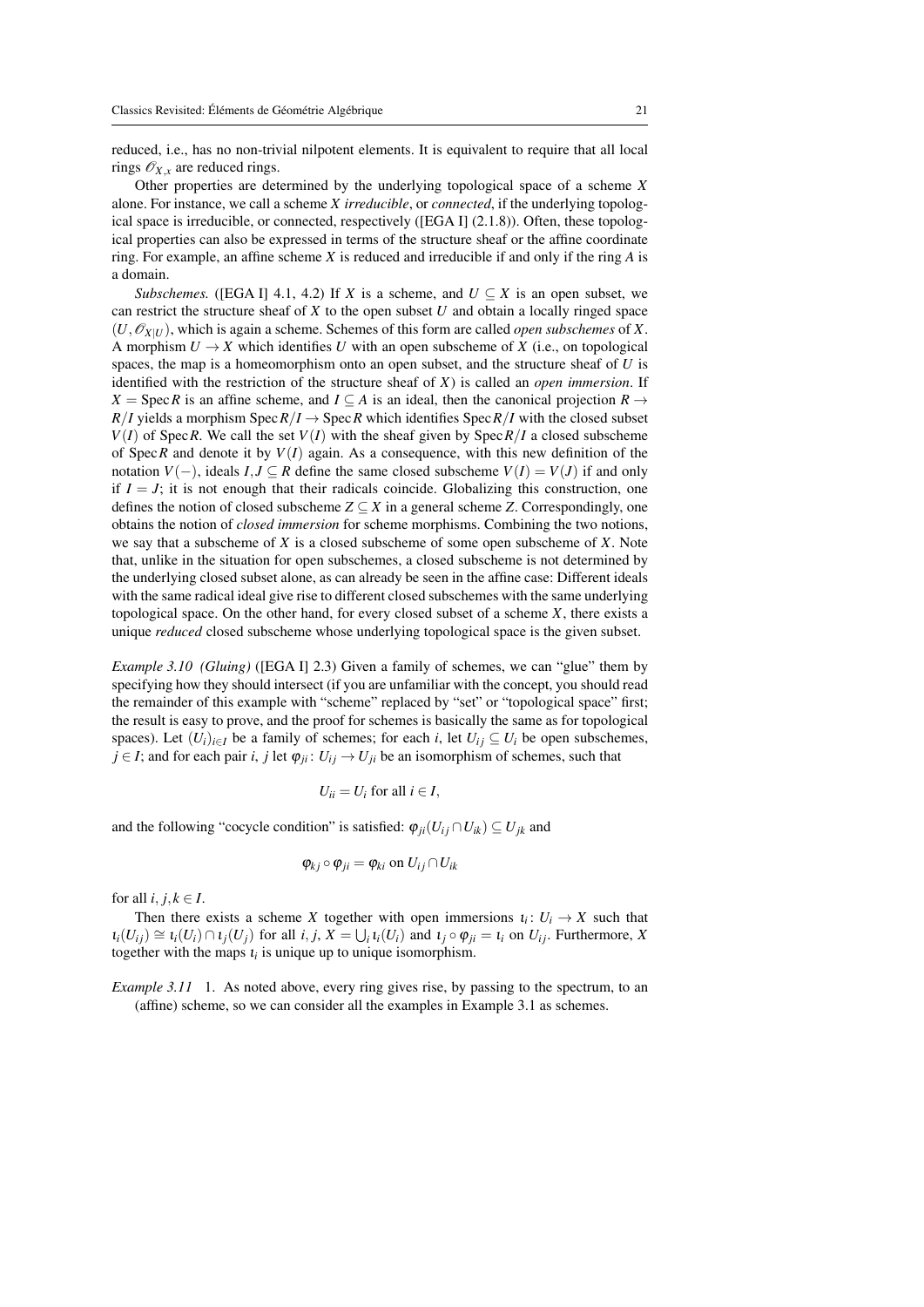- 2. Let *R* be a ring and  $n \ge 0$ . By gluing  $n + 1$  copies of  $\mathbb{A}_R^n$ , we can construct *projective space*  $\mathbb{P}_R^n$  over *R*. Similarly as before, for homogeneous polynomials  $f_i \in R[X_0, \ldots, X_n]$ , we obtain closed subschemes  $V_+((f_i)_i) \subseteq \mathbb{P}_R^n$ . See [EGA II] 4.1.1, [EGA I<sub>n</sub>] 9.7.
- 3. An approach allowing for gluing as above can also be carried out in classical algebraic geometry (cf. [41] Ch. I or [23] Ch. 1). Hironaka was the first to give an example which showed that by gluing one can produce varieties (even over  $\mathbb{C}$ ) which are not quasiprojective. With the language introduced above: By gluing affine schemes of the form Spec*A*, where *A* is a reduced finitely generated C-algebra, one can construct schemes which are not isomorphic to a subscheme in any  $\mathbb{P}^n_{\mathbb{C}}$ .
- 4. In Sections 3.4 and 7.3, we will very briefly touch on schemes with significance in number theory.

## *Example 3.12 (Morphisms of schemes)*

- 1. *Morphisms from the spectrum of a field:* Let *K* be a field, and let *X* be a scheme. Every morphism Spec  $K \to X$  has a unique point  $x \in X$  as its topological image, and induced an embedding  $\kappa(x) \to K$  between the two residue class fields. Conversely, an embedding from  $\kappa(x)$  into a field *K* induces a morphism Spec  $K \to X$ , and these two constructions are inverse to each other.
- 2. *Morphisms to affine schemes:* For every scheme *X* and affine scheme Spec*R*, the natural map

 $\text{Hom}(X, \text{Spec } R) \to \text{Hom}(R, \mathcal{O}_X(X))$ 

sending  $(f, f^{\flat})$  to  $f^{\flat}(\text{Spec } R)$ :  $R = \mathscr{O}_{\text{Spec } R}(\text{Spec } R) \to f_*\mathscr{O}_X(\text{Spec } R) = \mathscr{O}_X(X)$ , is a bijection.

*Remark 3.13* One can use the concept of locally ringed space not only in algebraic geometry, but for other variants of geometry as well: A differentiable manifold *X* gives rise to a locally ringed space if we define  $\mathcal{O}_X(U)$  as the ring of differentiable functions  $U \to \mathbb{R}$ , for  $U \subseteq X$  open. In fact,  $\mathcal{O}_X(U)$  is even an R-algebra, and the restriction maps are R-algebra homomorphisms, i.e., we obtain an  $\mathbb R$ -locally ringed space. Similarly, a complex manifold gives rise to a  $\mathbb{C}$ -locally ringed space if we define  $\mathscr{O}_X(U)$  as the ring of holomorphic functions  $U \to \mathbb{C}$ , for  $U \subseteq X$  open. In this way, we obtain fully faithful functors from the category of differentiable manifolds, and complex manifolds, respectively, to the category of R-locally ringed spaces, and C-locally ringed spaces, respectively. See Wedhorn's book [55] for an approach to differential geometry based on this method. (One reason why the advantage of using locally ringed spaces is much bigger in algebraic geometry, than in differential geometry, is that in the latter case, the condition that the homomorphisms on local rings induced by a morphism of manifolds are local, is automatic; see loc. cit. Example 4.5 for details. Also, the questions that are asked in algebraic vs. differential geometry are often of a different nature. While sheaves are well-adapted to questions of passage from local to global, in differential geometry often the local problems, described by (partial) differential equations, are hard and are the main focus.)

#### 3.4 The arithmetic situation

One compelling feature of the notion of scheme which has no analog in the world of varieties over a field is the possibility to consider schemes whose points have residue class fields of different characteristic. For this very reason, much of today's research in algebraic number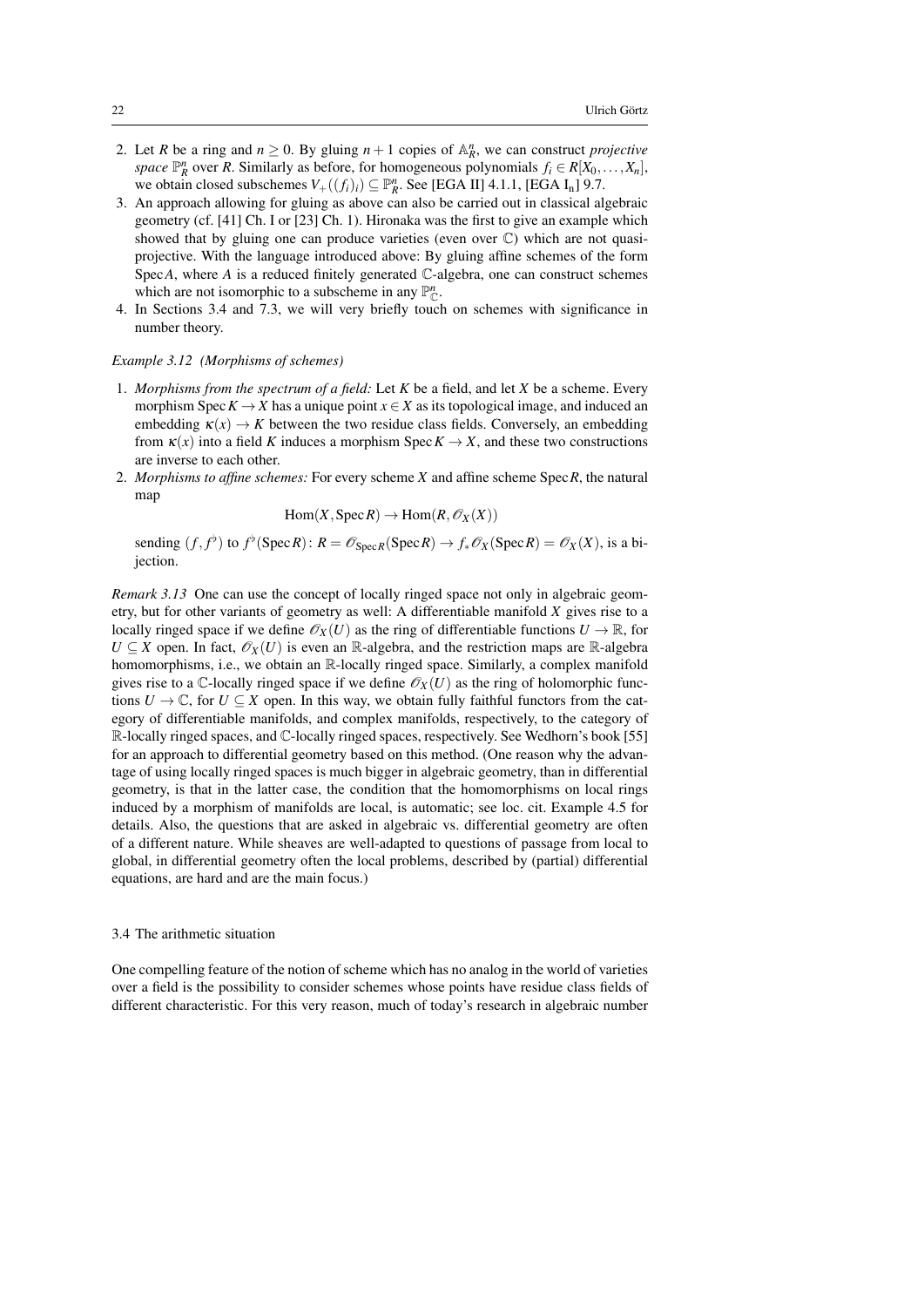theory heavily uses methods of algebraic geometry. Bringing geometric intuition to number theoretic questions (even if there are some caveats!) has proved to be immensely fruitful.

The prototype of this situation is, of course, the spectrum of the ring  $\mathbb Z$  of integers. The prime ideals in  $\mathbb Z$  are the zero ideal (0), and the ideals (*p*) where *p* is a prime number. The latter ones are the maximal ideals of  $\mathbb Z$  and hence correspond to the closed points of Spec  $\mathbb Z$ . The zero ideal, on the other hand, is not maximal, and is contained in all the prime ideals. Its closure, therefore, is all of Spec $\mathbb{Z}$ , whence we call it the generic point of Spec $\mathbb{Z}$ . The residue class field of a prime ideal (*p*) is the finite field  $\mathbb{F}_p = \mathbb{Z}/(p)$  with *p* elements. The residue class field of (0) is the field  $\mathbb{Q} = \text{Frac}(\mathbb{Z})$  of rational numbers. From the inclusion relations, we see that the Krull dimension of  $\mathbb{Z}$ , and hence the scheme dimension of Spec $\mathbb{Z}$ , is equal to 1. This means that geometrically we should think of  $Spec \mathbb{Z}$  as a curve.

Now let  $K/\mathbb{Q}$  be a finite field extension (*K* is called a number field). Generally speaking, the study of such extensions is one of the most important topics of algebraic number theory. Denote by  $\mathcal{O}_K$  the ring of integers of *K*, i.e., the subring of all elements *x* ∈ *K* whose minimal polynomial over  $\mathbb Q$  has integral coefficients. Then  $\mathscr O_K$  again has Krull dimension 1, and all localizations  $\mathcal{O}_{K,p}$  at maximal ideals  $p$  are discrete valuation rings.

Thus Spec  $\mathcal{O}_K$  should again be viewed as a curve, and the ring homomorphism  $\mathbb{Z} \rightarrow$  $\mathscr{O}_K$  gives rise to a "covering map of curves" Spec  $\mathscr{O}_K \to \text{Spec } \mathbb{Z}$ . This gives a very natural interpretation to the notions of ramified, unramified, split, inert prime ideal, etc.

Of course, the terminology used in number theory (ramified, unramified,  $\dots$ ) was introduced long before EGA, by L. Kronecker and D. Hilbert who wanted to emphasize the similarity between number fields and function fields of Riemann surfaces where these notions have a direct interpretation in geometric terms. But with Grothendieck's algebraic geometry, the analogy received a more solid and extendable foundation.

We will come back to the usefulness of considering families over  $Spec\ Z$  or, more generally, over schemes with residue classes of different characteristics in Sections 7.2 and 7.3 below.

#### 4 The categorical point of view

#### 4.1 Morphisms

At this point, let us introduce the terminology of "relative scheme": Let *S* be a scheme. An *S*-scheme is a morphism  $f: X \to S$  of schemes. Usually we drop f from the notation, and just say that *X* is an *S*-scheme, understanding the "structure morphism" from *X* to *S* as given. A morphism between *S*-schemes *X*, *Y* is a scheme morphism  $X \rightarrow Y$  such that the triangle given by this morphism and the structure morphisms  $X \to S$ ,  $Y \to S$  commutes. In this way we obtain the category of *S*-schemes. If  $S = \text{Spec } R$  is affine, we also speak of *R*-schemes. A particularly important case is of course the case  $S = \text{Spec } k$ , where *k* is a field. If  $S = \text{Spec } R$  is an affine scheme, then we usually talk about R-schemes rather than *S*-schemes. This construction should be compared with the notion of (commutative) algebra *A* over a ring *R*, which is the same thing as a ring homomorphism  $R \rightarrow A$ .

The emphasis on relative schemes, or equivalently on morphisms of schemes, is a crucial paradigm in EGA and in Grothendieck's view on algebraic geometry. By Example 3.12, every scheme is equipped with a unique morphism to Spec  $\mathbb{Z}$ . Similarly, the spectrum of an algebra *A* over a field *k* admits a morphism  $\text{Spec} A \to \text{Spec} k$ , and if *X* is constructed by gluing pieces of this form along identifications compatible with the *k*-algebra structure, we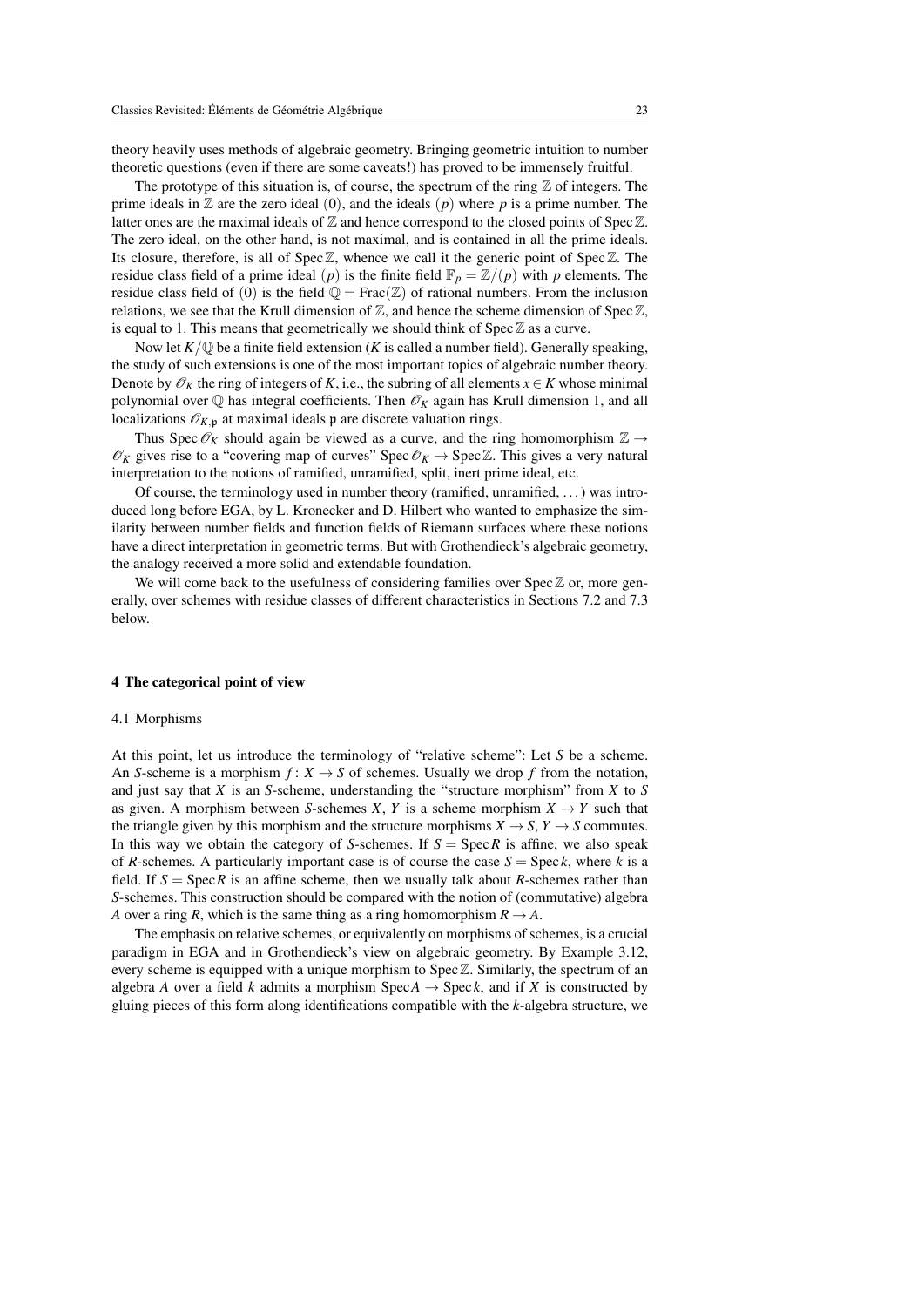obtain a morphism  $X \to \text{Spec } k$ , again. So in these situations, it is easy to replace schemes by relative schemes over a suitable "base scheme".

While nothing is lost by replacing schemes by relative schemes, there is a gain: Given an *S*-scheme *X*, i.e., a morphism  $f: X \to S$ , for every point  $s \in S$  we can consider the fiber  $f^{-1}(s)$  which we will equip with a natural scheme structure below (Example 4.4). In this way, we can view the morphism *f* as a *family of objects indexed by the points of S*. Of course, this is not a one-one translation: only very special families indexed by the points of *S* come from morphisms. And that is a good thing, because families which do not, are in a sense too chaotic and not interesting. From this point of view, every result about morphisms of schemes can be viewed as a result about families of schemes over fields.

*Example 4.1* Let *K* be a field, and let *X* be a *K*-scheme. By Example 3.12 1., the morphisms Spec  $K \to X$  of K-schemes correspond to the points  $x \in X$  with residue class field  $\kappa(x) = K$ (since we only consider morphisms *of K-schemes*, the morphism  $\kappa(x) \to K$  in the previous example is necessarily the identity morphism). One can show that all these points are closed. We call these morphisms, or equivalently their image points, the *K-valued points of X* (or Spec*K-valued points of X*).

Now let *L* be an extension field of *K*. We can then consider the morphisms  $Spec L \rightarrow X$ of *K*-schemes. By Example 3.12 1., these morphisms correspond to pairs of a point  $x \in X$ together with a *K*-homomorphism  $\kappa(x) \to L$ . Analogously, we call these morphisms the *Lvalued points of X* (or Spec*L-valued points of X*). Note however that for a proper extension  $L/K$  there may be several *L*-valued points attached to the same topological point  $x \in X$ . Cf. Section 4.5.

We denote the set of *K*-valued and *L*-valued points by  $X(K)$  and  $X(L)$ , respectively.

Assume specifically that  $X \subseteq \mathbb{A}^n$  is a closed subscheme of affine space over *K*, i.e.,  $X = V(f_1, \ldots, f_m) = \text{Spec } K[X_1, \ldots, X_n]/(f_1, \ldots, f_m)$  for polynomials  $f_i$ . Then *X* is a *K*scheme in a natural way, and the *L*-valued points of *X* correspond one-to-one to the *K*algebra homomorphisms  $K[X_1, \ldots, X_n]/(f_1, \ldots, f_m) \to L$ , i.e., to the common solutions of the  $f_j$  in  $L^n$ . If  $L/K$  is a Galois extension, then the Galois group naturally acts on this solution set. The Galois orbits then correspond to the topological points of *X*.

# 4.2 Fiber products

Since a scheme is a somewhat complicated object, being a pair of a topological space and a sheaf, it is not always clear how to translate notions from topology (or even set-theoretic notions) to the world of schemes.

For example, it is easy to find examples of morphisms between affine schemes which are bijective, but whose corresponding ring homomorphisms are not isomorphisms, so that the scheme morphism is not an isomorphism, either. Instead, the correct notion of isomorphism is the categorical one: a morphism is called an isomorphism if it admits an inverse morphism. Since composition of maps and identity morphisms are present in an arbitrary category, this definition always works.

Of course, this phenomenon does not come as a surprise, since the situation for topological spaces, say, is similar. Nevertheless, it points in the right direction: One should try to find categorical definitions as much as possible.

As it turns out, a key notion in this regard is the notion of fiber product, because it encompasses as special cases many important constructions. Some of those we will discuss below, but we start with the general definition: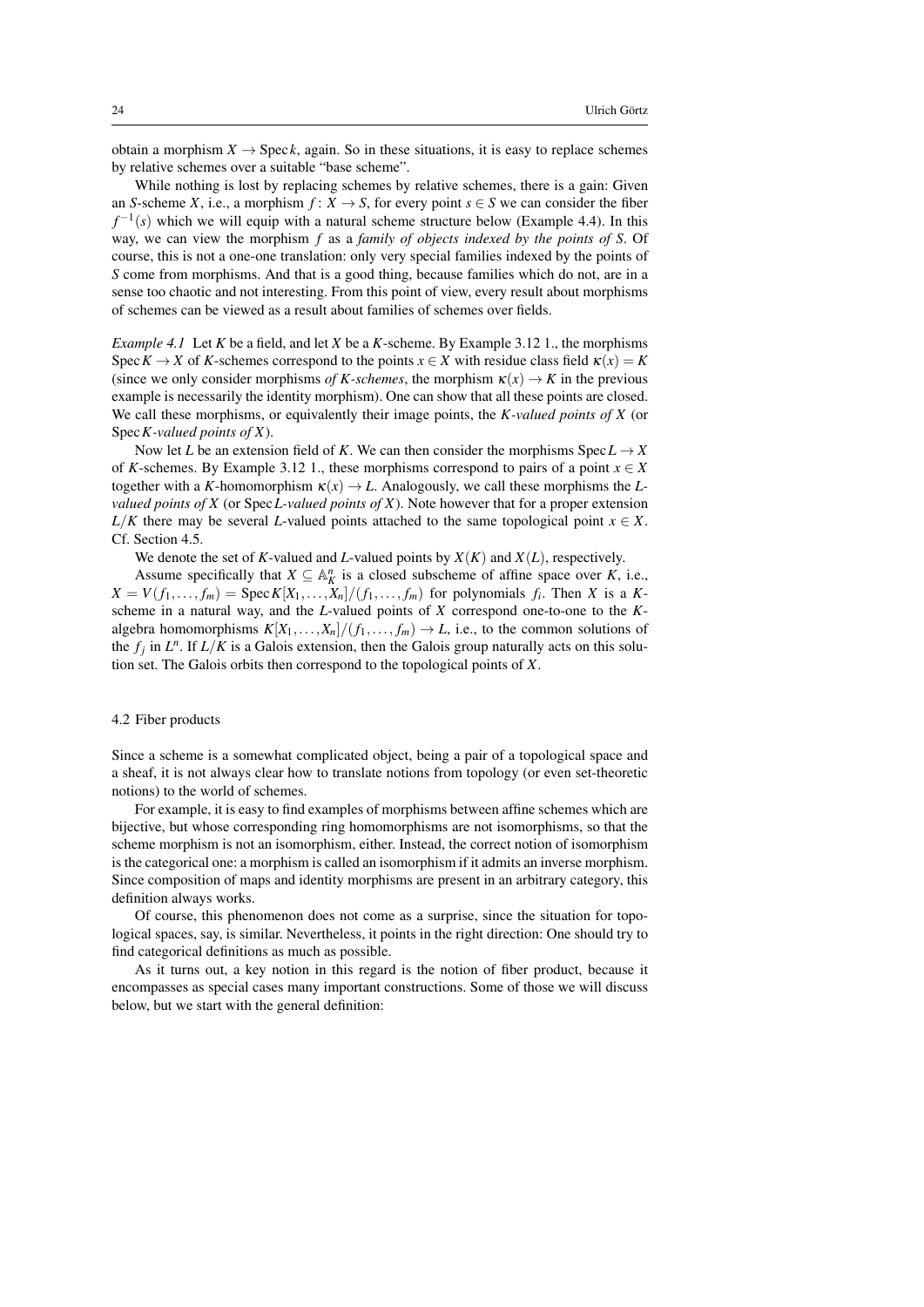**Definition 4.2** ([EGA I<sub>n</sub>] 1.2<sup>7</sup>) Let  $\mathscr C$  be a category, and let  $f: X \to S$ ,  $g: Y \to S$  be morphisms in  $\mathscr{C}$ . An object *Z* together with morphisms  $p: Z \to X$ ,  $q: Z \to Y$  with  $f \circ p = g \circ q$ is called a *fiber product of X and Y over S* (or, more precisely, a fiber product of *f* and *g*), if for all objects *T* and morphisms *a*:  $T \rightarrow X$ , *b*:  $T \rightarrow Y$  with  $f \circ a = g \circ b$ , there exists a unique morphism  $h: T \to Z$  with  $a = p \circ h, b = q \circ h$ .

We visualize this definition by the following diagram:



In view of the universal property in the definition, it is clear that a fiber product *Z* is determined uniquely up to unique isomorphism (if it exists), and therefore we usually speak of "the" fiber product, and denote it by  $X \times_S Y$ . In a more fancy language, the fiber product just is a special case of (projective) limit. In an arbitrary category, fiber products need not exist in general. But in the category of sets, all fiber products exist. In fact, with notation as above,

$$
X \times_S Y = \{(x, y) \in X \times Y; f(x) = g(y)\}.
$$
\n
$$
(3)
$$

*Fiber products of sets.* Using the notion of fiber product in the theory of sets, we can express the universal property of fiber product in a general category  $\mathscr C$  as follows:

$$
Hom(T, X \times_S Y) = Hom(T, X) \times_{Hom(T, S)} Hom(T, Y),
$$

where the fiber product on the right hand side is taken in the category of sets. This means that we can view the fiber product as the object representing a certain functor (see Def. 4.14).

Contemplating the situation in the theory of sets, we see easily that certain important operations can be expressed as fiber products:

*Products.* If  $S = \{s\}$  is a single point, then the cartesian product  $X \times Y$  together with the projections to *X* and *Y* satisfies the universal property of the fiber product and hence "is" the fiber product (recall that the fiber product is only determined up to unique isomorphism anyway).

*Fibers of morphisms.* Let  $f: X \to S$  be any map of sets, and let  $s \in S$ . Write  $g: \{s\} \to S$ for the inclusion of the one-point set  $\{s\}$  into *S*. Then the fiber  $f^{-1}(s)$  together with the inclusion into *X* and the (unique) map to  $\{s\}$  satisfies the universal property of the fiber product. (Of course, it is also easy to see directly that the fiber product as constructed in (3) admits a unique bijection with  $f^{-1}(s)$  which is compatible with the maps to *X* and  $\{s\}$ .

*Intersection.* Second, consider injective maps  $f: X \to S$  and  $g: Y \to S$ . We view *X* and *Y* as subsets of *S* via these maps. Then the intersection *X* ∩ *Y* (together with the inclusions into *X* and *Y*) is the fiber product of *X* and *Y* over *S*.

A crucial insight at this point is that the universal property of the fiber product allows for a reasonable approach to these notions (products, fibers of morphisms, intersections) in other categories, notably in the category of schemes.

To get started, let us consider for a moment the category of affine schemes. It is very easy to see that in this category fiber products exist. Namely, we can identify the category

 $7$  The original [EGA I] Déf 3.2.1 only has the definition specialized to the category of schemes.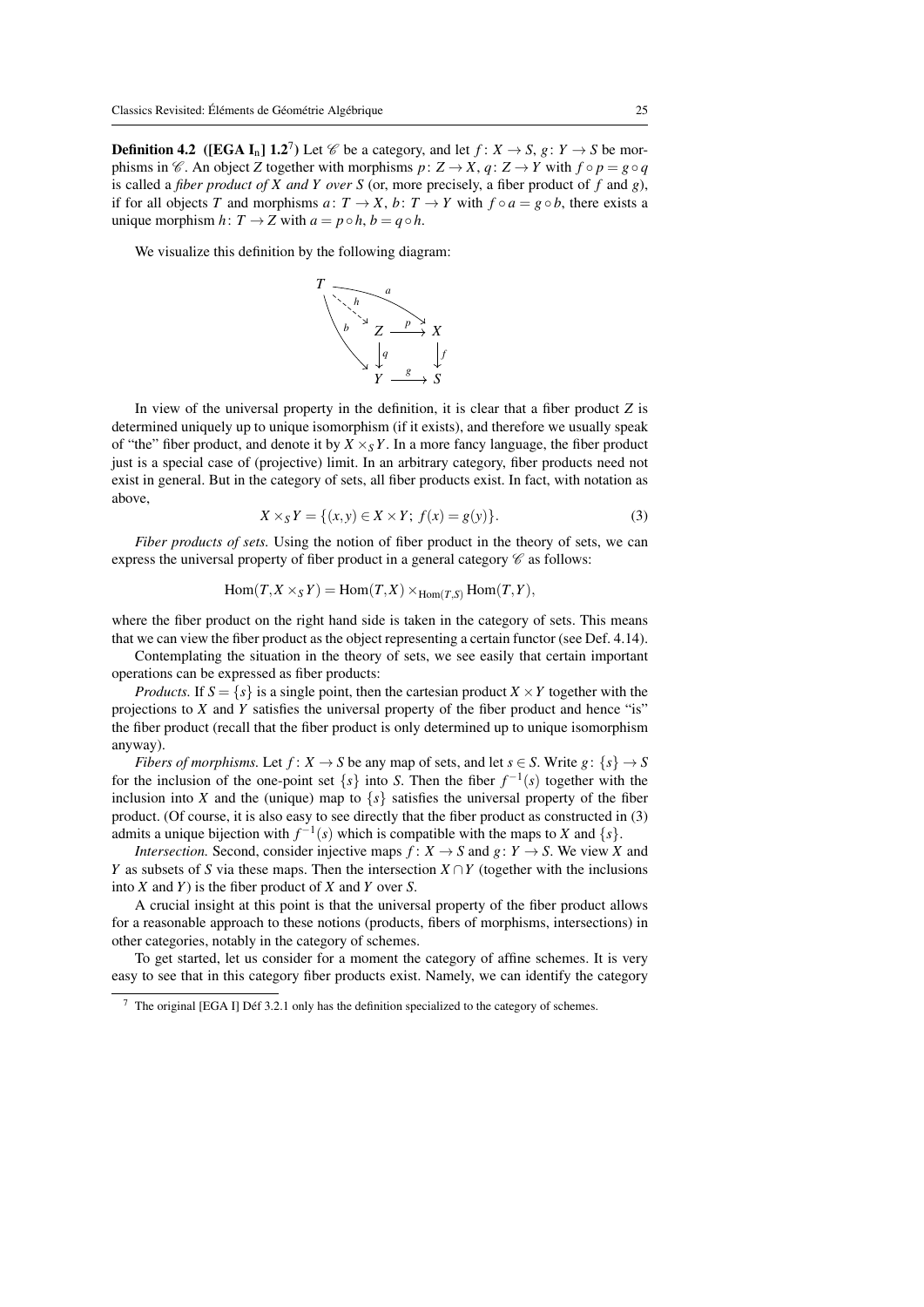of affine schemes with the opposite of the category of rings, and thus the fiber product of morphisms  $\text{Spec } B \to \text{Spec } A$ ,  $\text{Spec } C \to \text{Spec } A$  exists, if and only if in the category of rings, there exists the push-out, or amalgamated sum, of the ring homomorphisms  $A \rightarrow B$ ,  $A \rightarrow C$ , i.e., a ring satisfying the dual universal property to the universal property of the fiber product. (Here, as usual, dual means that we reverse the directions of all arrows.) Writing down what this means, one sees immediately that in fact such an object exists, namely the tensor product  $B \otimes_A C$  (together with the natural maps  $B \to B \otimes_A C$ ,  $C \to B \otimes_A C$ ). Going back to affine schemes we obtain that the fiber product of  $\text{Spec } B \to \text{Spec } A$  and  $\text{Spec } C \to \text{Spec } A$ is  $Spec(B \otimes_A C)$  (together with the natural maps  $Spec(B \otimes_A C) \rightarrow Spec(B \otimes_A C) \rightarrow$ Spec*C*).

By Example 3.12 2.,  $Spec(B \otimes_A C)$  even satisfies the universal property of the fiber product if *T* is an arbitrary (i.e., not necessarily affine) scheme. Furthermore one checks that for general schemes one can construct a fiber product by using suitable affine open coverings, and gluing.

This allows us to speak of fiber products of schemes over a common base, and, as we will spell out below, of fibers of scheme morphisms, and of intersections of subschemes, by using analogs of the above definitions.

*Example 4.3 (Products)* Even from the simplest examples it is clear that one has to be careful with the notion of product in algebraic geometry. For instance, if *k* is an algebraically closed field, as sets we have  $\mathbb{A}^2(k) = k^2 = k \times k = \mathbb{A}^1(k) \times \mathbb{A}^1(k)$ , and certainly it is only reasonable to expect that the affine plane  $\mathbb{A}_{k}^{2}$  is the product of two copies of the affine line  $\mathbb{A}^1_k$ . However, the Zariski topology on  $\mathbb{A}^2(k)$  is not equal to the product topology on  $\mathbb{A}^1(k) \times \mathbb{A}^1(k)$  induced by the Zariski topology on  $\mathbb{A}^1(k)$ . (This is easy to see since the only closed subsets of  $\mathbb{A}^1(k)$  are the whole space and finite sets.)

Thinking of schemes, i.e., adding the points corresponding to non-maximal prime ideals, it is not even true anymore that the set underlying  $\mathbb{A}^2$  would equal the cartesian product of two copies of the set  $A^1$ . But the notion of fiber product works well here. Namely, the scheme theoretic product is

$$
\mathbb{A}_k^1 \times_{\operatorname{Spec} k} \mathbb{A}_k^1 = \operatorname{Spec}(k[T] \otimes_k k[T]),
$$

and the tensors product  $k[T] \otimes_k k[T]$  is naturally identified with the polynomial ring in 2 variables over *k*, so its spectrum is  $\mathbb{A}_k^2$ .

More generally, let *X*, *Y* be *S*-schemes. Then the fiber product  $X \times_S Y$  is again an *S*scheme, and is the product of *X* and *Y* in the category of *S*-schemes.

As another example, consider the inclusion  $\mathbb{R} \to \mathbb{C}$  of the field of real numbers into the complex numbers. Correspondingly we can consider  $\text{Spec } \mathbb{C}$  as a  $\mathbb{R}$ -scheme. Of course, topologically both these spectra have only one point each. We compute the product

$$
\operatorname{Spec} \mathbb{C} \times_{\operatorname{Spec} \mathbb{R}} \operatorname{Spec} \mathbb{C} = \operatorname{Spec} (\mathbb{C} \otimes_{\mathbb{R}} \mathbb{C}).
$$

Using the isomorphism  $\mathbb{C} \cong \mathbb{R}[T]/(T^2+1)$ , one sees that  $\mathbb{C} \otimes_{\mathbb{R}} \mathbb{C} \cong \mathbb{C} \times \mathbb{C}$ , the product of two copies of  $\mathbb C$  which has two prime ideals  $\{0\} \times \mathbb C$  and  $\mathbb C \times \{0\}$ . Both of these are actually maximal ideals, so the product  $Spec \mathbb{C} \times_{Spec \mathbb{R}} Spec \mathbb{C}$  is the disjoint union of two closed points.

*Example 4.4 (Fibers)* In analogy with the situation for sets, we use fiber products to define the fibers of a morphism  $f: X \to Y$ . To equip a point *y* in the topological space *Y* with the structure of a scheme, we pass to the spectrum Spec  $\kappa(y)$  of its residue class field. We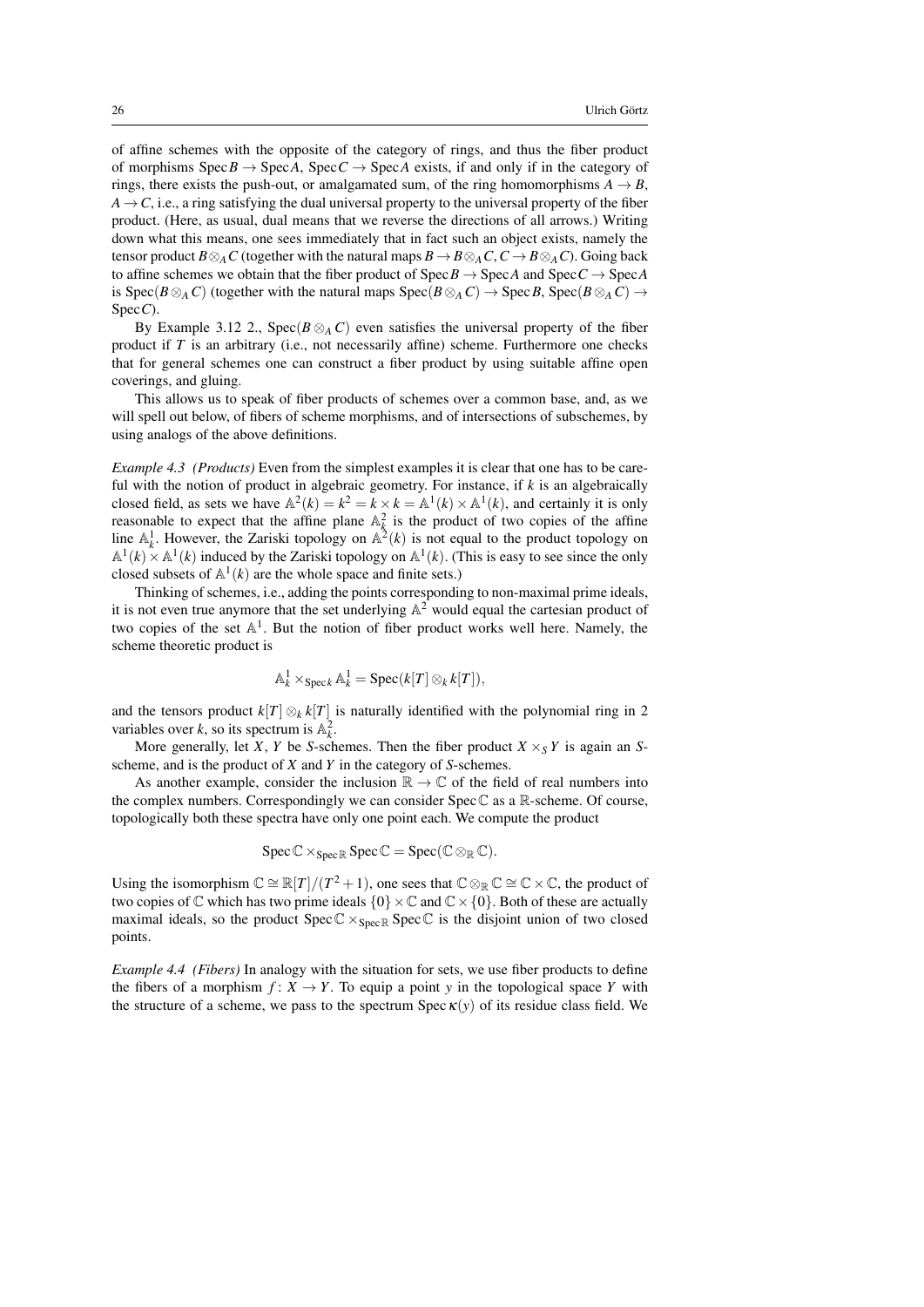obtain a canonical scheme morphism Spec  $\kappa(y) \to Y$  (cf. Example 3.12 1.) and can define the scheme-theoretic fiber

$$
f^{-1}(y) := X \times_Y \text{Spec } \kappa(y).
$$

One can show that the underlying topological space of this scheme is just the fiber  $f^{-1}(y)$ of the continuous map *f* with the subspace topology.

*Example 4.5 (Intersections)* For subschemes  $Z_1, Z_2 \subseteq X$ , we can define the scheme-theoretic intersection as

 $Z_1 \times_X Z_2$ .

Note that there are no good naive notions of products, fibers and intersections for schemes, e.g., given a scheme morphism  $f: X \to Y$ , and  $y \in Y$ , it is clear what the topological space  $f^{-1}$  $(x<sup>1</sup>(y))$  should be, but there is no obvious way to define a scheme structure on this space.

Given an *S*-scheme *X* and a morphism  $S' \to S$ , we sometimes call the fiber product  $X \times_S S$  $S'$ , considered as an  $S'$ -scheme via the second projection, the *base change* of *X* along  $S' \rightarrow S$ . In fact, say  $S' \rightarrow S$  is a morphism of affine schemes, corresponding to a ring homomorphism  $R \to R'$ , and *X* is a closed subscheme of  $\mathbb{A}_R^n$ , given by polynomials  $f_i \in R[T_1, \ldots, T_n]$ . Then the base change  $X \times_S S'$  is the closed subscheme of  $\mathbb{A}_{R'}^n (= \mathbb{A}_R^n \times_S S')$  given by the same polynomials  $f_i$ , now viewed as elements of  $R'[T_1, \ldots, T_n]$  via the ring homomorphism  $R \to$  $R'$ , i.e., we simply consider the equations describing *X* over the ring  $R'$ .

The notion of fiber product also shows the correct way to translate properties of topological spaces into algebraic geometry, as in the following examples.

*Example 4.6 (Hausdorff Spaces and Separated Schemes)* Because the Zariski topology is so coarse, topological spaces obtained as the prime spectrum of a ring are almost never Hausdorff. On the other hand, spaces like affine or projective space over a field should reflect, to some extent, nice properties of Hausdorff spaces. For example, two morphisms  $\mathbb{A}_k^n \to \mathbb{A}_k^m$  coincide, if they coincide on a non-empty open subset (note that every non-empty open subset is dense). We would like to extend this to more general scheme morphisms  $X \rightarrow Y$ . For topological spaces, we could say that continuous maps  $S \rightarrow T$  which coincide on an open dense subset of *S* must coincide on all of *S*, *if T is Hausdorff*. The Hausdorff property for *T* can be expressed by saying that the diagonal embedding  $T \rightarrow T \times T$  has closed image. (Since here we are talking about usual topological spaces, the topology on  $T \times T$  is just the product topology; at the same time  $T \times T$  is the fiber product of *T* with itself over the one-point topological space, in the category of topological spaces).

Therefore, for an *S*-scheme *Y*, the analogous property would be to ask that the diagonal morphism  $Y \to Y \times_S Y$  is a closed embedding (i.e., identifies *Y* with a closed subscheme) of schemes. If this is the case, then *Y* is called *separated over S* ([EGA I] Déf. 5.4.1). Every affine scheme and every scheme which is quasi-projective (see Section 4.3) over a separated scheme is separated ([EGA I] Prop. 5.5.1, Cor. 5.5.7, [EGA II] (5.3.1)), and it is not hard to prove

Proposition 4.7 *Let X, Y be S-schemes, and suppose that X is reduced and that Y is separated over S. If morphisms*  $f, g: X \to Y$  *coincide on a dense open subset of X, then they are equal.*

*Example 4.8 (A non-separated scheme, [EGA I] Exemple 5.5.11)* Let *k* be a field. Gluing two copies of  $\mathbb{A}_k^1$  by identifying their open subschemes  $\mathbb{A}_k^1 \setminus \{0\}$ , we obtain a scheme X which looks like the affine line over *k* with the origin doubled. This scheme is not separated.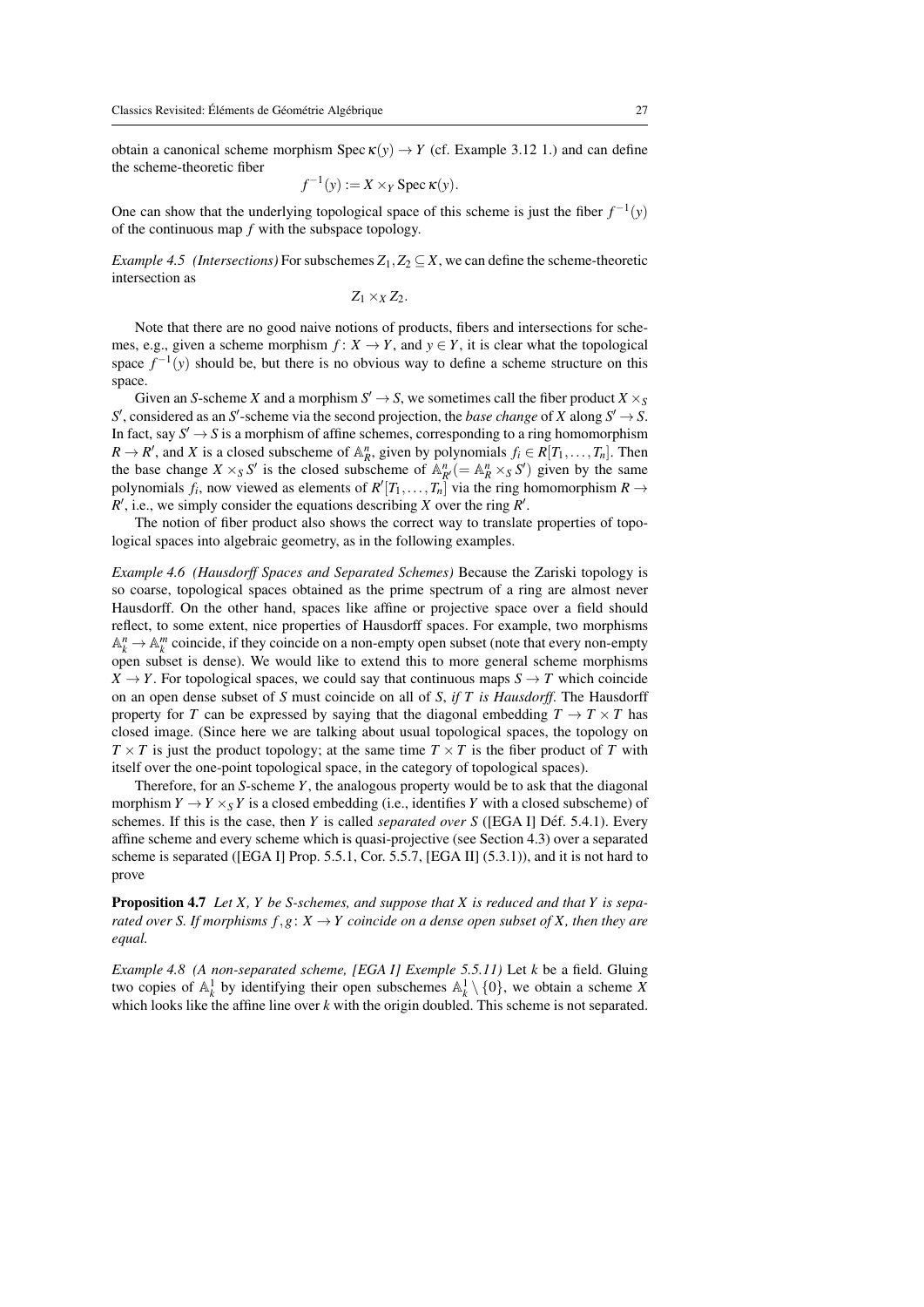*Example 4.9 (Compact Spaces and Proper Scheme Morphisms)* Another property which can be expressed using fiber products is the property of compactness. Note that all affine schemes are quasi-compact as topological spaces, i.e., every open cover has a finite subcover. However, we want to view affine space, for instance, as a "non-compact object" (lying as an open subset in the "compact" projective space of the same dimension. This kind of "compactness" is called *properness* in algebraic geometry.

Before we define it, note the following result from topology: Let  $f: X \to Y$  be a continuous map between topological spaces where *X* is Hausdorff and *Y* is locally compact. Then  $f^{-1}(Z)$  is compact for every compact  $Z \subseteq Y$  if and only if for all topological spaces *Y*<sup> $\prime$ </sup> the product map  $X \times Y' \rightarrow Y \times Y'$  is closed (i.e., images of closed subsets are closed). In particular, if *Y* is the one-point topological space, then we obtain a characterization of *X* being compact.

We now define that a morphism  $f: X \to Y$  of schemes is *proper*, if it is separated, of finite type, and if for all scheme morphisms  $Y' \to Y$  the morphism  $X \times_Y Y' \to Y \times_Y Y' \cong Y'$ is closed. (As before, the property of a morphism of being closed is by definition purely topological: images of closed subsets are closed.)

For every scheme *S*, projective space  $\mathbb{P}_{S}^{n}$  is proper over *S*, as we expect, [EGA II] Thm. 5.5.3. This is a version of the so-called fundamental theorem of elimination theory. On the other hand,  $\mathbb{A}_{S}^{n}$  is not proper over *S* whenever  $n > 0$ . To illustrate this, consider the affine line  $\mathbb{A}_k^1$  over a field *k*. The map  $\mathbb{A}_k^1 \times_{\text{Spec } k} \mathbb{A}_k^1 \to \mathbb{A}_k^1$  is not closed, because the image of  $V(XY - 1)$  is  $\mathbb{A}_k^1 \setminus \{0\}.$ 

# 4.3 Properties of morphisms

Let us discuss some important properties of morphisms of schemes, or equivalently, of relative schemes. Recall that we heuristically view an *S*-scheme *X*, i.e., a morphism  $f: X \to S$ , as the family of its fibers  $f^{-1}(s)$ ,  $s \in S$ , where we define  $f^{-1}(s) := X \times_S S$  pec $\kappa(s)$  so that we have a structure of  $\kappa(s)$ -scheme on the fiber  $f^{-1}(s)$ .

*Flat morphisms.* ([EGA I] Ch. 0, (6.7.1)) While the mere existence of a morphism  $X \rightarrow$ *S* already contains a kind of compatibility condition on the family  $(f^{-1}(s))_s$  of fibers, in many cases a stronger condition on compatibility, or "continuity" of the fibers is desirable. The corresponding algebraic notion which turns out to be very useful here is the notion of flatness. Recall that an *A*-algebra *B* (or more generally, an *A*-module *B*) is called *flat over A*, if tensoring over *A* by *B* turns injections  $N \to N'$  of *A*-modules into *injections*  $N \otimes_A B \to$  $N' \otimes_A B$ . We say that a morphism  $f: X \to S$  of schemes is flat, if for every  $x \in X$ , the homomorphism of local rings,  $\mathcal{O}_{S, f(x)} \to \mathcal{O}_{X,x}$  is flat. A large part of [EGA IV] is devoted to the study of flat morphisms.

*Smooth morphisms.* ([EGA IV] Déf. 17.3.1; the definition there is different from the one given here: cf. loc. cit. Thm. 17.5.1 and its proof) Above we have seen the key ingredients of the definition when a morphism  $f: X \to S$  is called *smooth*: Locally at points  $x \in X$ , the morphism can be described by an open subscheme of a closed subscheme given by *m* equations in *n*-dimensional space such that the Jacobi matrix at the point corresponding to *x* has full rank *m*. This is a strong condition on *f* with many nice consequences. For example, every smooth morphism is flat. Conversely, if  $f: X \to S$  is a flat morphism such that every fiber  $f^{-1}(s)$  is smooth over  $\kappa(s)$ , then *f* is smooth ([EGA IV] Thm. 17.5.1). Since in the examples below, we almost always restrict to the simpler smooth cases, we will not need to refer to the notion of flatness directly.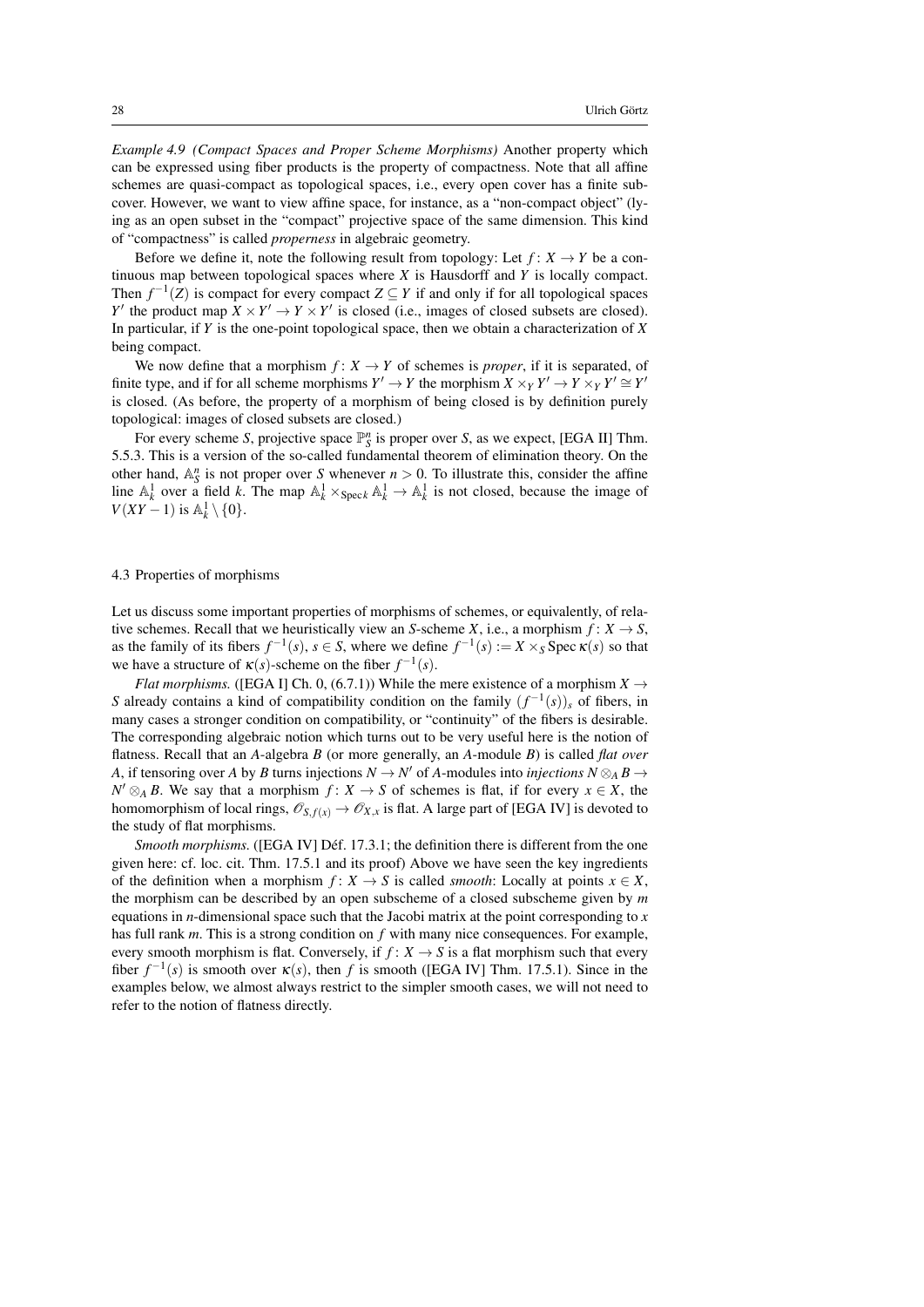*Finiteness properties.* We say that a morphism  $f: X \rightarrow S$  is *quasi-compact*, if for every quasi-compact open  $V \subseteq S$ , the inverse image  $f^{-1}(V)$  is quasi-compact ([EGA I] Déf. 6.6.1). We say that a morphism  $f: X \to S$  is *of finite type* (or that *X* is of finite type over *S*, or that the *S*-scheme *X* is of finite type), if  $f$  is quasi-compact and if there exists coverings  $S = \bigcup_j V_j$ ,  $f^{-1}(V_j) = \bigcup_i U_{j,i}$  by affine open subschemes, such that for all *i*, *j*, the  $\mathcal{O}_S(V_j)$ algebra  $\mathcal{O}_X(U_{i,i})$  is of finite type, i.e., finitely generated as an  $\mathcal{O}_S(V_i)$ -algebra ([EGA I] Déf. 6.3.1).

*Projective morphisms.* Let *S* be an affine scheme. We call an *S*-scheme *X* projective (or we say that the morphism  $X \to S$  is projective), if X is isomorphic as an *S*-scheme to a closed subscheme of some projective space  $\mathbb{P}_{S}^{n}$  ([EGA II] Déf. 5.5.2, Remarque 5.5.4 (ii)).<sup>8</sup> We say that *X* is quasi-projective over *S* if *X* is isomorphic to an open subscheme of a projective *S*-scheme ([EGA II] Déf. 5.3.1, Prop. 5.3.2).

*Example 4.10* We now have all the ingredients in order to reinterpret the classical definition of variety from Section 2 in terms of schemes. Let us start with an algebraically closed field *k*. In the affine case, we have equivalences of categories between

- (i) the category of affine algebraic varieties over *k*,
- (ii) the category of reduced finitely generated *k*-algebras,
- (iii) the category of reduced affine schemes of finite type over *k*.

The equivalences (i)  $\leftrightarrow$  (ii) and (ii)  $\leftrightarrow$  (iii) are contravariant. For the first one of these, cf. (1). The second one follows immediately from the definitions.

The equivalence (i)  $\leftrightarrow$  (iii) extends naturally to the quasi-projective case: We have equivalences between

 $(i')$  the category of quasi-projective algebraic varieties over  $k$ ,

(iii') the category of reduced quasi-projective schemes of finite type over *k*.

Moreover, for a scheme  $X$  as in (iii'), the topological space of the corresponding variety is given by the subset of closed points of *X* with the subspace topology, as can be seen by passing to the affine situation.

Let *X* be a *k*-scheme of finite type. For  $x \in X$ , the composition Spec  $\kappa(x) \to X \to \text{Spec } k$ of the morphism in Example 3.12, 1., and the structure morphism gives us a homomorphism  $k \to \kappa(x)$ . As a consequence of Hilbert's Nullstellensatz, one can show that this homomorphism is an isomorphism if and only if the point *x* is closed. We thus obtain a bijection between the set of Spec *k*-morphisms Spec  $k \to X$  (i.e., the set of *k*-valued points of *X*, Example 4.1) and the set of closed points of *X*. See [EGA  $I_n$ ] Cor. 6.5.3.

Let *k* be a field, and let *X*, *Y* be *k*-schemes of finite type. Even to study schemes like *X* and *Y* which are close to the classical picture, it is often useful to consider schemes which are not of finite type, such as Spec  $\mathcal{O}_{X,x}$  for a point  $x \in X$ . For example, if  $f: X \to Y$  is a morphism of *k*-schemes, then *f* induces a ring homomorphism  $\mathscr{O}_{Y, f(x)} \to \mathscr{O}_{X, x}$ . If this is an isomorphism, then one can show that there exist open neighborhoods of *x* and  $f(x)$  such that *f* restricts to an isomorphism between them, [EGA I] Prop. 6.5.1.

In another direction, the non-closed points (cf. Section 3.2.2) are often useful, in particular in connection with scheme morphisms. For example, let  $S = \text{Spec} A$ , where *A* is a noetherian ring which has a unique minimal prime ideal, so that *S* is irreducible. We denote

<sup>&</sup>lt;sup>8</sup> If *S* is not necessarily affine, we can still define projective space over *S* as the fiber product  $\mathbb{P}_{S}^{n}$  :=  $\mathbb{P}_{\text{Spec } \mathbb{Z}}^n \times_{\text{Spec } \mathbb{Z}} S$ . Then there is a similar notion of projective *S*-scheme, but the situation is a little more subtle and one finds slightly differing variants of this notion in the literature.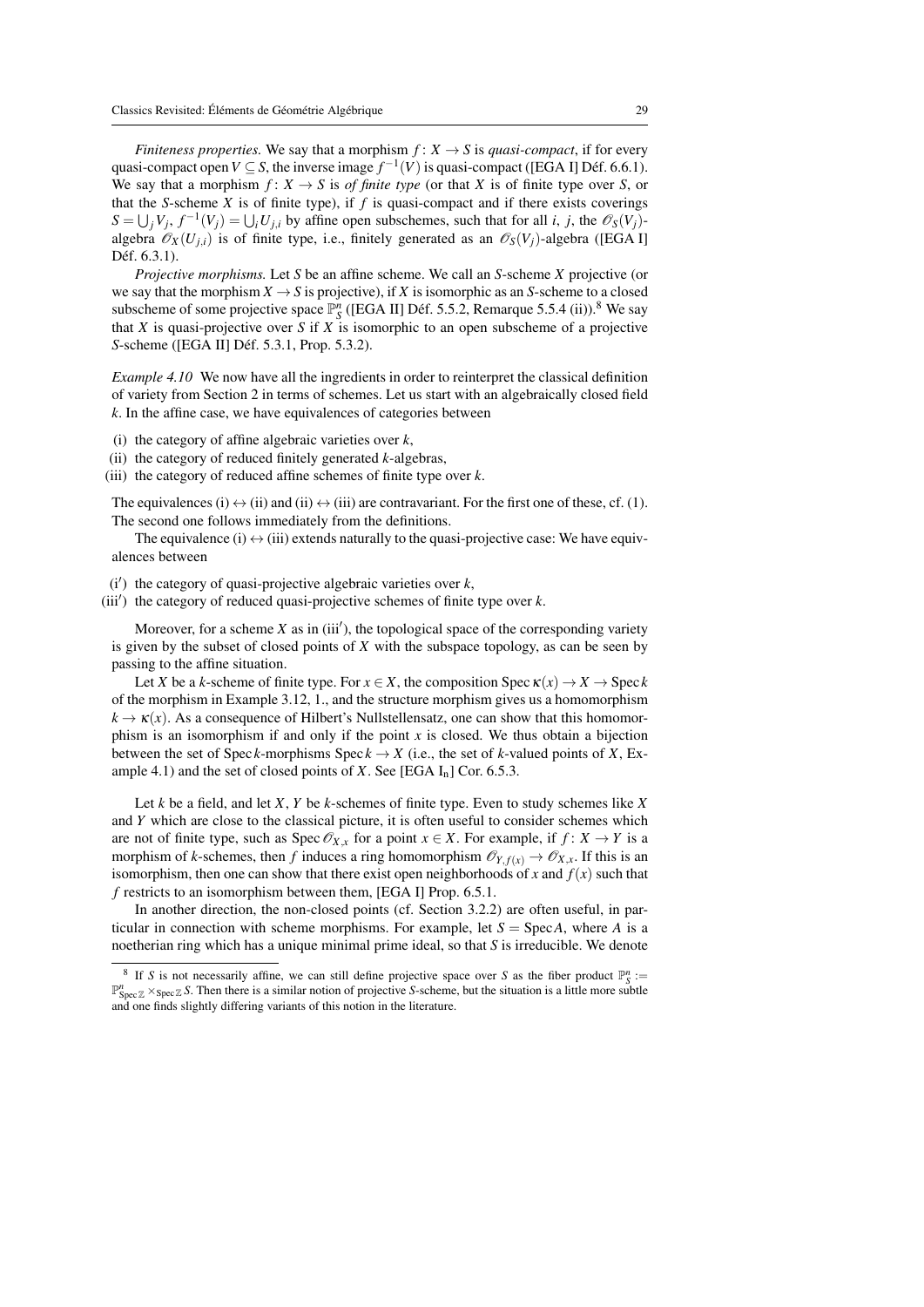the point of *S* corresponding to the minimal prime ideal by  $\eta$ . Let  $f: X \to S$  be a morphism of schemes of finite type. For  $s \in S$ , denote by  $f^{-1}(s)$  the scheme-theoretic fiber of *f*. This is a scheme of finite type over the residue class field  $\kappa(s)$ . Then there exists a dense open subset  $U \subseteq S$  such that for all  $s \in S$ ,  $\dim f^{-1}(s) = \dim f^{-1}(\eta)$ , [EGA IV] Prop. 9.2.6.1. This is typical behavior: Many properties which are present at the generic point (or in this case: which hold for the fiber of some morphism over the generic point) hold on a dense open subscheme. These so-called "constructibility properties" are studied in detail in [EGA IV], see also [23], App. E for a survey.

#### 4.4 Parameter Spaces and Representable Functors

In many areas of mathematics, classification problems are of great importance. Classification can mean many different things: For certain kinds of objects one can show that there are only finitely many, and enumerate them (e.g., the sporadic simple finite groups). In other cases, there could be infinite families (e.g., complex Lie algebras). Sometimes one might be able to prove that achieving a complete classification is basically hopeless (e.g., certain "wild" problems in representation theory).

In algebraic geometry, the following interesting phenomenon occurs, and plays a key role in much of the current research: Given a kind of object that we would like to classify, or parameterize, is is often possible to equip the set of (isomorphism classes) of all of these objects with the structure of an algebraic variety (or scheme). In other words, for many interesting kinds of algebro-geometric objects, the entirety of these objects "is" again an algebro-geometric object. Schemes arising like this are called parameter spaces or moduli spaces. This is a very enriching situation, because we can then relate local and global properties of the parameter space to properties of the objects which are classified. This relationship can be used fruitfully in both directions: Good knowledge about the original objects gives results about the parameter space, but we can also use information about the parameter space to find out something about the parameterized objects (cf. Example 6.1). Furthermore, it turns out that this is a key method to construct algebraic varieties which are amenable to further study. (While one can write down examples of algebraic varieties by "randomly" writing out polynomial equations, it is not at all easy to produce "meaningful" varieties, i.e., varieties which can be shown to have interesting properties.)

The simplest example of this situation we have already seen: The set of all lines through the origin in  $k^{n+1}$  "is" projective space  $\mathbb{P}^n(k)$ . Similarly, one can construct the *Grassmann variety* (or *Grassmannian*, [EGA  $I_n$ ] 9.7) Grass<sub>*r<sub>n</sub>*</sub> of all *r*-dimensional subvector spaces of  $k<sup>n</sup>$ . Another situation where a parameter space is easy to obtain is when we are interested in all closed subschemes (inside  $\mathbb{A}_k^n$  or  $\mathbb{P}_k^n$ , say) defined by equations of a specific form: For instance, consider the set of all quadrics in the affine plane  $\mathbb{A}_k^2$  over an algebraically closed field *k*, in other words, the set of all closed subschemes  $C \subset \mathbb{A}_{k}^{2}$  of the form  $C = V(f)$ , where  $f \in k[X, Y]$  is a polynomial of total degree 2. A polynomial like that is given by its 6 coefficients. At least one of the coefficients of  $X^2$ , XY, and  $Y^2$  must be  $\neq 0$ . Two polynomials define the same curve if and only if the differ by a unit in *k*, i.e., we should consider the 6 values as homogeneous coordinates in  $\mathbb{P}^5(k)$ . Hence as the parameter space we obtain an open subset of  $\mathbb{P}^5(k)$ . For closed subschemes of projective space described by homogeneous equations of a fixed degree, the situation is even a little simpler; see Example 6.1 where we use a space like this in the context of cubic surfaces.

This phenomenon was studied already by B. Riemann who coined the term of "moduli" (whence these parameter spaces are nowadays usually called *moduli spaces*). Riemann stud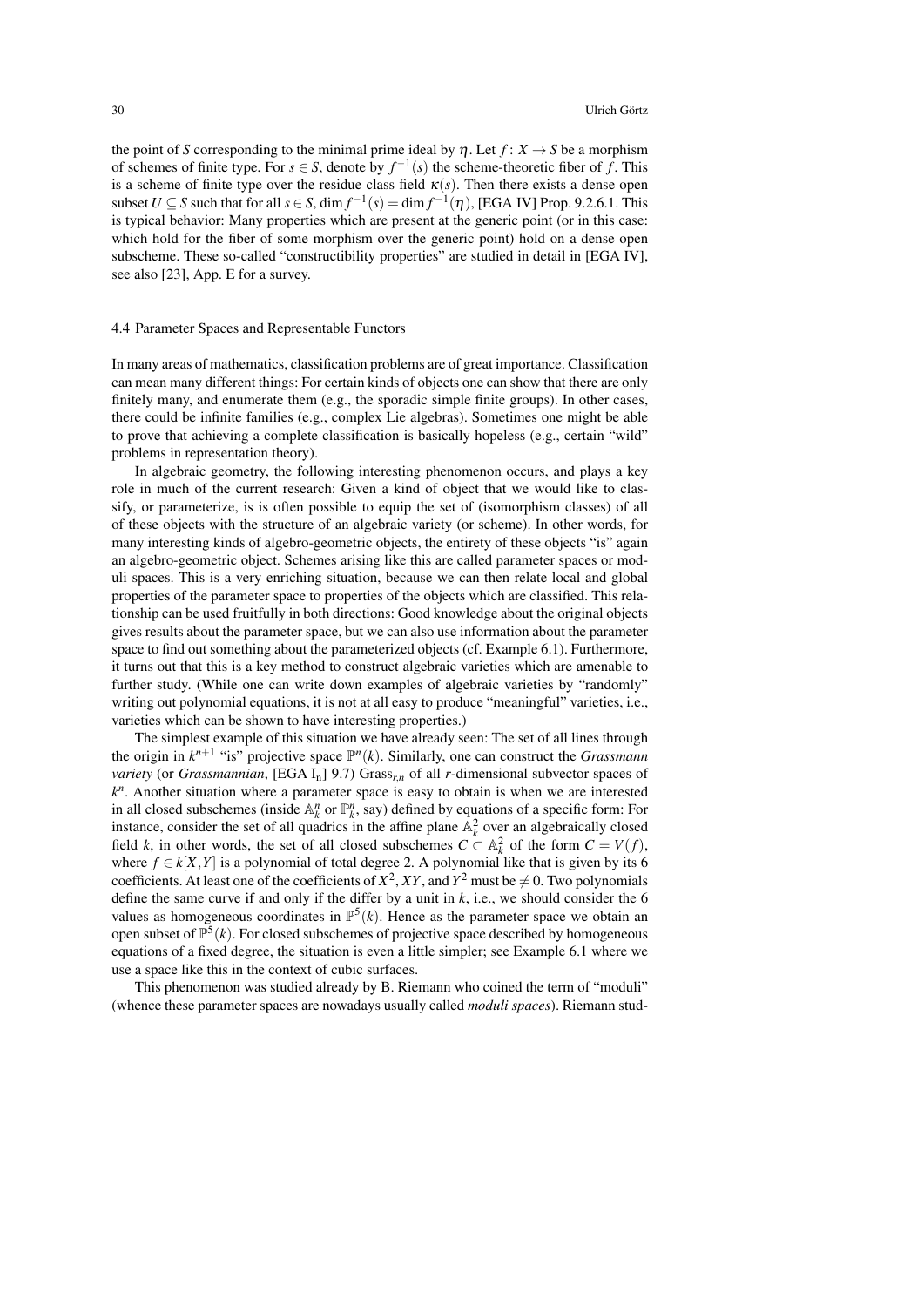ied compact complex-analytic curves (which we now call Riemann surfaces). First, there is a discrete invariant, namely the genus (see Lemma 4.12 below). If we fix  $g \ge 2$ , then Riemann showed that the space of Riemann surfaces of genus *g* depends on 3*g*−3 parameters (i.e., has dimension 3*g*−3), which he called *moduli*.

The case of genus 1 is a famous classical classification problem, as well. It is solved by the "modular curve" of elliptic curves over the complex numbers. As we have discussed in Section 2.5, over the complex numbers the notion of elliptic curve is equivalent to the notion of compact Riemann surface *E* of genus 1 together with a distinguished point  $O \in E$ (the neutral element of the group law on the elliptic curve), and all those are isomorphic to quotients  $\mathbb{C}/\Lambda$ , where  $\Lambda \subseteq \mathbb{C}$  is a lattice, i.e., a subgroup of  $\mathbb{C}$  generated by two R-linearly independent elements. Elliptic curves  $\mathbb{C}/\Lambda$  and  $\mathbb{C}/\Lambda'$  are isomorphic if and only if there exists  $\alpha \in \mathbb{C}^\times$  with  $\Lambda' = \alpha \Lambda$ ; in this case we call the lattices  $\Lambda$  and  $\Lambda'$  homothetic. We thus obtain a bijection between the set of isomorphism classes of elliptic curves over C and the set of homothety classes of lattices in C.

Every lattice is homothetic to a lattice of the form  $\mathbb{Z} \oplus \mathbb{Z} \tau$  with  $\tau \in \mathbb{H} := \{z \in \mathbb{C}; \text{ Im}(\tau) > \tau \}$ 0}, the upper half plane.

It is easy to convince oneself that for  $\tau, \tau' \in \mathbb{H}$ ,

 $\mathbb{Z} \oplus \mathbb{Z} \tau$  and  $\mathbb{Z} \oplus \mathbb{Z} \tau'$  are homothetic  $\iff$  there exists  $A \in SL_2(\mathbb{Z})$  with  $\tau' = A \tau$ .

Here, a matrix  $A = \begin{pmatrix} a & b \\ c & d \end{pmatrix} \in SL_2(\mathbb{Z})$  acts on  $\mathbb{H}$  by  $A\tau := \frac{a\tau+b}{c\tau+d}$ .

We denote by  $Y := S L_2(\mathbb{Z}) \backslash \mathbb{H}$  the set of orbits of this action of  $SL_2(\mathbb{Z})$  on the complex upper half-plane H and obtain a bijection

$$
Y \to \mathrm{Ell}(\mathbb{C}),
$$

where  $Ell(\mathbb{C})$  denotes the set of isomorphism classes of elliptic curves over  $\mathbb{C}$ .

This is a nice description, and in fact it is an instance of the above-mentioned phenomenon: Indeed, since the action of  $SL_2(\mathbb{Z})$  on  $\mathbb{H}$  is sufficiently well-behaved, *Y* carries a natural structure of Riemann surface (at "almost all" points, the projection  $\mathbb{H} \to Y$  is a local isomorphism).

While so far it may sound as if this was an example in complex geometry rather than algebraic geometry, *Y* is actually an *algebraic variety* over C! (Or, more precisely, *Y* is the Riemann surface attached to an algebraic curve over C.) To see this, one can use ad hoc arguments, or use the following general method: one shows that *Y* can be compactified by adding finitely many points (in fact, in the case at hand one point is enough, and the compactification in this case is the Riemann sphere). But every compact Riemann surface is algebraic; for the Riemann sphere, the corresponding algebraic curve is the projective line  $\mathbb{P}_{\mathbb{C}}^{\mathbb{I}}$ . Removing finitely many points from an algebraic curve gives us another (now affine) algebraic curve, and for *Y* specifically we see that  $Y \cong \mathbb{A}^1(\mathbb{C}) = \mathbb{C}$  is the affine line over  $\mathbb{C}$ .

Let us now explain how Grothendieck's point of view provides an essential piece of input to the construction and study of these moduli spaces. One question we left open in the sketchy presentation of the general phenomenon above, and maybe the most important one, is the following: How do we get the geometric structure which we would like to impose on the parameter set *in a natural way*? Clearly, we have to use information beyond the set of isomorphism classes of objects — after all, this *set alone* is determined, up to bijection, by its cardinality, and hence does not carry a substantial amount of information.

To find the right procedure of defining moduli spaces, let us first think about an optimal situation. In order to make this discussion more readable, let us think specifically of the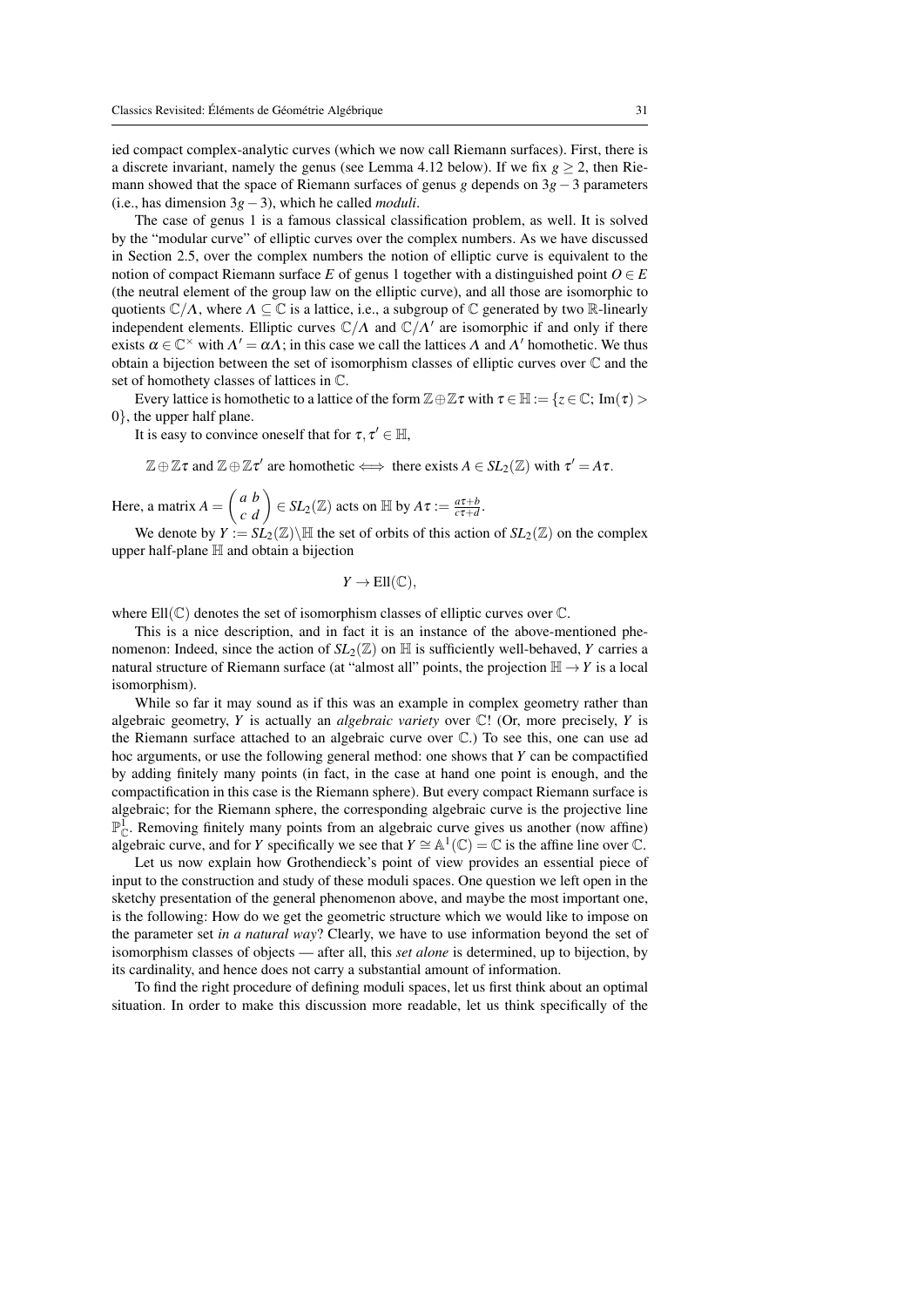moduli space of curves. Let us start by a few definitions. Below we will always understand the notion of curve in the strict sense of the following definition:

**Definition 4.11 (cf. [EGA II] 7.4)** Let  $k$  be a field. A (smooth, geometrically connected, projective) *curve* over *k* is a *k*-scheme *C* of dimension 1, such that *C* is smooth over *k*, and projective over *k* (i.e., isomorphic to a closed subscheme of some projective space  $\mathbb{P}_k^n$ ), and such that for every field extension  $k'/k$ , the base change  $C \times_{Spec k} Spec k'$  is connected.

There exists a relatively simple discrete invariant of curves over a field, namely the genus. Recall that for a compact Riemann surface *X*, the genus of *X* is a non-negative integer determined by the underlying topological space of *X*: It is equal to the number of "handles" one needs to attach to a sphere in order to obtain the topological space *X*. The Riemann sphere has genus 0 (and is the unique compact Riemann surface of genus 0), a torus has genus 1, etc. An analogous notion exists for smooth, projective algebraic curves (and over the complex numbers, it coincides with the topological one). We will not give the precise definition here, but only state the following result which gives the genus for curves which can be embedded into the projective plane.

**Lemma 4.12** Let k be a field. Let  $C \cong V_+(f) \subset \mathbb{P}^2_k$  be a curve (in the above sense) which *is isomorphic to the closed subscheme defined by a homogeneous polynomial f of degree d. Then the genus of C is equal to*

$$
\frac{1}{2}(d-1)(d-2).
$$

For example, elliptic curves, being defined by cubic polynomials in  $\mathbb{P}_k^2$ , have genus 1. The curve  $\mathbb{P}_k^1$  is isomorphic to the closed subscheme in  $\mathbb{P}_k^2$  defined by a linear polynomial, and hence has genus  $0$  (and if  $k$  is algebraically closed, then every curve of genus  $0$  is isomorphic to  $\mathbb{P}_{k}^{\bar{1}}$ ).

The notion of (always: smooth, geometrically connected, projective) curve of genus *g* is then the exact analogue of the notion of compact Riemann surface of genus *g*, so we are in the situation of Riemann's moduli mentioned above. In fact, the complex-geometry version of the Theorem of Riemann-Roch shows that every compact Riemann surface is projective, i.e., can be embedded into projective space  $\mathbb{P}^n(\mathbb{C})$ , and can thus be "identified" with an algebraic curve. So over the complex numbers, the above is not just an analogue, but a precise reformulation.

We will give other examples below, and emphasize that the theory described below applies to every moduli problem; it just makes for nicer reading (the author hopes) to speak of curves than of "the objects we want to classify".

Let us fix, for simplicity, an algebraically closed field *k*. Assume we had constructed a moduli space  $\mathcal{M}_g$  of curves of genus *g*. By this we mean that it parameterizes all curves of genus *g*, up to isomorphism, or in other words: Each of its points corresponds to a curve, and curves corresponding to different points are not isomorphic.

(We have to be a little careful with what we mean by "all" curves. More precisely, the above requirement should be understood as saying that  $\mathcal{M}_G(k)$ , the set of closed points of  $\mathcal{M}_g$ , is in bijection with the set of isomorphism classes of smooth curves of genus *g* over *k*. Since we are just developing an idea at the moment, we allow ourselves to ignore the non-closed points. In the final wrap-up this problem will disappear in a natural way.)

This means that we have a family of curves over  $\mathcal{M}_g$ , and by the discussion in Section 4.5 we should expect, or at least hope, that a family like that is given by a morphism  $\pi$ :  $\mathscr{C} \rightarrow$  $\mathcal{M}_g$ . The key property of  $\pi$  would be that for every (closed) point  $x \in \mathcal{M}_g$ , the fiber  $\pi^{-1}(x)$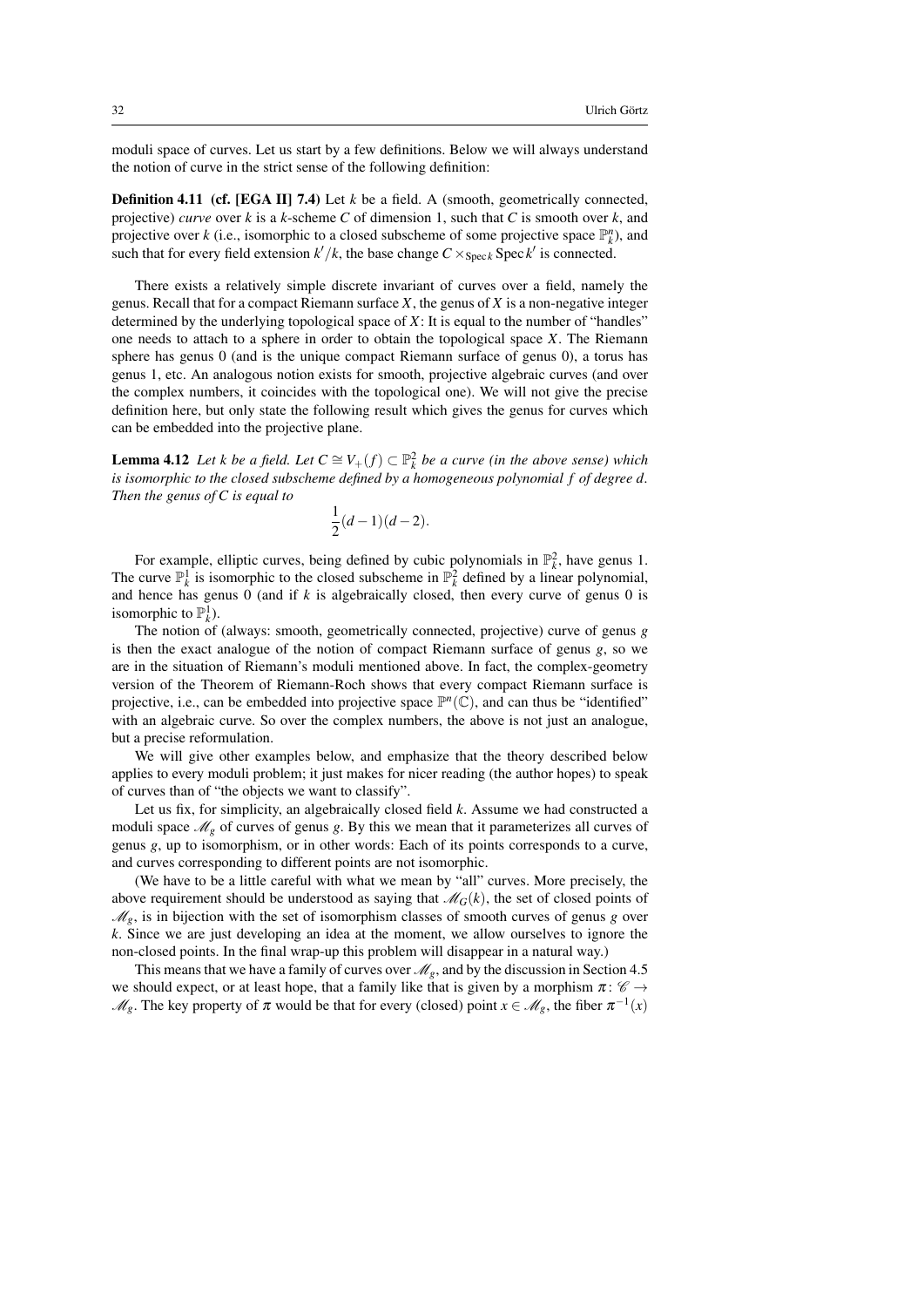is a curve over *k*, that no two fibers over different points are isomorphic, and that every curve over *k* is isomorphic to one of the fibers.

Now what happens if we consider another morphism  $f: C \rightarrow S$  which is a "family of curves", i.e., *S* is a *k*-scheme (of finite type) and for every  $s \in S$ , the fiber  $f^{-1}(s)$  is a curve over the residue class field  $\kappa(s)$ . Then we can define a map  $S \to \mathcal{M}_g$  which is given on closed points by mapping  $s \in S(k)$  to the point  $x \in \mathcal{M}_g(k)$  such that the curves  $f^{-1}(s)$  and  $\pi^{-1}(x)$  are isomorphic. The key point here is of course that there exists a unique such *x* by the defining property of  $\mathcal{M}_g$ .

Conversely, every morphism  $g: S \to \mathcal{M}_g$  gives rise to a family of curves on *S*: Namely, for  $s \in S$ , we just take the curve given by the point  $g(s)$ . In fact, we can express the resulting family of curves as a morphism to *S* more directly: It is just given by the projection  $\mathscr{C} \times \mathscr{M}_{\varphi}$  $S \rightarrow S$ . To simplify matters, we will only consider smooth, projective families of curves here, i.e., smooth projective morphisms  $g: C \rightarrow S$  such that every fiber of g is a curve in the above sense. We call such a morphism a *family of curves* below.

We can summarize this discussion by saying that for all *k*-schemes *S* we expect to have

$$
Hom(S, \mathcal{M}_g) = \{ \text{families of curves over } S \} / \cong . \tag{4}
$$

Since the family referred to on the right hand side should be given by taking the fibers over points of *S*, for a morphism  $S' \to S$  we get a commutative diagram

Hom
$$
(S, \mathcal{M}_g)
$$
  $\longrightarrow$  {families of curves over  $S$ }/ $\cong$   
 $\downarrow$   
Hom $(S', \mathcal{M}_g)$   $\longrightarrow$  {families of curves over  $S'\}$ /  $\cong$ 

where the horizontal arrows are the identifications above, the left vertical map is composition with  $S' \to S$ , and the right vertical map is the base change  $C \mapsto C \times_S S'$ .

The surprising fact is that this reformulation solves the problem of nailing down a geometric structure (if one exists)! The reason is that for every scheme *X* the collection of sets Hom(*S*,*X*) together with the composition maps  $Hom(S, X) \to Hom(S', X)$  for every morphism  $S' \rightarrow S$  *determine the scheme X* (see Section 4.5). So if we can define what a family of curves over a scheme *S* should be (such that for a morphism  $S' \to S$  and a family of curves over *S* we obtain a family of curves over *S*' by base change), then there is at most one scheme with the property  $(4)$ .

# 4.5 The Yoneda Lemma

We still need to explain why the collection of sets  $Hom(S, X)$  together with the composition maps  $Hom(S, X) \to Hom(S', X)$  for every morphism  $S' \to S$  determines a scheme X. This is a purely formal result which has nothing to do with schemes, called the Yoneda Lemma (after N. Yoneda). The language of categories and representable functors is the topic of the very first sections of the new edition  $[EGA I_n]$  (Ch. 0, 1.1) and is not yet present explicitly in the first edition — in contrast to the emphasis on relative schemes and morphisms.

To formulate it, let  $\mathscr C$  be a category. For an object  $X \in \mathscr C$  we denote by  $h_X$  the contravariant functor  $\mathscr{C} \to (\mathsf{Sets}), T \mapsto \text{Hom}_{\mathscr{C}}(T,X)$ . For a morphism  $X \to Y$  in  $\mathscr{C}$ , and any  $T \in \mathscr{C}$ , we obtain, by composition, a map  $\text{Hom}_{\mathscr{C}}(T,X) \to \text{Hom}_{\mathscr{C}}(T,Y)$  and thus a morphism  $h_X \to h_Y$ of functors. In other words, we obtain a functor  $\mathscr{C} \to \text{Fun}^{\text{contra}}(\mathscr{C}, Sets)$  from  $\mathscr{C}$  to the category of contravariant functors  $\mathscr{C} \rightarrow$  (Sets).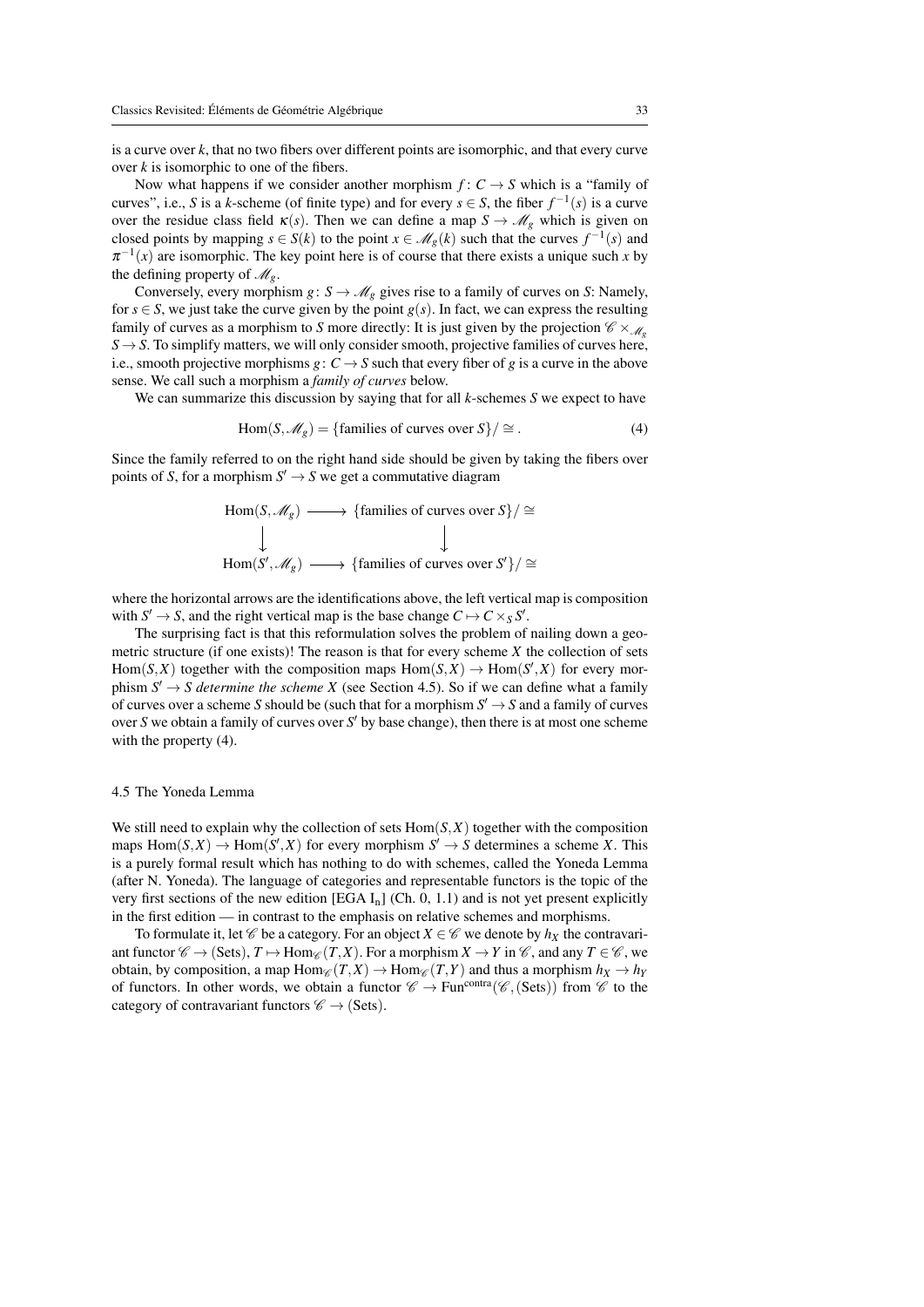# Theorem 4.13 (Yoneda Lemma, [EGA In] Ch. 0, 1.1.7) *The functor*

$$
\mathscr{C} \to \text{Fun}^{\text{contra}}(\mathscr{C}, (\text{Sets})), \qquad X \mapsto h_X,
$$

*is fully faithful, i.e., for any two objects*  $X, Y \in \mathscr{C}$  *the natural map* 

$$
Hom_{\mathscr{C}}(X,Y)\to Hom_{Fun}(h_X,h_Y),
$$

*where the right hand side denotes the set of morphisms of functors, is bijective.*

The first immediate consequence is that two objects  $X$  and  $Y$  of  $\mathscr C$  are isomorphic if and only the attached functors  $h_X$  and  $h_Y$  are isomorphic functors. Using this for  $\mathscr C$  the category of (*S*-)schemes, we obtain precisely the statement that we were aiming for.

Besides this special case of the Yoneda Lemma, the general statement is also quite interesting, in particular in the context of parameter spaces. It tells us that defining a morphism of schemes is equivalent to defining a morphism between the attached functors. In the case of a moduli space, we usually start out by defining this functor and hence typically have good control over it.

Even though, because of its great merits in algebraic geometry, the Yoneda Lemma is called a theorem above, its proof is not difficult. In fact, we can construct an inverse map by sending a morphism  $\alpha$ :  $h_X \to h_Y$  to  $\alpha(X)(\mathrm{id}_X)$ .

In the context of schemes, we also call Hom(*T*,*X*) the *set of T -valued points of X* and denote it by  $X(T)$ , or, for  $T = \text{Spec } R$  affine, by  $X(R)$ . Similarly, we can fix a scheme *S* and apply the above to the category of *S*-schemes. In this case, we consider *S*-schemes *T*, and morphisms of *S*-schemes  $T \to X$ , but use the same notation  $X(T)$ ,  $X(R)$ ; cf. Example 4.1.

**Definition 4.14** ([EGA I<sub>n</sub>], (1.1.8)) A contravariant functor  $\mathcal{C} \rightarrow$  (Sets) is called *representable*, if it is (isomorphic to a functor) of the form  $h_X$  for some  $X \in \mathcal{C}$ .

This gives us a method to find moduli spaces: Define a contravariant *moduli functor*  $(Sch) \rightarrow (Sets)$  from the category of schemes to the category of sets, and then prove that it is representable. Similarly, we could restrict to the category (Sch/*S*) of *S*-schemes for some fixed base scheme *S*, for example  $S = \text{Spec } k$  for some field. Proving representability is often a hard problem.

In this situation, i.e., if (4) holds for some moduli space  $\mathcal M$  and all *S*, we can in particular apply it to  $S = M$  and id  $\in$  Hom( $M$ ,  $M$ ), and obtain a family over  $\mathcal{U} \to M$  of the objects that are parameterized by  $M$  (a family of curves in the above example). This family is called the *universal object*, or *universal family*. For all morphisms  $f: S \to \mathcal{M}$ , the family corresponding to this morphism via (4) is equal to the family  $\mathcal{U} \times \mathcal{M}, f \in S \rightarrow S$  obtained by base change along *f* from the universal family.

#### 4.6 Group schemes

The functorial viewpoint also allows us to say easily what we mean by a *scheme with a group structure*, or as we will call it, a *group scheme* (and similarly, we could define *group objects* in an arbitrary category in which finite products exist,  $[EGA I_n] Ch. 0, (1.6.3)$ .

We fix a base scheme *S*.

**Definition 4.15** An *S*-group scheme is an *S*-scheme *G* together with a contravariant functor  $h_G$ : (Sch/*S*)  $\rightarrow$  (Groups) such that  $h_G$  equals the composition of  $h_G$  with the forgetful functor (Groups)  $\rightarrow$  (Sets).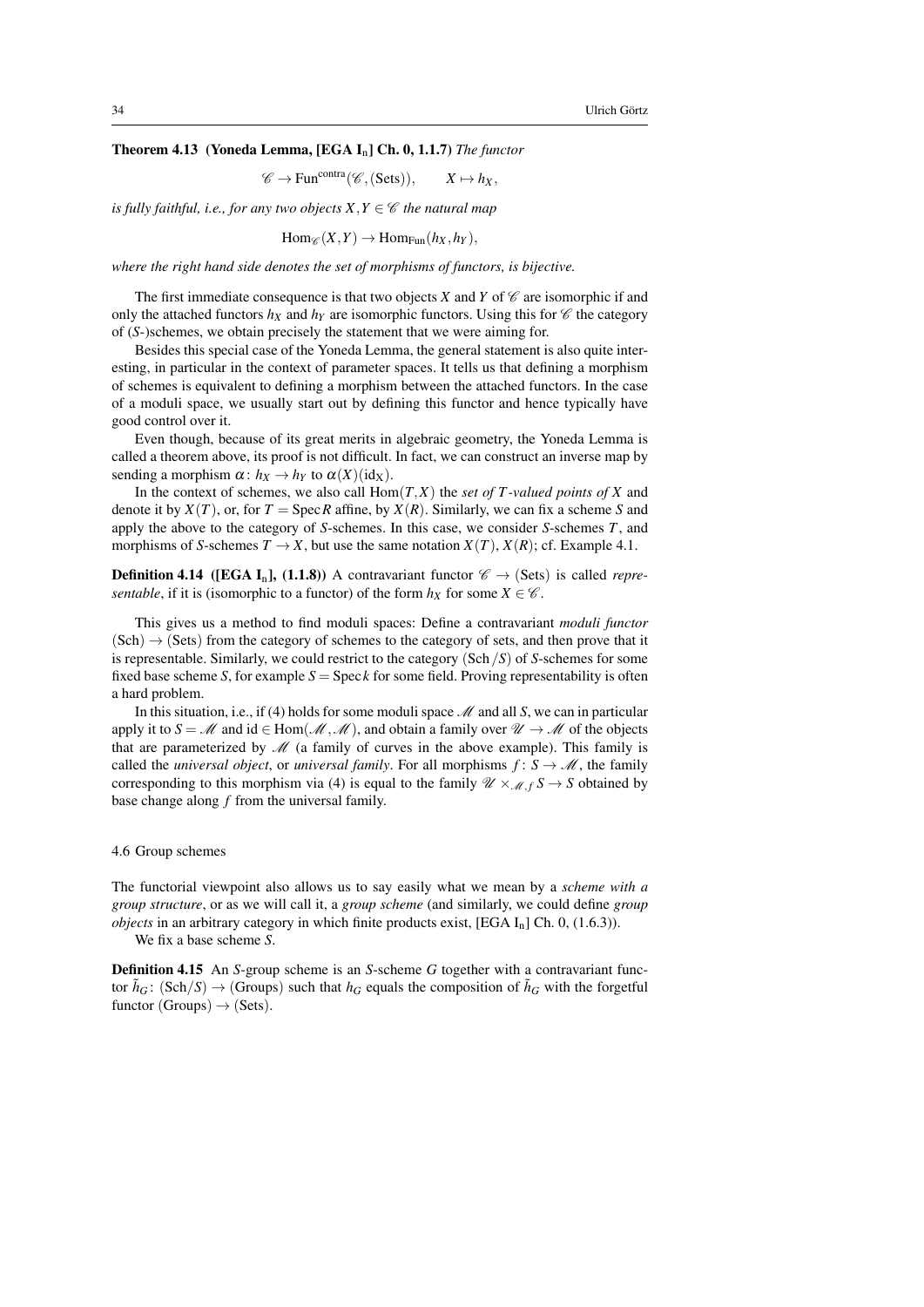Note that this can be spelled out quite explicitly: For every *S*-scheme  $T$ ,  $\tilde{h}_G(T)$  is a group with underlying set  $h_G(T)$ , and the group structure is functorial in *T*, i.e., for  $T' \to T$ , the map  $\tilde{h}_G(T) \to \tilde{h}_G(T')$  is a group homomorphism. Then we obtain morphisms of functors  $h_G \times h_G \rightarrow h_G$  (multiplication),  $h_G \rightarrow h_G$  (inverse), and  $h_S \rightarrow h_G$  (neutral element). By the Yoneda Lemma, they correspond to scheme morphisms, so the above definition is equivalent to

**Definition 4.16** An *S*-group scheme is an *S*-scheme *G* together with morphisms  $m: G \times_S$  $G \rightarrow G$ , *i*:  $G \rightarrow G$  and  $e: S \rightarrow G$  such that "the group axioms are satisfied for these morphisms".

When we write that the group axioms should be satisfied, we mean that the "obvious" diagrams expressing these axioms should be commutative. For instance, the diagrams expressing associativity and the defining property of (right) inverse elements are

| $G \times_S G \times_S G \xrightarrow{(m, \text{id})} G \times_S G$ | $G \xrightarrow{(\mathrm{id},i)} G \times_S G$ |  |
|---------------------------------------------------------------------|------------------------------------------------|--|
| $\int (id,m)$<br>m<br>$G \times_S G \frac{m}{\sqrt{m}}$             | $\Big  m$                                      |  |

where  $f: G \to S$  denotes the structure morphism making *G* an *S*-scheme. Both definitions allow for an obvious variant defining *commutative* group schemes.

*Example 4.17* 1. Let *S* be a scheme, and let *G* be an abstract group. The group structure on *G* naturally induces a group scheme structure on the disjoint union

$$
\underline{G}_S:=\bigsqcup_{g\in G}S
$$

of copies of *S* indexed by *G*. (Think first about the case  $S = \text{Spec } k$ , the spectrum of a field. Then the underlying topological space of  $G_{\text{Spec }k}$  is just *G* with the discrete topology, and it is easy to convince oneself that the group structure of *G* gives morphisms as in the second definition of group scheme. Group schemes of this form are called *constant group schemes*.

2. A large class of examples is given by matrix groups such as the general linear group of invertible  $n \times n$ -matrices. In fact, for any ring *R*,  $GL_n(R)$  is a group, and the natural map  $GL_n(R) \to GL_n(R')$  is a group homomorphism for any ring homomorphism  $R \to R'$ . We hence obtain a group scheme  $GL_n$  over  $Spec \mathbb{Z}$ , invoking the first definition above. Of course, in order to show that  $GL_n(R)$  is in fact a group, one probably has to write down the matrix product and inverse matrix as polynomials in the entries of the matrix (assuming that the determinant is invertible, and hence allowing to use it in the denominator, so that Cramer's rule can be applied). As a scheme, *GL<sup>n</sup>* is simply the principal open subset  $D(\det) \subset \mathbb{A}_{Spec \mathbb{Z}}^{n^2}$ , where we use  $X_{11}, \ldots, X_{nn}$  as the  $n^2$  variables, and det denotes the determinant of the matrix  $(X_{ij})_{i,j}$ .

Assuming we knew that  $GL_n(R)$  is a group, functorially in  $R$ , for some other reason, we can see in this case why the Yoneda Lemma works. In fact, the interesting question is why the inverse of a matrix with coefficients in some ring *R* and invertible determinant can be expressed in terms of polynomials in the matrix entries and the inverse of the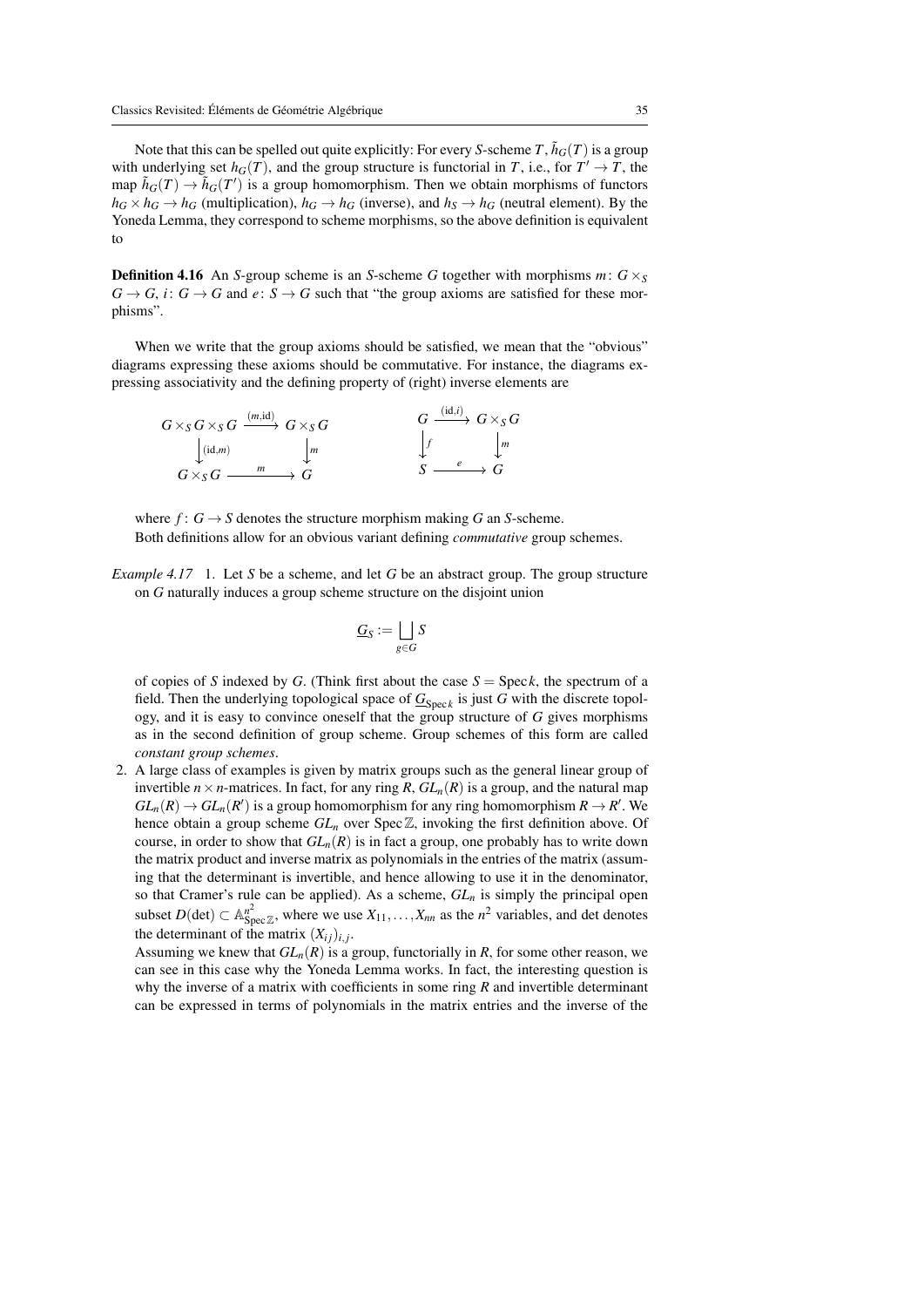determinant. Moreover, since the inverse should be a morphism  $GL_n \to GL_n$  of schemes, this expression should be "independent of *R*". To get this expression, consider the ring

$$
A:=\mathbb{Z}[X_{11},\ldots,X_{nn}][\frac{1}{\det}],
$$

the subring of the field of fractions of  $\mathbb{Z}[X_{11},...,X_{nn}]$  generated by  $\mathbb{Z}[X_{11},...,X_{nn}]$  and 1/det. Since  $GL_n(A)$  is a group by assumption, and the matrix  $(X_i)_{i,j}$  has invertible determinant in *A* by construction, the inverse matrix  $(X_i)_{i,j}^{-1}$  has entries in *A*, and this is exactly what we were looking for.

Similarly, we can consider other classical groups as group schemes.

3. The group structure on elliptic curves (Section 2.5) is given by rational functions, so invoking the second definition, we see that every elliptic curve is a group scheme. Cf. also Sections 5.3, 7.3.

# 5 Moduli spaces

# 5.1 Coming back to moduli spaces of curves

Let us contemplate which properties a moduli functor must have in order to possibly be representable.

One immediate obstruction is the existence of "locally constant, but non-constant" objects: For instance let  $C_0$  be a curve over the fixed algebraically closed field  $k$ , and assume that there exists a *k*-scheme *S* (of finite type, reduced) together with a family of curves *f* : *C* → *S* such that every fiber  $f^{-1}(s)$  is isomorphic to  $C_0$  (for closed points  $s \in S$ ). If a moduli space  $\mathcal{M}_g$  as above exists, then under the corresponding morphism  $S \to \mathcal{M}_g$ , each of these points *s* is mapped to the point corresponding to  $C_0$ , i.e., the morphism  $S \to M_g$ is constant. Since we can recover the family of curves  $f: C \rightarrow S$  from this morphism by taking a fiber product, we see that the family  $C \rightarrow S$  necessarily is constant, i.e., of the form  $C \times_{\text{Spec } k} S \to S$ .

Looking at this in the other direction, we see that if there exists *S* and a family  $C \rightarrow S$ of curves such that all fibers over closed points are isomorphic to  $C_0$ , but which is not of the form  $C_0 \times_{Spec k} S \to S$ , then a moduli space  $\mathcal{M}_g$  in the sense above cannot exist. As it turns out, for the moduli functor of smooth curves of genus *g*, such locally constant, but non-constant families do in fact exist, which means that the functor  $\mathcal{M}_g$  is *not* representable. Indeed, given a curve  $C_0$  which admits non-trivial automorphisms, one can produce such examples by gluing pieces of the form  $C_0 \times_{Spec k} U_i$  along "twisted" identification maps, for a suitable open cover  $X = \bigcup U_i$ .

However, not all is lost and there are several approaches to deal with this situation. The three methods which we mention are closely related.

The most powerful and technically most demanding way is to replace schemes by the more general concept of algebraic stacks (originally due to Grothendieck, once again). From the functorial point of view, the key idea is to replace functors from the category of schemes to the category of sets by "functors" which attach to each scheme a groupoid rather than a set, and to each scheme morphism a functor between groupoids. A groupoid is a category in which every morphism is an isomorphism. Replacing set-valued functors by groupoid-valued "functors" allows to deal with objects with automorphisms when considering moduli functors. Of course, similarly as only very few functors from schemes to sets are well-behaved (representable), suitable conditions have to be imposed on a functor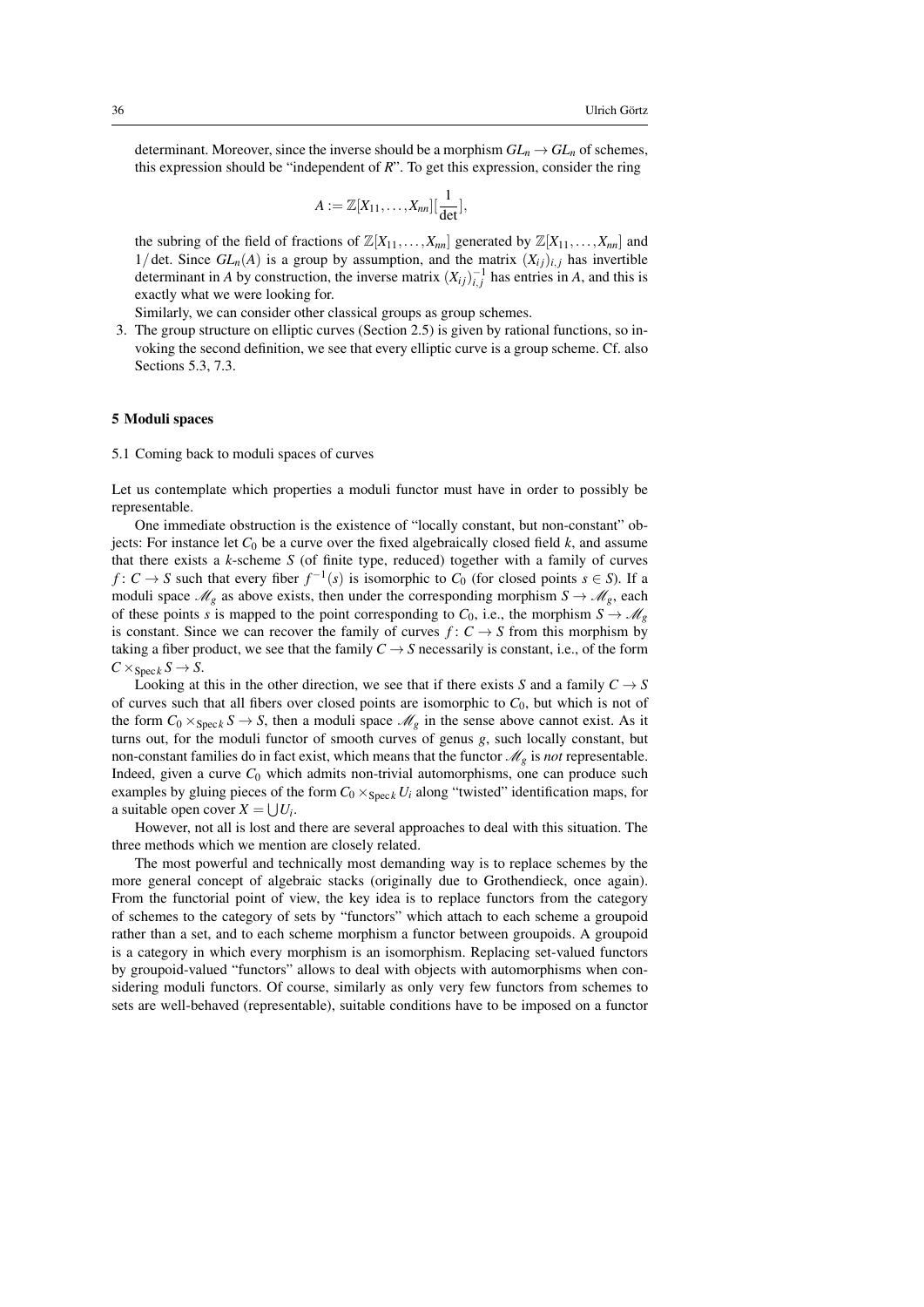from sets to groupoids before one would call it an algebraic stack. In geometric terms, an essential feature of stacks is that it is easier to construct quotients by group actions (or more general equivalence relations) in the world of stacks. See the papers by Edidin [19], and Fantechi [21] for short surveys, and the Stacks Project [52] initiated by A. J. de Jong for a comprehensive — currently at more than 6,000 pages, and counting — treatment, starting from zero.

The second approach to attach a scheme to a moduli functor  $\mathcal M$  is to look for a scheme *M* with a morphism  $M \rightarrow h_M$  of functors such that  $M(Spec K) \rightarrow h_M(Spec K)$  is a bijection for all algebraically closed fields *K* (extending the base field), and which satisfies a weaker property for *S*-valued points, which we do not spell out, but which characterizes it uniquely; see Mumford's book [40], Def. 5.6. This is called a *coarse moduli space* (whereas by a *fine moduli space* one means a scheme representing a given moduli functor in the sense that (4) holds for all *S*, functorially in *S*). An example is the modular curve *Y*(1) mentioned above. Also for the moduli functor  $\mathcal{M}_g$  of curves of genus *g*, a coarse moduli space exists.

For this article, let us consider yet another method to avoid the problem mentioned above: We can *rigidify* the moduli problem. By this we mean that we modify the moduli problem slightly so that the objects parameterized by the modified moduli functor do not have automorphisms. In the case of curves this can be achieved as follows:

**Definition 5.1** Fix integers  $g \ge 0$ ,  $n \ge 0$ . Let *S* be a scheme. An *n*-pointed curve of genus *g* over *S* is a smooth projective morphism  $f: C \rightarrow S$  of schemes together with *n* sections  $p_i$ :  $S \to C$  (i.e., morphisms  $p_i$  satisfying  $f \circ p_i = id_S$  for all *i*) such that for every  $s \in S$ , the fiber  $C_s := f^{-1}(s) := C \times_S \text{Spec } \kappa(s)$  is a curve of genus *g* over  $\kappa(s)$ , and such that the images of the *p<sup>i</sup>* are pairwise disjoint.

We then define, for fixed *g* and *n*, the functor

$$
\mathcal{M}_{g,n} \colon (\text{Schemes}) \to (\text{Sets})
$$

by setting

$$
S \mapsto \mathscr{M}_{g,n}(S) := \{ (C, p_1, \dots, p_n) \text{ an } n\text{-pointed curve}/S \} / \cong.
$$

Here, families  $(C, p_i)$  and  $(C', p'_i)$  over *S* are isomorphic if there exists an isomorphism *f* : *C* → *C*<sup> $\prime$ </sup> of *S*-schemes, such that  $f \circ p_i = p'_i$  for all *i*.

**Theorem 5.2** (See [2], Ch. XII<sup>9</sup>) *For n sufficiently large (depending on g), the functor*  $\mathcal{M}_{g,n}$ *is representable.*

The schemes  $\mathcal{M}_{g,n}$  (and their compactifications) are interesting geometric objects and have been studied intensely.

# 5.2 Deformation theory

We briefly mention another aspect of the theory of moduli spaces where the functorial point of view is combined nicely with the use of non-reduced rings: Deformation theory. The setup here is that we fix an object (a pointed curve  $C_0$ , say) over an algebraically closed field *k*, and want to understand how it "varies in families", i.e., we want to study morphisms

<sup>9</sup> Although all the ingredients are in the quoted book, at least over C, it seems that the result in the form given here is not explicitly stated. See the discussion [36] for a sketch of how to conclude.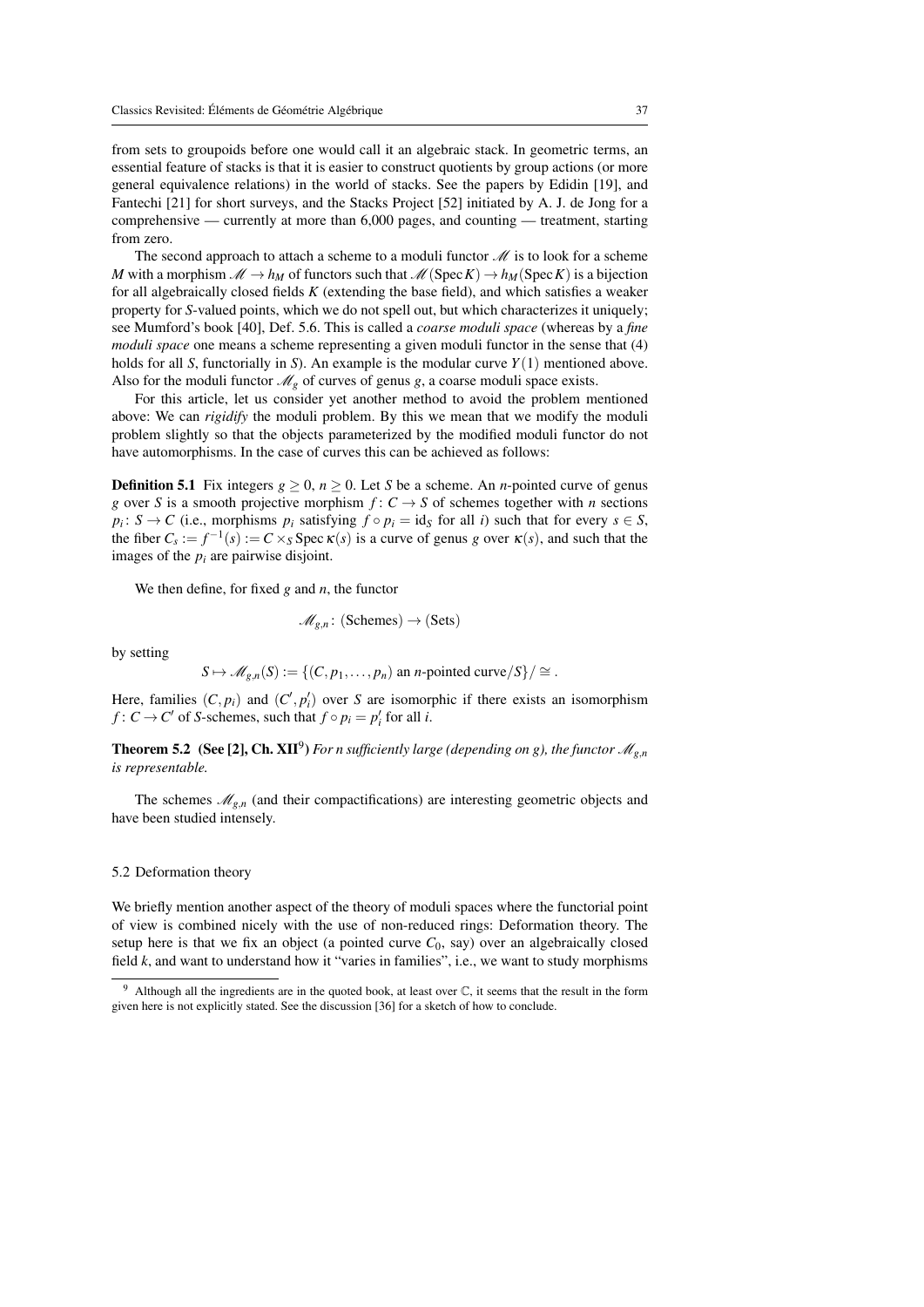*f* : *C* → *S* together with a point  $s_0 \in S$  such that  $\kappa(s_0) \cong k$  and  $f^{-1}(s_0) \cong C_0$ . More precisely, we are interested in the behavior of the fibers of *f* at points *close to s*0.

Thinking in terms of equations, we would start with a *k*-scheme, say a closed subscheme of some  $\mathbb{A}_k^n$ , given by polynomial equations. To let this vary in a family (inside  $\mathbb{A}_S^n$ ), we could add a further parameter *t* (or several ones . . . ) which perturbs the equation, and gives back the original equation when setting  $t = 0$ . For example, consider the equation

$$
Y^2 - X^3 - X^2 + tX^2 + tX = 0.
$$

It defines a closed subscheme  $Z \subset \mathbb{A}_k^3$  = Spec  $k[X, Y, t]$ . Setting  $t = 0$  (equivalently: passing to the fiber over the origin of the projection  $Z \to \text{Spec } k[t] = \mathbb{A}^1_k$ , we obtain  $Z_0 = V(Y^2 (X^3 - X^2)$ , the first two of the curves pictured (over R) in Section 2. Setting  $t = 1$ , we obtain the curve  $V(Y^2 - X^3 + X)$ , the affine part of an elliptic curve, also pictured above. Since smoothness of the fibers is an open condition on the target  $\mathbb{A}^1_k$  of our map, only finitely many fibers are non-smooth, and in particular, all fibers in a suitable open neighborhood of the origin are smooth. While this is a concrete interpretation, it has obvious restrictions: Perturbing the equations involves a choice of describing equations of the original object, and a choice of where to put the parameter, so that we might obtain only special types of deformations. On the other hand, if we want to deform something inside a fixed class of objects (curves; elliptic curves; etc.) we must check whether the equations, when specialized at  $t \neq 0$ , still define an object that belongs to the given class.

Let us interpret deformations in terms of moduli spaces. To start with, we will take the above remark, that we are interested in the fibers over points close to  $s<sub>0</sub>$ , more seriously, and implement it in the spirit of EGA. Viewing it "only" topologically is not optimal: Once again, it turns out that the Zariski topology is too coarse. On the other hand, it is very fruitful to study the behavior for points "infinitesimally close" to  $s<sub>0</sub>$ . This allows us to restrict to the case that  $S = \text{Spec } A$ , where *A* is a "local Artin ring", i.e., *A* is a noetherian ring with a unique prime ideal — the prime ideal corresponding to the point  $s_0$ . A simple example is  $k[t]/(t^n)$ : In terms of the previous paragraph it would mean that the new parameter *t* is nilpotent. Topologically, then the fiber over  $s_0$  — the one we started with —is the only fiber of the morphism *f*. Nevertheless additional information is contained in families over local Arting rings, and EGA provides the machinery to extract this information. Let us elaborate a little more on this; for details see [26].

Let us assume that we had already proved the existence of a moduli space  $\mathcal M$  of the objects we are interested in. Fixing  $C_0$  over  $k$  is then the same as fixing a  $k$ -valued point *f*<sub>0</sub>: Spec*k*  $\rightarrow$  *M* of the moduli space. For *S* = Spec*A*, *A* a local Artin ring, a family of objects deforming  $C_0$  is the same as a morphism  $f: S \to \mathcal{M}$  whose topological image is equal to the one point  $c_0$  which is the (topological) image of  $f_0$ . Let  $\mathscr{O} = \mathscr{O}_{\mathscr{M},c_0}$  be the local ring of M at  $c_0$ . We obtain a morphism Spec  $\mathcal{O} \rightarrow \mathcal{M}$  (cf. Example 3.12 1.), and since A is a local ring, every morphism  $\text{Spec } A \to \mathcal{M}$  with image  $\{c_0\}$  factors through  $\text{Spec } A \to \text{Spec } \mathcal{O}$ . This means that the local ring  $\mathcal O$  (together with the restriction of the universal object over M to Spec  $\mathcal{O}$ ) contains all the information about the infinitesimal deformations of  $C_0$ . (In fact, we can even pass to the "completion" of  $\mathcal{O}$ .)

Conversely, and this is the direction which is typically more useful, good knowledge about the deformations of *C*<sup>0</sup> gives us information about the completion of the local ring of  $M$  at  $c_0$ . For example, from a good understanding of the deformations of  $C_0$  we can conclude whether  $M$  is smooth at  $c_0$ .

Even if we do not yet know about the existence of a moduli space (i.e., have not proved the representability of the moduli functor), we could study deformations of individual objects in order to find out something about the local rings that would have to occur in the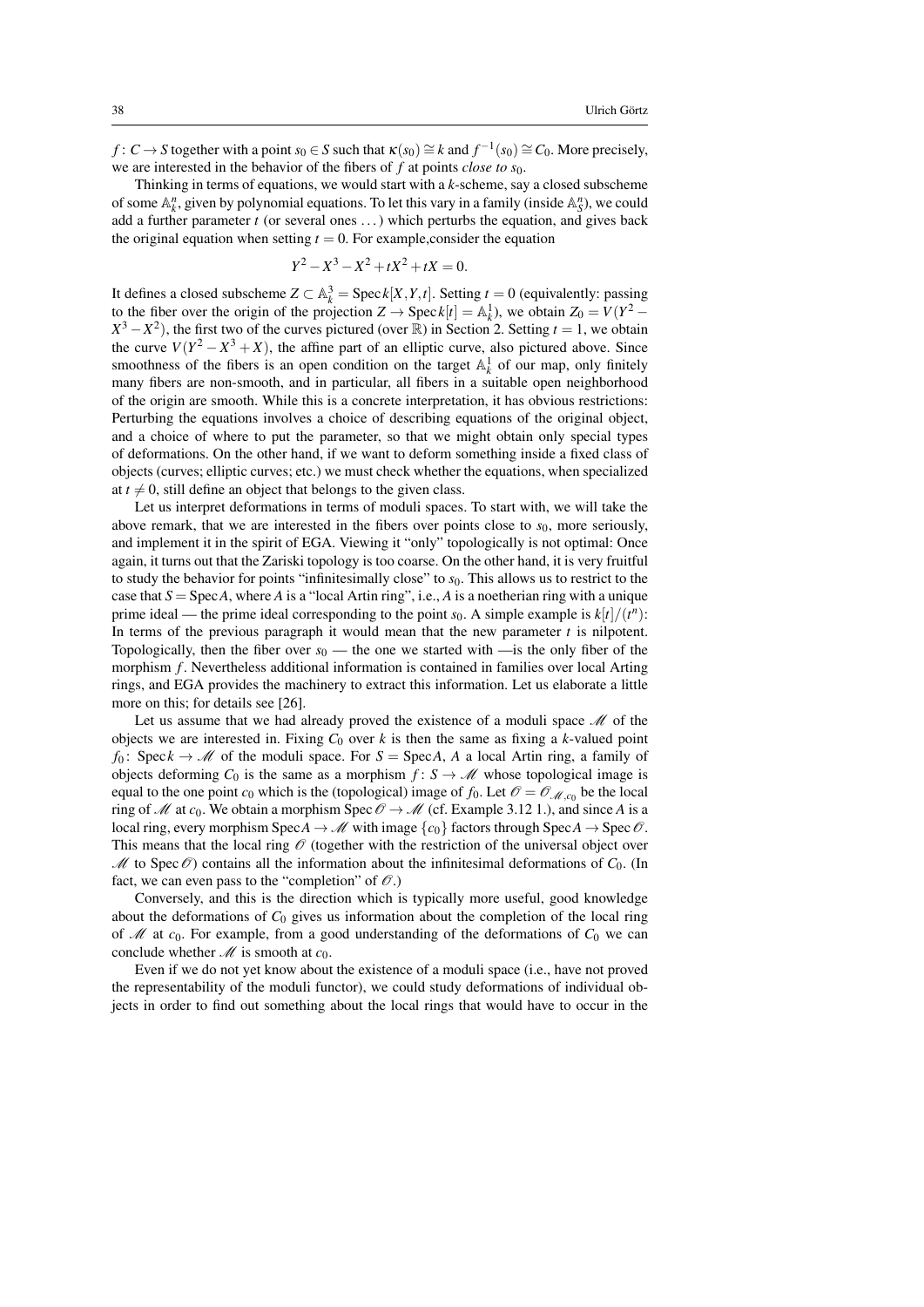moduli space. On the one hand, this is sometimes a path to proving the existence of moduli spaces (cf. the work of M. Artin, see, e.g., [3]). This point of view is closely related to the notion of *formal scheme* developed in [EGA I] §10, and their algebraizability, [EGA III] 5.4. On the other hand, this method often gives interesting information in those cases where a moduli space is known not to exist.

# 5.3 Modular curves

We now come back to the parameter spaces of elliptic curves, or *modular curves*, of which we have seen an avatar as Riemann surfaces.

To define the moduli functor, we need to define the notion of *elliptic curve over a scheme S* (to be viewed as a family of elliptic curves indexed by the points of *S*). We start by translating the definition we gave in the classical setting (over an algebraically closed field) into the language of schemes, at the same time dropping the hypothesis that the field be algebraically closed.

**Definition 5.3** Let *k* be a field. A proper *k*-scheme *E* together with a point  $O \in E(k)$  is called an *elliptic curve*, if it satisfies the following equivalent conditions:

- 1. *E* is smooth, of dimension 1 and of genus 1,
- 2. *E* can be equipped with a structure of commutative group scheme over *k* (Def. 4.15),
- 3. *E* is isomorphic to a smooth curve  $V_+(f) \subset \mathbb{P}_k^2$ , where *f* is a cubic homogeneous polynomial,
- 4. (if char( $k$ )  $\neq$  2,3) *E* is isomorphic to a curve  $V_+(f) \subset \mathbb{P}_k^2$ , where *f* is a cubic homogeneous polynomial of the form

$$
f = Y^2Z - X^3 - aXZ^2 - bZ^3
$$

such that the polynomial  $X^3 + aX + b$  is separable, i.e.,  $4a^3 + 27b^2 \neq 0$ .

We have listed the fourth point above to make the connection with the definition we gave in the beginning. For fields of characteristic 2 or 3, a similar, slightly more complicated, "normal form" can be given. Cubic equations of this special form are called *in Weierstrass form*. But note that in either case different such Weierstrass equations can give rise to isomorphic elliptic curves. In the second characterization above, the commutativity of the group law is in fact automatic. Furthermore, the group law can be chosen so that the point  $O$  is its neutral element, and then is unique.

Now we can define families of elliptic curves, or in other words: elliptic curves over a general base scheme *S*. A reference for this and the theory of moduli spaces of elliptic curves are the books [50], [51] by Silverman and the book [30] by Katz and Mazur.

Definition 5.4 Let *S* be a scheme. An *elliptic curve over S* is a proper smooth morphism *f* :  $E \rightarrow S$ , together with a section *O*:  $S \rightarrow E$  such that for every  $s \in S$ , the fiber  $E_s$  is an elliptic curve over the field  $\kappa(s)$ .

**Proposition 5.5** *Let S be a scheme, and let E/S be an elliptic curve with section O:*  $S \rightarrow E$ *. Then E can be equipped, in a unique way, with a structure of commutative group scheme over S such that O is the neutral element of the group structure.*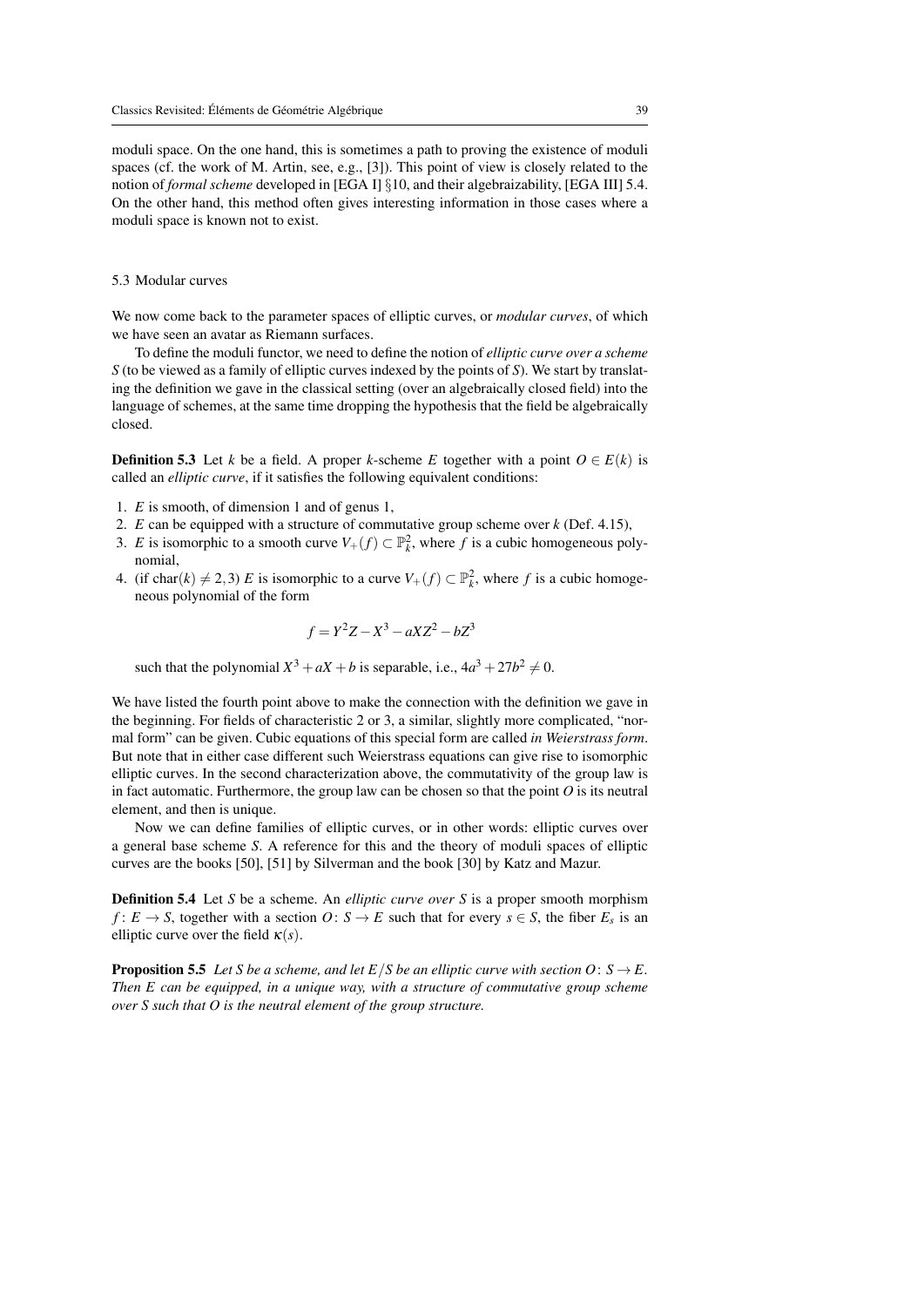Elliptic curves admit non-trivial automorphisms (at least there is always the automorphism  $x \mapsto -x$  induced by the group structure), so in this case we also will add "level structure" to our moduli problem:

For  $N \in \mathbb{Z}$ , we have the "multiplication by *N*" morphism  $[N]: E \rightarrow E$ , and we denote by  $E[N]$  its kernel (in the scheme theoretic sense, i.e., it is the fiber product  $E \times_{[N],E,O} S$ ). By formal reasons, this is again a group scheme over *S*.

**Definition 5.6** Let *S* be a scheme, and let  $E/S$  be an elliptic curve. Let  $N > 3$  be a natural number. A *level N structure on E* is an isomorphism

$$
\alpha:\mathbb{Z}/N\mathbb{Z}^2\to E[N]
$$

of group schemes over *S*.

Note that it is not clear whether given an elliptic curve *E*/*S* and an integer *N*, a level *N* structure exists. On the other hand, if  $S = \text{Spec } \mathbb{C}$ , then we can identify  $E(\mathbb{C}) = \mathbb{C}/\Lambda$  as abelian groups, for some lattice  $\Lambda \subset \mathbb{C}$ , and in this case it is immediate that  $E[N] = \frac{1}{N} \Lambda/\Lambda \cong$  $\mathbb{Z}/N\mathbb{Z}^2$ . More generally, let  $S = \text{Spec } k$  for  $k$  an algebraically closed field of characteristic 0 or positive but not dividing *N*. Then one can show that  $E[N] \cong \mathbb{Z}/N\mathbb{Z}^2$ , so a level *N* structure exists. Starting from this, one can show that for a scheme *S* such that *N* is a unit in the ring  $\Gamma(S, \mathcal{O}_S)$  and an elliptic curve  $E/S$ , there exists an étale morphism  $S' \to S$ , i.e., the morphism is smooth and has 0-dimensional fibers, such that on the elliptic curve  $E \times_S S'$  over  $S'$  a level *N* structure exists. In contrast, if  $S = \text{Spec } k$  for a field of positive characteristic dividing *N*, one can show that a level *N* structure never exists.

We now fix an integer  $N \geq 3$  and define a functor  $Y(N)$  : (Schemes)  $\rightarrow$  (Sets) by

 $S \mapsto Y(N)(S) := \{(E, \alpha): E/S \text{ an elliptic curve, } \alpha \text{ a level-}N \text{-structure on } E\}/\simeq$ 

(The notion of morphism between pairs  $(E, \alpha)$ ,  $(E', \alpha')$  is defined in the obvious way, so we obtain a notion of isomorphism, and can pass to isomorphism classes.)

One then shows

**Proposition 5.7** *The functor Y(N) is representable by a scheme, and the fibers Y(N)* $\times$ <sub>Spec</sub><sub>Z</sub>  $\mathbb{Q}$ *, and Y(N)*  $\times_{\text{Spec } \mathbb{Z}} \mathbb{F}_p$  *for p a prime not dividing N, are one-dimensional.* 

These modular curves are useful when studying arithmetic properties of elliptic curves. One example is Deligne's proof [12] that the Weil conjectures imply the Ramanujan conjecture which asserts that the coefficients  $\tau(n)$  defined by expanding the following infinite product

$$
D(q) := q \prod_{n \ge 1} (1 - q^n)^{24} =: \sum_{n \ge 0} \tau(n) q^n
$$

(which we can consider as a formal power series in  $q$ ) satisfy the inequality

$$
|\tau(p)| \le 2p^{11/2} \quad \text{for every prime } p.
$$

Very roughly, the idea is to relate these coefficients to the trace of Frobenius on certain cohomology groups, as in Grothendieck's approach to the Weil conjectures via "étale cohomology", and then to use the Weil conjectures to obtain estimates on this trace. Since the function  $z \mapsto \Delta(z) := D(q^{2\pi i z})$  on the complex upper half-plane is a so-called modular form, it is known that the coefficients  $\tau(n)$  can be expressed as eigenvalues of certain operators (Hecke operators) on the cohomology of the modular curve  $Y(N) \times_{\text{Spec } \mathbb{Z}} \mathbb{C}$  over  $\mathbb{C}$ . By a theorem in étale cohomology, for primes  $p$  not dividing  $N$ , this cohomology over  $\mathbb C$  can be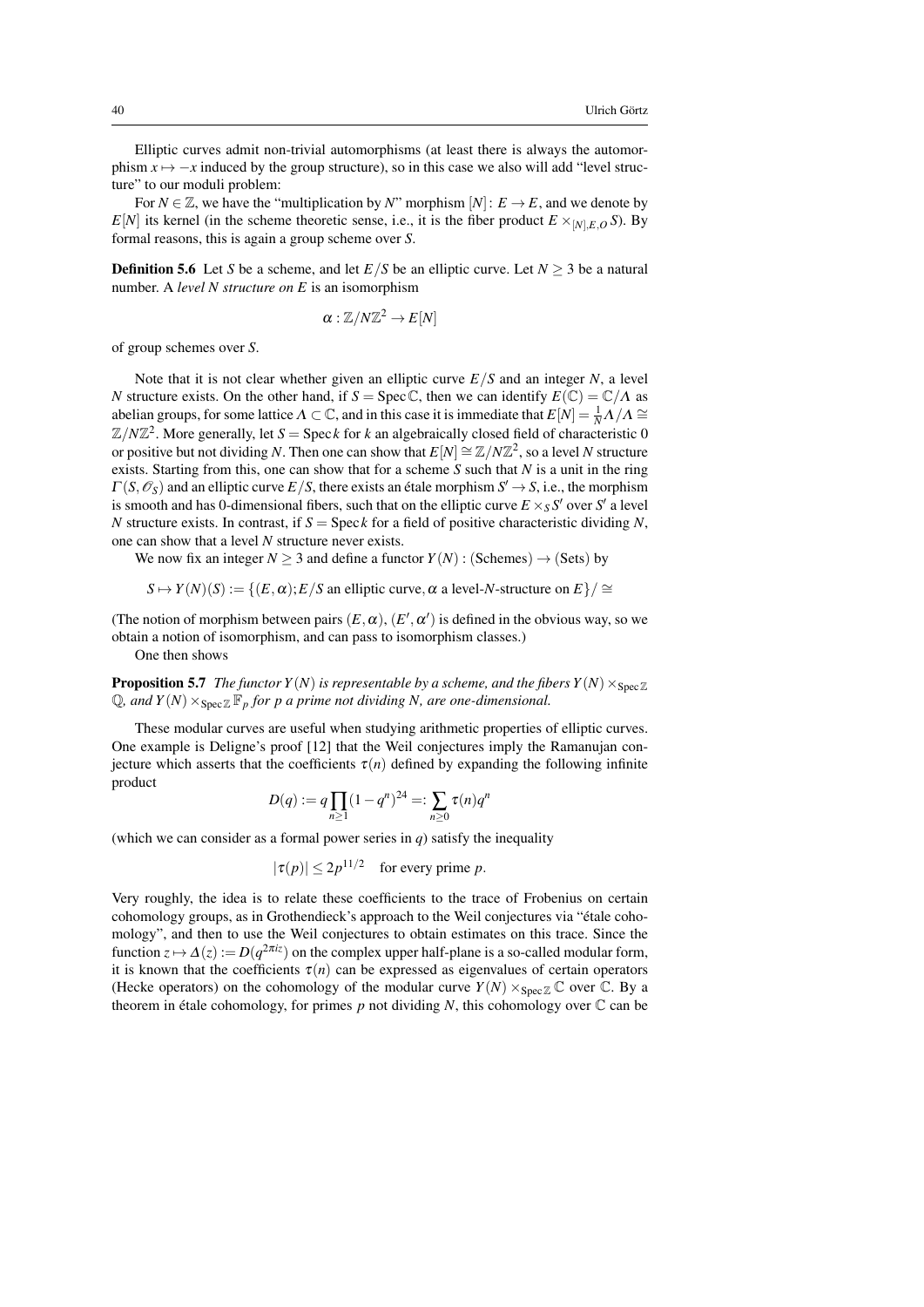identified with the cohomology of  $Y(N) \times_{Spec \mathbb{Z}} Spec \mathbb{F}$ , and since the Hecke operators can be defined in geometric terms, they can be described directly on the fiber over F. As before,  $\mathbb F$  denotes an algebraic closure of  $\mathbb F_p$ . In fact, it turns out that they are much easier to understand in that case, and are closely related to the Frobenius morphism, thus allowing for the desired connection.

## 6 Further topics in EGA

# 6.1 EGA III – Cohomology

Another important topic developed in EGA, Ch. III [EGA III], is the cohomology of coherent sheaves. Sheaves and sheaf cohomology had been introduced by J. Leray in the context of algebraic topology. These methods were soon after applied by Cartan and others to solve several deep problems in complex geometry. In 1955, Serre took the bold step of considering the cohomology of (coherent) sheaves on algebraic varieties with the Zariski topology; he showed that analogues of Cartan's famous theorems A and B for Stein spaces are true for affine schemes.

So what is the point of cohomology? Rather than giving precise statements here, we give a few answers to this question on a fairly abstract level.

- Cohomology theories attach algebraic invariants (groups, vector spaces) to geometric objects. For example, computing the singular homology of  $\mathbb{R}^n \setminus \{0\}$ , we see that  $\mathbb{R}^m \setminus$  $\{0\}$  and  $\mathbb{R}^n \setminus \{0\}$  (and hence  $\mathbb{R}^m$  and  $\mathbb{R}^n$ ) are not homeomorphic for  $m \neq n$ .
- The main topic of [EGA III] is sheaf cohomology. It serves to describe the difference between constructing sections of a sheaf, with certain properties, locally, and constructing them globally.

In the context of Riemann surfaces, the Mittag-Leffler problem is a typical example: Given a discrete set of points on a Riemann surface *X*, and for each point a principal part, does there exist a meromorphic function on *X* which at each point has the specified principal part? Locally the problem is trivial (in fact, a local solution is given to start with), but the question of existence of a global solution is non-trivial. The analogue in higher dimension is called the Cousin problem.

– A general framework for many cohomology theories is the problem of describing in which way a certain functor fails to be exact. For instance, the global section functor

$$
\Gamma(X,-)\colon \mathscr{F} \mapsto \Gamma(X,\mathscr{F}):=\mathscr{F}(X)
$$

for sheaves of abelian groups on a topological space *X* is left exact, but not exact: If

$$
0\to\mathscr{F}\to\mathscr{G}\to\mathscr{H}\to 0
$$

is an exact sequence $10$  of sheaves of abelian groups, then the sequence

$$
0 \to \Gamma(X, \mathcal{F}) \to \Gamma(X, \mathcal{G}) \to \Gamma(X, \mathcal{H})
$$

 $10$  The category of sheaves of abelian groups on a topological space is abelian, so kernels and images exist and we obtain a notion of exact sequence. More explicitly, a sequence of sheaves on a space *X* is exact if and only if for every  $x \in X$  the induced sequence of stalks is exact.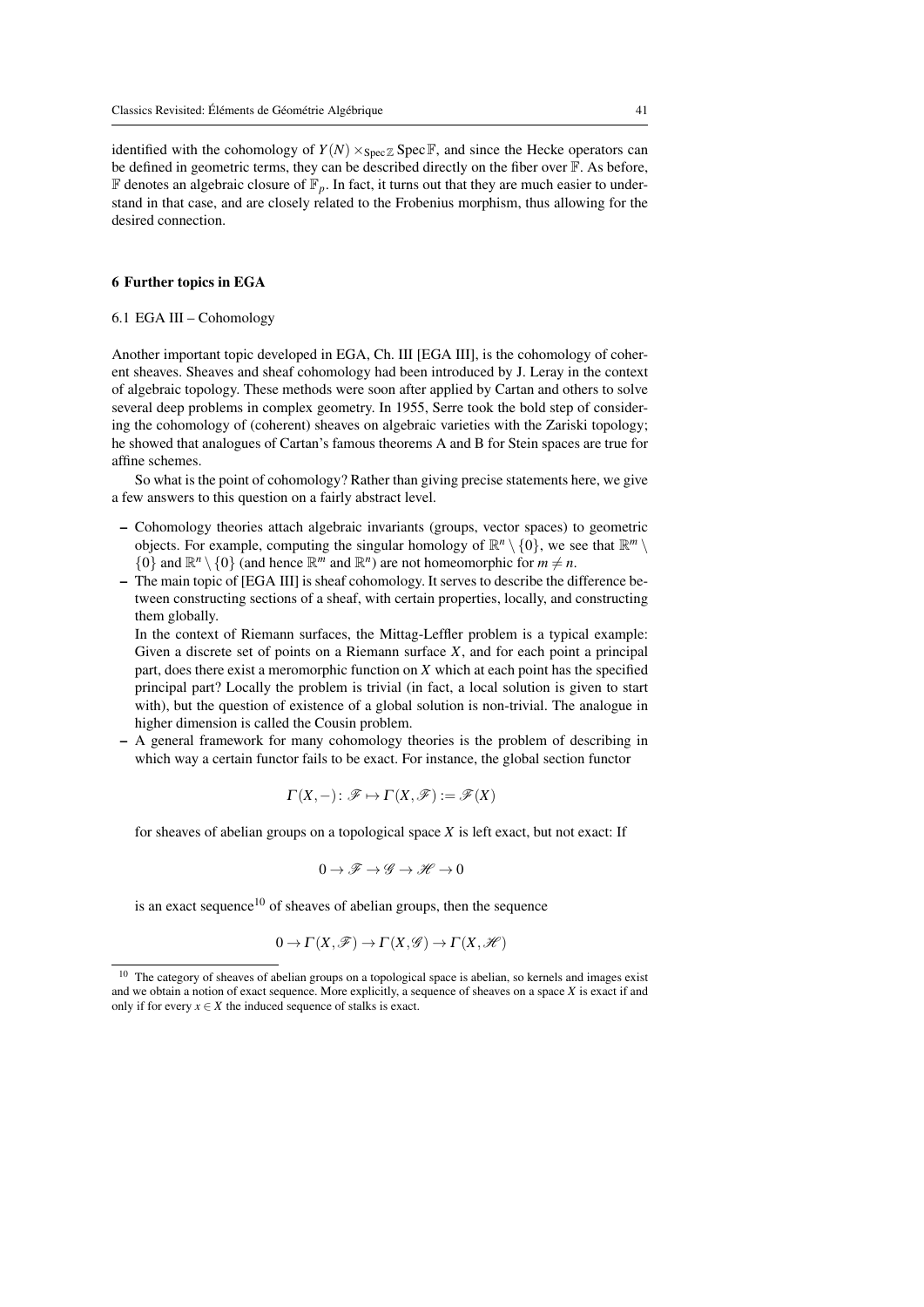is exact, but the arrow on the right is not surjective in general. The *cohomology groups H i* (*X*,−) give us an exact sequence, called the *long exact cohomology sequence*

$$
0 \to \Gamma(X, \mathscr{F}) \to \Gamma(X, \mathscr{G}) \to \Gamma(X, \mathscr{H})
$$
  
\n
$$
\to H^1(X, \mathscr{F}) \to H^1(X, \mathscr{G}) \to H^1(X, \mathscr{H})
$$
  
\n
$$
\to H^2(X, \mathscr{F}) \to H^2(X, \mathscr{G}) \to H^2(X, \mathscr{H}) \to \cdots
$$

which can be viewed as a precise description in which way the functor  $\Gamma(X, -)$  fails to be right exact. The functors  $H^i(X, -)$  are called the *right derived functors* of  $\Gamma(X, -)$ .

The notion of derived functor was also developed by Grothendieck [24]. Later, Grothendieck's student J. L. Verdier, introduced the notion of *derived category*, a more abstract and much more powerful approach. For [EGA III], this notion did not become available in time, however.

One of the most important results in [EGA III] is the coherence of higher direct images of coherent sheaves under proper morphisms (loc. cit.  $\S$ 3). We have not defined the notion of coherent sheaf ([EGA I] Ch. 0, (5.3.1)) so we will not give a precise statement. A special case is that for a projective *k*-scheme *X*, *k* a field, the cohomology spaces  $H^{i}(X, \mathcal{O}_X)$  are finite-dimensional *k*-vector spaces. The statement is analogous to the corresponding result in complex analysis which has been proved by Grauert in 1960. In contrast, for affine  $X =$ Spec *R*,  $\Gamma(X, \mathcal{O}_X) = R$ , and Serre proved that  $H^i(X, \mathcal{O}_X) = 0$  for all  $i > 0$ , [49], [EGA III] Thm. 1.3.1.

# 6.2 EGA IV – Local properties of schemes and morphisms

The fourth chapter [EGA IV] of EGA, titled *Étude locale des schémas et des morphismes de schemas ´* , *Local study of schemes and morphisms of schemes*, consists of four parts and with about 1100 pages is the longest of the four chapters. Many of the results given there can be viewed as belonging to commutative algebra. Of course, this is to be expected since "by definition" commutative algebra is the theory of affine schemes. Important topics are the notion of smoothness, and related notions (derivations, differentials, regular rings), flat morphisms and their fibers, dimension theory, and techniques of reduction to the noetherian case. All of these topics are technically quite demanding, so that we forego a more detailed treatment in this note.

*Example 6.1* Using the difficult results on dimension theory, we can sketch an EGA pow- $\text{ered}^{11}$  proof of the above-mentioned theorem (Example 2.2) that every smooth cubic surface in  $\mathbb{P}_k^3$ ,  $\vec{k}$  an algebraically closed field of characteristic 0, contains precisely 27 lines of  $\mathbb{P}_k^3$ . As it turns out, the key step is to prove that every (smooth) cubic surface contains at least one line.

A cubic surface is given by a homogeneous polynomial in 4 variables of degree 3, i.e., by the 20 coefficients of such a polynomial (which must not all vanish simultaneously). Two polynomials define the same surface if and only if they differ by a unit in *k*. We see that the entirety of cubic surfaces is parameterized by  $P := \mathbb{P}^{19}(k)$ . (Here it is easy to find a parameter space since we do not pass to isomorphism classes, but rather want to fix the

 $11$  This is not to say that the proof is given in EGA — examples and applications of the theoretical machinery are almost non-existent there.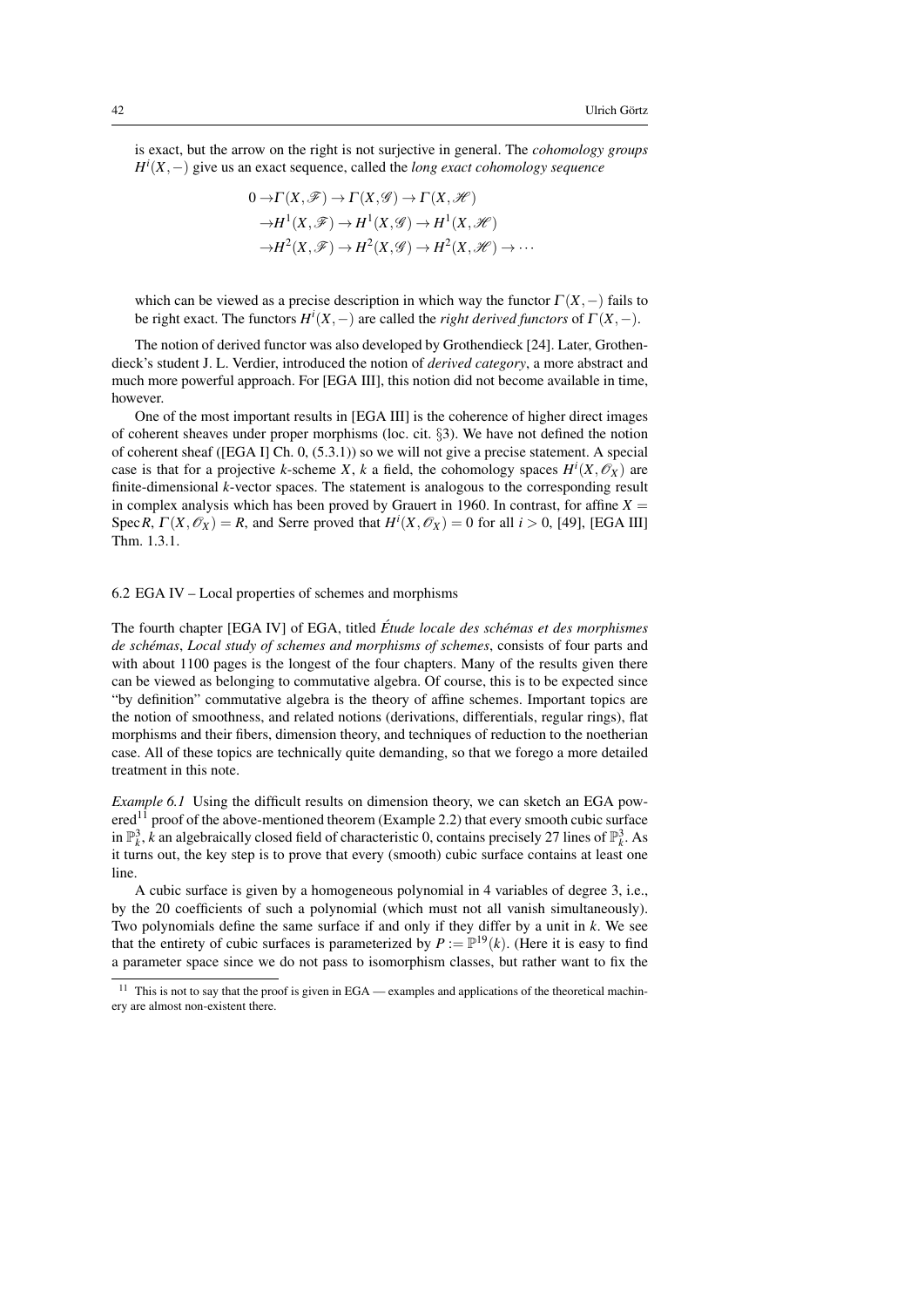embedding into  $\mathbb{P}_k^3$ .) Of course, not all those cubic surfaces are smooth, but for the moment we include the non-smooth ones in our considerations.

Next, recall the Grassmann variety (Section 4.4). Specifically, let  $G :=$  Grass<sub>2.4</sub> be the variety of planes in  $k^4$ . Equivalently, we can view a plane in  $k^4$  as a line in  $\mathbb{P}^3(k)$ ; this is the point of view used below.

Let

$$
Z(k) := \{ (\ell, f) \in G(k) \times P(k); \ \ell \subset V_+(f) \},
$$

the set of pairs  $(\ell, f)$  consisting of a line in  $\mathbb{P}^3_k$  and a cubic polynomial *f* such that the line  $\ell$ is contained in the cubic surface defined by  $f$ . The suggestive notation indicates that this set is in fact the set of *k*-valued points of a closed subscheme  $Z \subset G \times_{\text{Spec } k} P$ . The projections give us morphisms

$$
G \xleftarrow{\alpha} Z \xrightarrow{\beta} P
$$

Showing that every cubic surface contains a line amounts to showing that  $\beta$  is surjective.

First, look at the map  $\alpha$ : It is easy to see that the fibers of  $\alpha$  are all isomorphic, and have dimension 15. Now dimension theory tells us that dim $Z = \dim G + 15 = 19$ . So *Z* has the same dimension as *P*.

The morphism  $\beta$  is proper because G is proper over k and Z is closed in the product  $G \times P$ , so the image of  $\beta$  is closed. If  $\beta$  were not surjective, then the image would be a proper closed subscheme of *P*, and hence would have dimension < dim*P* = dim*Z*. Another theorem of dimension theory then yields that all non-empty fibers of  $\beta$  have dimension  $\geq 1$ . At this point it is enough to show the existence of *one* cubic surface which contains a line, and contains only finitely many lines. Since we can just pick one surface to our liking to check this, this is an easy task. For further details see [6], [23] Ch. 16.

# 7 Some results building on EGA

#### 7.1 The proof of the Weil Conjectures

Let us briefly come back to the Weil conjectures which we discussed in Section 2.7. With the notion of schemes over arbitrary (i.e., not necessarily algebraically closed) fields, we can describe the setup a little more cleanly: Let *X* be a smooth projective scheme over the finite field  $\mathbb{F}_q$ . For  $m \geq 1$ , we denote by  $N_m$  the number of  $\mathbb{F}_q$ -valued points of *X* (Example 4.1):  $N_m := #X(\mathbb{F}_q)$ . From the  $N_m$ , we define the zeta function of *X* as in (2) above.

We fix an algebraic closure  $\mathbb{F}$  of  $\mathbb{F}_q$ . The Frobenius automorphism  $x \mapsto x^q$  on  $\mathbb{F}$  induces the "relative Frobenius morphism"  $F: \mathbb{A}^n(\mathbb{F}) \to \mathbb{A}^n(\mathbb{F})$ ,  $(x_i)_i \mapsto (x_i^q)_i$ . If  $Z \subseteq \mathbb{A}^n_{\mathbb{F}_q}$  is a closed subscheme, then *F* restricts to a morphism  $Z_{\mathbb{F}} \to Z_{\mathbb{F}}$ , where  $Z_{\mathbb{F}} := Z \times_{Spec \mathbb{F}_q} Spec \mathbb{F}$  is the base change. The set of fixed points is naturally identified with  $Z(\mathbb{F}_q)$ . (Note that although *F* induces a bijection on  $\mathbb{A}^n_{\mathbb{F}_q}(\mathbb{F})$ , the morphism *F* is not an isomorphism, because the inverse map is not given by polynomials.)

Let us denote by  $|X|$  the set of closed points of the scheme X. Then it is easy to see that we can write the zeta function as an "Euler product"

$$
Z(X,T)=\prod_{x\in |X|}(1-T^{[\kappa(x):\mathbb{F}_q]})^{-1}.
$$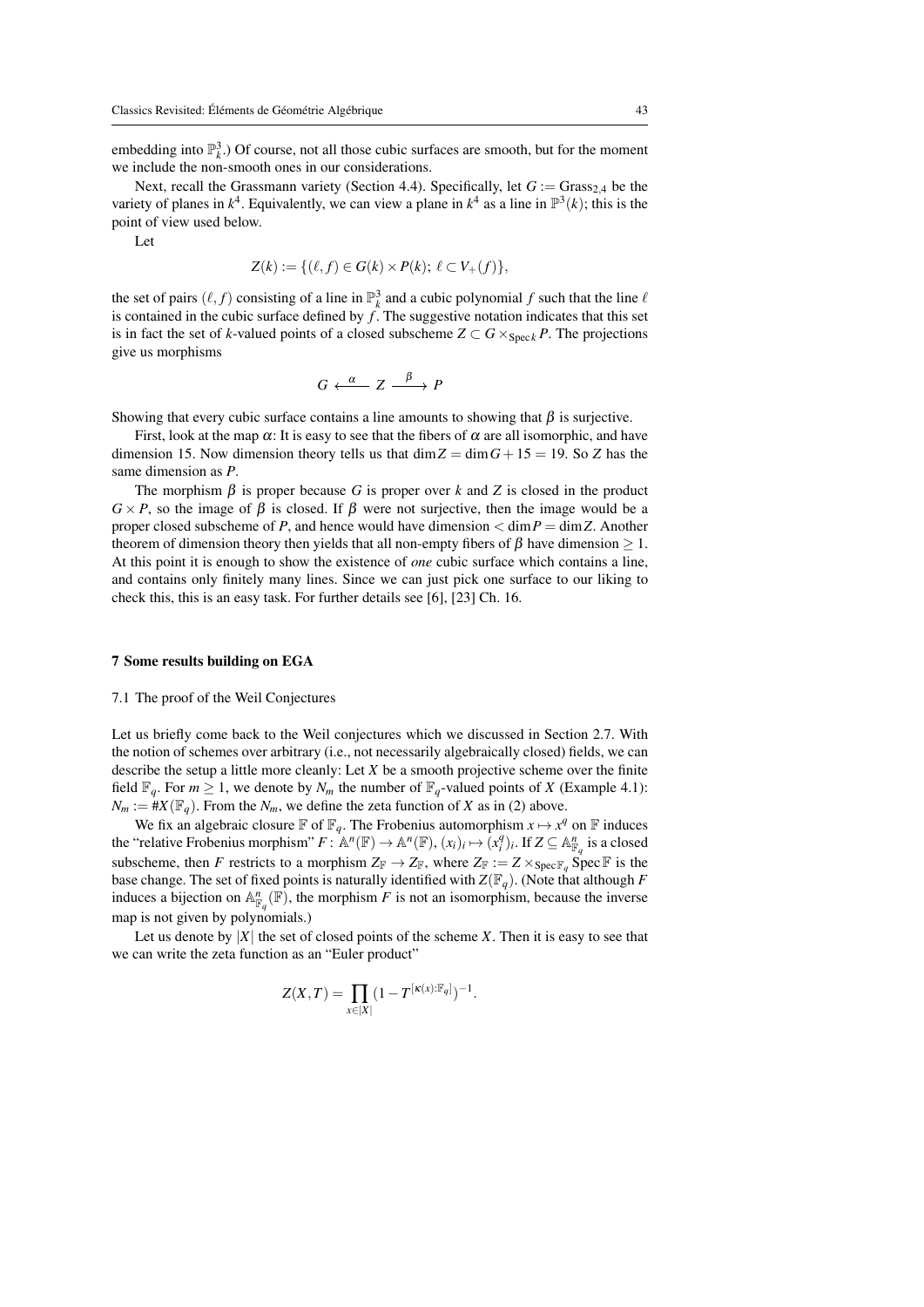Recall that we defined *T* as  $q^{-s}$  for a complex variable *s*, and  $q^{[\kappa(x):F_q]} = \#\kappa(x)$ . Therefore, this formula is the direct analogue of the Euler product expansion

$$
\zeta(s) = \sum_{n \ge 1} \frac{1}{n^s} = \prod_{x \in |\text{Spec } \mathbb{Z}|} (1 - (\# \kappa(x))^{-s})^{-1}
$$

of the Riemann ζ -function, where we write the set of prime numbers as the set |SpecZ| of closed points of  $Spec \mathbb{Z}$  in order to emphasize the similarity.

The rationality of the zeta function was first proved by B. Dwork in 1960, using *p*adic methods. By 1964, the methods invented by Grothendieck and developed by him with M. Artin and J.-L. Verdier (étale cohomology and the Lefschetz trace formula) had become sufficiently mature to prove the rationality of the zeta function and its functional equation. This follows up on the general idea of Weil that one should try to construct a suitable cohomology theory. With the Lefschetz trace formula, the number of fix points of a map can be computed as a trace on cohomology. This principle can be used to describe the number of  $\mathbb{F}_q$ -valued points of a scheme *X*: For *X* = Spec  $\mathbb{F}_p[X_1,\ldots,X_n]/(f_1,\ldots,f_m)$  (and similarly in more general cases) we can identify  $X(\mathbb{F}_q)$  with the set of fixed points in  $V(f_1,\ldots,f_m) \subset \mathbb{F}^n$ of the Frobenius *F*, as mentioned above. Since only finitely many cohomology groups are non-zero, the rationality of the zeta function follows directly from the Lefschetz fixed point formula. The functional equation follows from Poincaré duality for étale cohomology.

At this point, it remained to prove the third part of the Weil conjectures, the "Riemann hypothesis". Grothendieck had outlined a path to proving it as a consequence of a number of conjectures which came to be known as the standard conjectures. However, as of today, those conjectures are still open to a large part.

The first proof of the "Riemann hypothesis" was given by Deligne in 1974. By now there are also several other proofs and further extensions of this part of the Weil conjectures. In addition to the original papers [13], [14], see [22], [31] for more detailed accounts in a form accessible with a good basic knowledge of algebraic geometry. See [25] App. C and Oort's article [43] for surveys.

It is quite amazing what one can get out of cohomology theories such as étale cohomology. In the meantime, several other cohomology theories have been developed and/or studied in the context of algebraic geometry (crystalline, de Rham, . . . ), and have been put to good use in fascinating ways. This also gave a way to apply algebro-geometric methods to problems in representation theory (such as the proof of the Kazhdan-Lusztig conjectures; for recent results in this field see Williamson's article [58] and the references there). The search for even more powerful cohomology theories continuous with exciting developments in the last few years (and more to come?), see Scholze's report [48].

While the Weil conjectures state a certain regularity for the numbers of points over  $\mathbb{F}_{q^m}$  of a smooth projective variety over the finite field  $\mathbb{F}_q$ , one can ask a similar question for a scheme *X* over Spec *Z*. By forming the fiber product  $X \times_{Spec \mathbb{Z}} Spec \mathbb{F}_p$ , we obtain a scheme over the finite field  $\mathbb{F}_p$ , and can count its number of points over extension fields of F*p*, and combining these for all *p*, form the Hasse-Weil zeta function of *X*. Again, one expects that this zeta function has "nice properties". The Langlands program makes more precise predictions, but in this generality, many problems are not yet well understood. (See Section 7.3 for the case of elliptic curves.)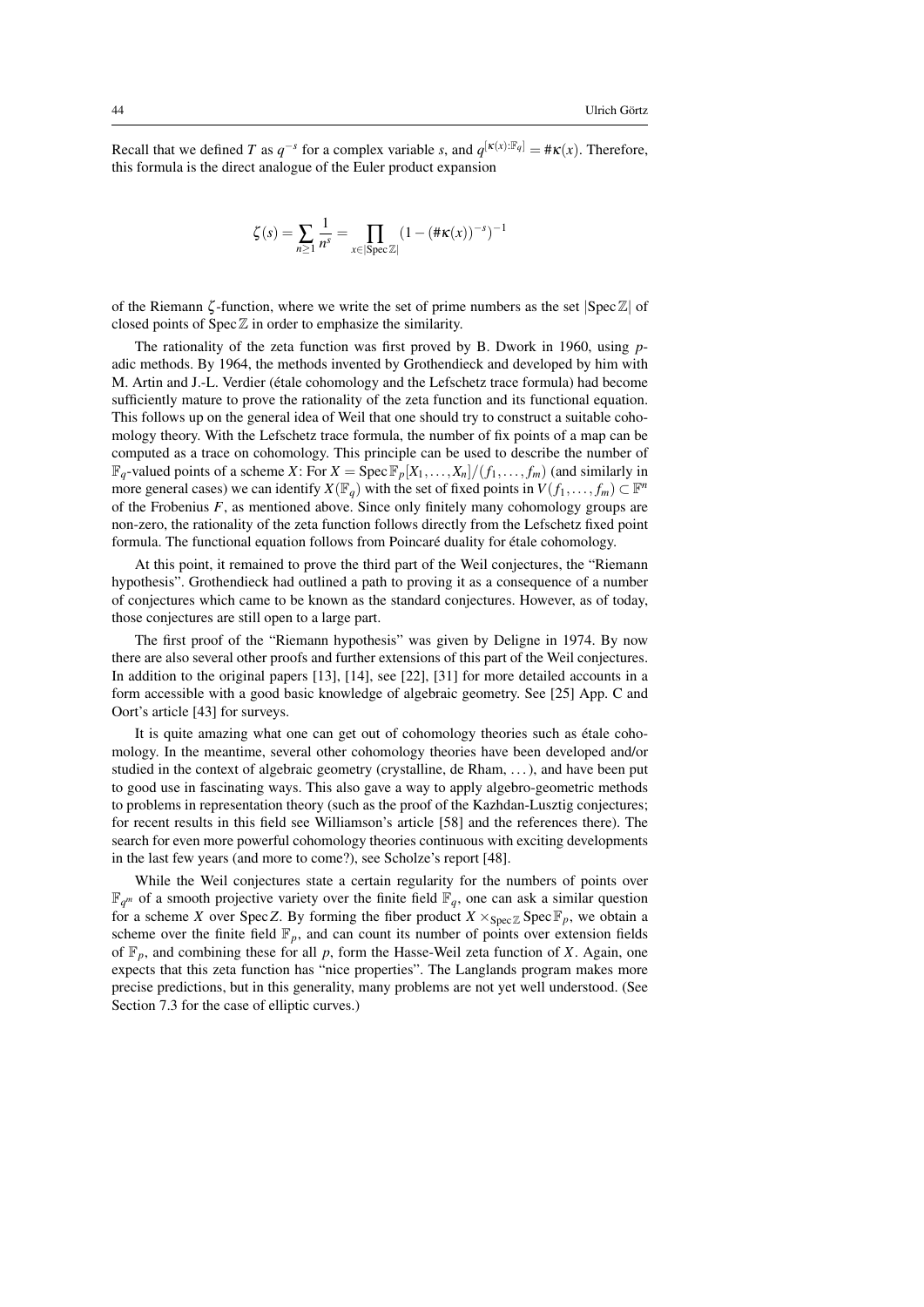#### 7.2 Mori's Bend and Break

As another spectacular application of methods which became available only through Grothendieck's algebraic geometry, we mention the results by S. Mori [39] who used characteristic *p* methods in order to prove a conjecture by R. Hartshorne about projective varieties over the complex numbers, and went on to apply this method to obtain far-reaching results about algebraic varieties of dimension 3.

Let *k* be an algebraically closed field. Hartshorne's conjecture is a statement to the effect that certain algebraic varieties (namely connected smooth projective *k*-schemes with "ample tangent bundle") are necessarily isomorphic to projective space  $\mathbb{P}_k^n$ . The key step is to show sufficient conditions under which a proper *k*-scheme *X* contains "rational curves", i.e., when there exist scheme morphisms  $\mathbb{P}_k^1 \to X$  with finite fibers. The image of such a morphism is then called a rational curve. The existence of such curves is easier to show if *k* has positive characteristic, because one can then make use of the Frobenius endomorphism.

To get back to characteristic 0 from the positive characteristic case, we start with *X* over an algebraically closed *k* of characteristic 0. There exists a subring  $A \subset k$  which is a finitely generated Z-algebra, together with an A-scheme  $\mathfrak X$  such that the base change  $\mathfrak X \times_{\text{Spec } A} \text{Spec } k$ is isomorphic to *X*. The existence of such an *A* is clear, because in the (finitely many) defining equations of *X* inside some projective space, only finitely many elements of *k* occur. In the actual proof, one will want to choose *A* with some additional properties. We can then compare X with other fibers of the family  $\mathfrak X$  over SpecA, in particular, with those over residue class fields of *A* of positive characteristic. Mori shows that the existence of sufficiently many rational curves of small degree (think, roughly: defined by polynomials of small degree) in the positive characteristic fibers implies the existence of rational curves in the fiber *X* over *k*.

The above argument using the Frobenius morphism shows that there exist rational curves in positive characteristic, but we actually need to find such curves of small degree. Here the so-called "bend-and-break" method comes in: Applying methods of deformation theory, Mori proves that in the case of large degree, the curve sits in a family of rational curves n *X* and that this family also contains curves which are a union of several rational curves, necessarily of smaller degree. This is called "bend and break": If we bend the curve, i.e., move it in that family, it must eventually break up as a union of curves. Hence one concludes that there exist sufficiently many rational curves of small degree to ensure the existence of rational curves in characteristic 0.

## 7.3 Elliptic curves, continued

In Section 2, we have mentioned elliptic curves and the group structure on them. These curves also encode deep arithmetic information: Consider an elliptic curve *E* over the rational numbers  $\mathbb Q$  (or over a number field *K*, i.e., a finite extension field of  $\mathbb Q$ ). Explicitly, this means that *E* is defined by a cubic equation in Weierstra form

$$
E: y^2 = x^3 + ax + b \quad \text{with } a, b \in K,
$$

where the right hand side has only simple zeros, and where once again we write down only the affine part of *E*, but implicitly understand *E* as a smooth projective curve  $E \subset \mathbb{P}_k^2$ . So for the set of solutions in any extension field *L* of *K*, we have

$$
E(L) = \{(x, y) \in L^2; \ y^2 = x^3 + ax + b\} \sqcup \{O\}.
$$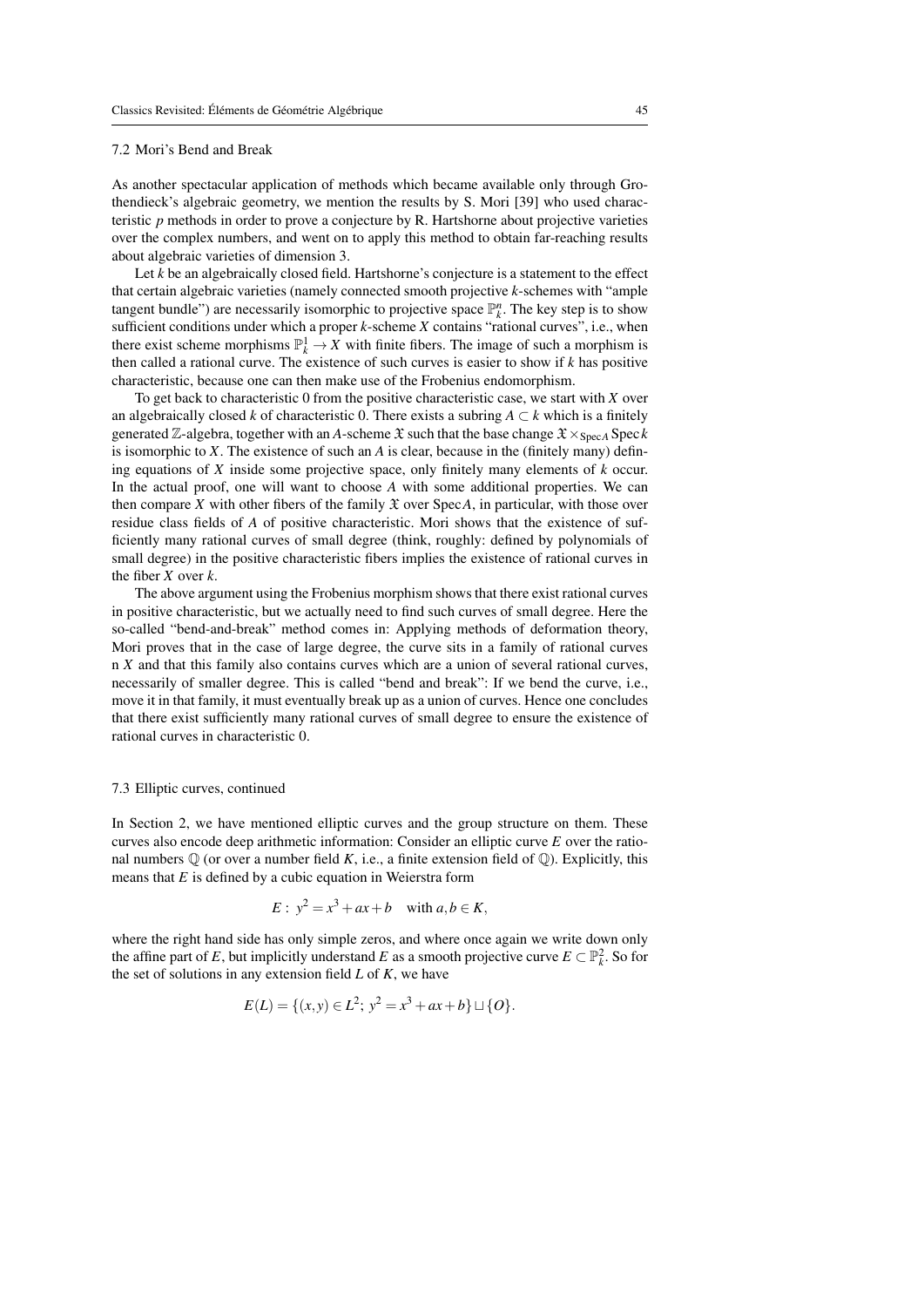It is easy to check that the description of the group law can be carried out over *K*, i.e., *E* is a group scheme over *K*. Concretely, we obtain that  $E(K)$  is an abelian group with neutral element *O*, and if  $L/K$  is a field extension, then  $E(K) \subseteq E(L)$  is a subgroup.

The Mordell-Weil Theorem states that the abelian group  $E(K)$  is a finitely generated abelian group, i.e., isomorphic to a product  $\mathbb{Z}^r \times G$  with  $G$  a finite abelian group. The integer  $r =: r(E)$  is called the (algebraic) rank of *E*. There are still many open questions about ranks of elliptic curve, for instance: Does every non-negative integer occur as the rank of an elliptic curve? Given an elliptic curve, by a cubic equation, say, how to determine its rank?

To simplify the discussion, let us specialize to the case that *E* is defined over Q. By a change of coordinates, we can replace *E* by an isomorphic elliptic curve which is given by an equation with integer coefficients, and this equation defines a closed subscheme  $\mathscr{E} \subset \mathbb{P}^2_{\mathbb{Z}}$ . In particular, for each prime number *p*, we can consider the base change  $\mathscr{E}_p := \mathscr{E} \times_{\text{Spec } \mathbb{Z}} \mathbb{F}_p$ , a closed subscheme of  $\mathbb{P}_{\mathbb{F}_p}^2$ . For all but finitely many *p*, this is an elliptic curve over  $\mathbb{F}_p$ : The smoothness over the generic point of Spec $\mathbb{Z}$ , i.e., the smoothness of *E* over  $\mathbb{Q}$ , extends to an open subset of  $Spec \mathbb{Z}$ . On the other hand, we can clearly not expect that this is true for all *p*, because the reduction of a separable polynomial in  $\mathbb{Z}[X]$  might have multiple zeros in  $\mathbb{F}_p$ . In fact, one can show that there does not exist any elliptic curve over  $\mathbb Z$  (in the sense of Def. 5.4).

Whenever  $\mathcal{E}_p$  is an elliptic curve, we can count the number of points over  $\mathbb{F}_p$  (and its finite extension fields), and we have the zeta function as discussed above. As we have stated above (Example 2.5), the only important piece of information given by the zeta function is the number of points of  $\mathcal{E}_p$  over the ground field  $\mathbb{F}_p$ . It is useful to combine these numbers for all the different primes, and this is usually done by defining the (incomplete<sup>12</sup>) *L*-function of *E* over Q:

$$
L(E/\mathbb{Q},s) := \prod_{p} \frac{1}{1 - (p+1 - \#\mathscr{E}_p(\mathbb{F}_p))p^{-s} + p^{1-2s}},
$$

where the product ranges over all  $p$  such that  $\mathcal{E}_p$  is an elliptic curve. We view this as a function in the complex variable *s*. The product converges if the real part of *s* is  $> \frac{3}{2}$ , and we obtain a holomorphic function in this region of the complex plane.

**Theorem 7.1** (Wiles, Taylor, ...) The function  $L(E/\mathbb{Q}, s)$  extends to a holomorphic func*tion on the entire complex plane.*

This theorem is a consequence of the more precise statement (conjectured by Y. Taniyama, G. Shimura, A. Weil) that every elliptic curve over Q is *modular*, which entails very strong "symmetry conditions" on the *L*-function of *E*. By previous work of G. Frey and K. Ribet, the modularity of elliptic curves yields a proof of Fermat's Last Theorem. The proof of the modularity theorem relies on the combination of many advanced techniques in algebraic geometry. Moduli spaces play a prominent role: As the terminology indicates, the property of being modular is related to the modular curves we discussed above; it is equivalent to the existence of a non-constant morphism  $X_0(N) \to E$ , where  $X_0(N)$  is a variant of the modular curves  $Y(N)$  which we introduced above. One of the important points of the proof uses the "functorial point of view", in particular the formalism of deformation theory,

<sup>&</sup>lt;sup>12</sup> The "incomplete" refers to the fact that we omit the primes where  $\mathcal{E}_p$  is not an elliptic curve from the discussion; incorporating them in a suitable way leads to a more elegant theory. Even for the incomplete *L*function, our discussion is a little over-simplified: To be consistent with the usual terminology, one should be a little more careful with the choice of the equation for  $\mathscr E$  over  $\mathbb Z$ . Nevertheless, our definition is good enough for the needs of the following discussion. Generalizations of this construction are available for elliptic curves over general number fields.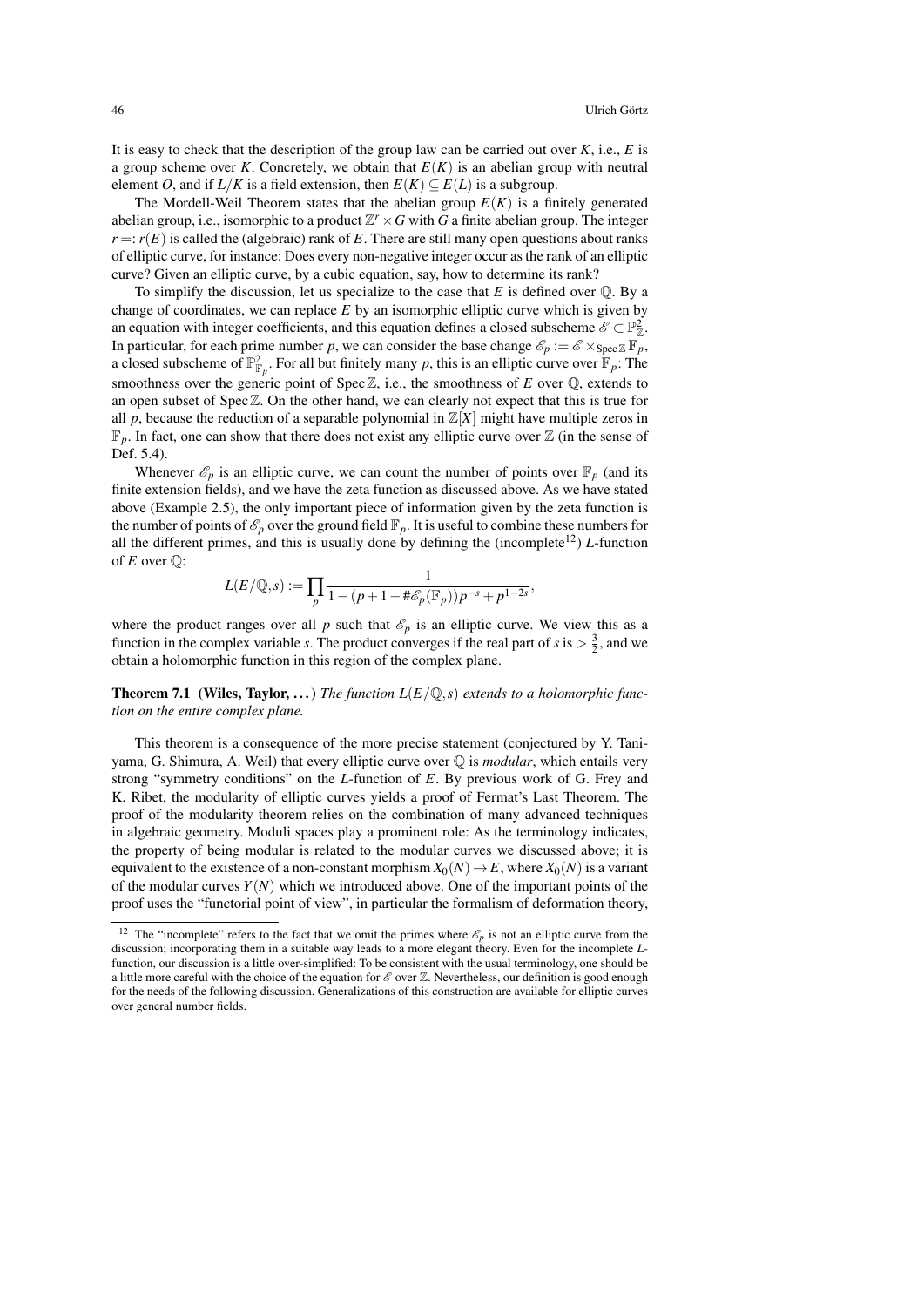in a non-geometric setting: Wiles studies deformation functors of "Galois representations" and the rings representing these functors. See the proceedings volume [11] for background material and further references.

It is conjectured that the modularity, and in particular the existence of a holomorphic continuation of the *L*-function also hold for elliptic curves over arbitrary number fields. By now, this is known for all so-called CM fields *K*, see [48] Thm. 5.3.

As mentioned above, one would like to understand the ranks of the finitely generated abelian groups  $E(\mathbb{Q})$ . With the *L*-function at hand, we can state the Conjecture of Birch and Swinnerton-Dyer, one of the Clay Millenium Problems, see [57]:

*Conjecture 7.2 (Birch, Swinnerton-Dyer)* Let *E* be an elliptic curve over Q. Then the rank of *E* is equal to the order of the zero of the *L*-function  $L(E/\mathbb{Q}, s)$  at  $s = 1$ .

Note that the conjecture talks about the value of the *L*-function at  $s = 1$ , a point which is not covered by the defining expression as an infinite product above, but requires the analytic continuation. In particular, the conjecture says that  $E(\mathbb{Q})$  is finite whenever  $L(E/\mathbb{Q},1) \neq 0$ . This statement has been proved by B. Gross, D. Zagier and V. Kolyvagin.

As a side note, and taking the occasion to mention another famous theorem that heavily relies on EGA style algebraic geometry: For a curve *C* over a number field *K* of genus  $> 2$ , the set  $C(K)$  is finite. This was conjectured by L. Mordell and proved by G. Faltings [20]. See the proceedings volume [10] for an English translation of Faltings's paper and for background material bridging the gap between EGA and the proof by Faltings.

Many other questions are still open, e.g.: Are there elliptic curves with arbitrarily high rank? No elliptic curve with rank  $> 28$  is currently known.

Finally, let us mention that the groups  $E(K)$  for *K* a finite field, and  $a, b \in K$  defining an elliptic curve, give rise to several applications to real life: elliptic curve cryptography; factorization of large integers via elliptic curves; the elliptic curve primality test. See Washington's book [54] and the references given there.

#### 8 Miscellaneous remarks and further reading

We conclude this note with some remarks. The presence of a foundational text of the size, and meticulous and detailed style of writing of EGA has clearly made a large impact on the field of algebraic geometry. While there are by now numerous textbooks with introductions to algebraic geometry (e.g., [41], [25], [23]), and also the encyclopedic Stacks Project [52], EGA remains a standard reference for most of the results which it covers. Altogether for the volumes of EGA more than 2,700 citations are listed on MathSciNet.

There are basically no examples in EGA, and little to motivate the definitions. This is also reflected by the places above where references to EGA are given, and those where none are given. For instance, only the very simplest examples of representable functors beyond P<sup>n</sup> are actually discussed (Grassmannians, and even that only in the new edition [EGA I<sub>n</sub>] of the first volume). In view of this style, for beginners in most cases other paths into this subject are more suitable. Cf. the discussion [35] on MATH OVERFLOW.

In the Springer edition  $[EGA I_n]$  of the first volume of EGA (and already, with minor differences, in the original edition), there is a list of planned chapters which includes, beyond the Chapters I–IV which have actually appeared, titles for Chapters V to XII — for Chapter XII, the given title is *Cohomologie étale des schémas*, étale cohomology of schemes. For Chapter V, there exist pre-notes which were edited by P. Blass and J. Blass [18].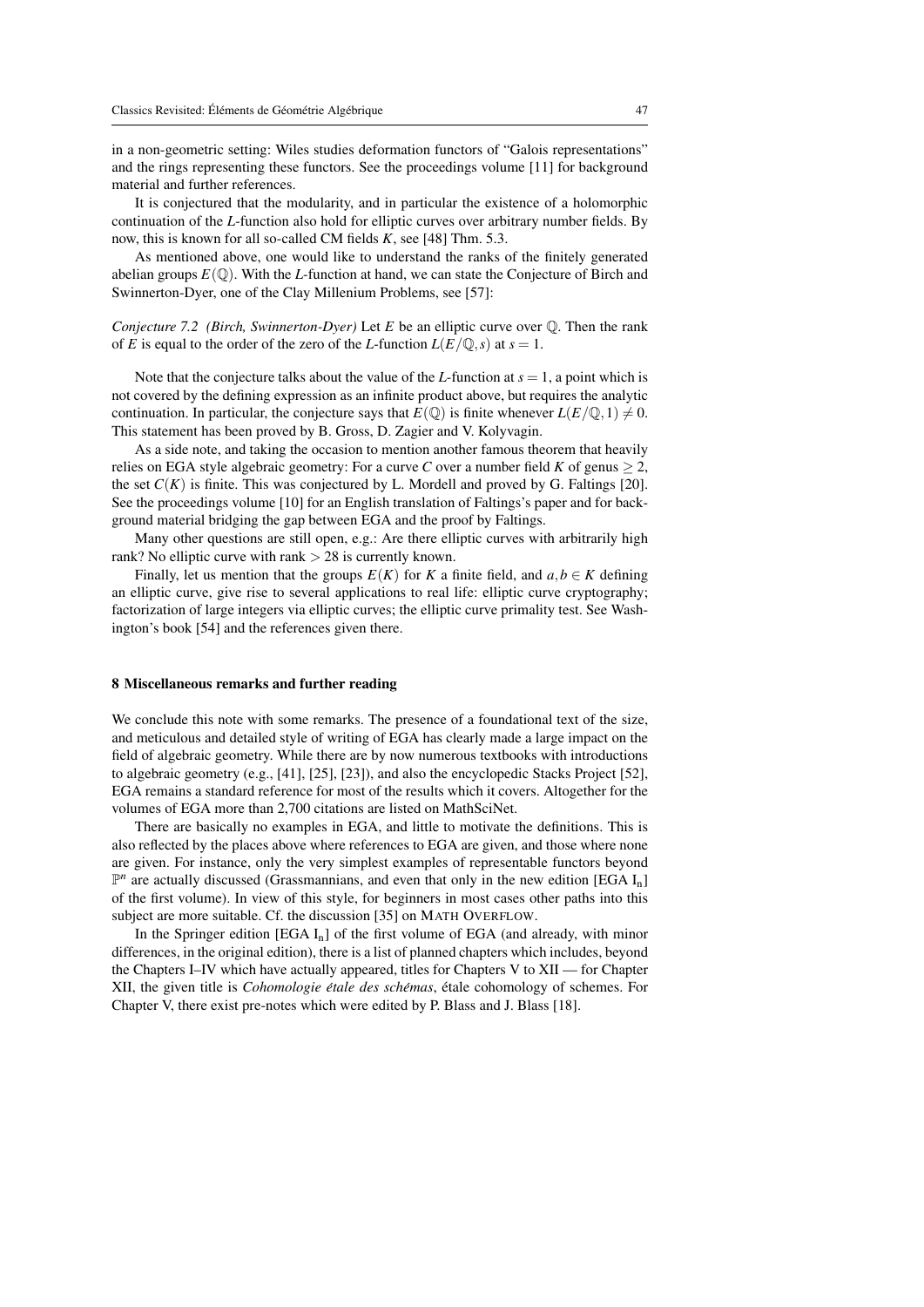Many survey papers and other texts similar to this one have been written over the course of the last fifty years, mostly focusing more on the work of Grothendieck as a whole and/or his life, than on EGA. See for instance the articles by Deligne [15], Cartier [8], McLarty [37], [38], Barbieri Viale [5], Illusie and Raynaud [27], and the book [47] edited by Schneps.

Biographical information about Alexander Grothendieck can be found in the articles by Jackson [28] and Scharlau [45] and in the much more comprehensive books [46] by Scharlau. See also [4].

For the history of algebraic geometry, see for example the texts  $[16]$ ,  $[17]$  by Dieudonné.

## Éléments de Géométrie Algébrique (EGA)

- [EGA I] A. Grothendieck, rédigé avec la collaboration de J. Dieudonné, Éléments de Géométrie Algébrique. I. Le langage des schémas, Publ. math. de l'IHES 4, no. 2, 5–228, 1960
- [EGA II] A. Grothendieck, rédigé avec la collaboration de J. Dieudonné, Éléments de Géométrie Algébrique. II. Étude globale élémentaire de quelques classes de morphismes, Publ. math. de l'IHES 8, 5–222, 1961
- [EGA III] A. Grothendieck, rédigé avec la collaboration de J. Dieudonné, Éléments de Géométrie Algébrique. III. Étude cohomologique des faisceaux cohérents, Publ. math. de l'IHES 11, 5-167, 1961; 17, 5–91, 1963
- [EGA IV] A. Grothendieck, rédigé avec la collaboration de J. Dieudonné, Éléments de Géométrie Algébrique. IV. tude locale des schmas et des morphismes de schmas. Publ. math. de l'IHES 20, 5–259, 1964; 24, 5–231, 1965; 28, 5–255, 1966; 32, 5–361, 1967
- [EGA I<sub>n</sub>] A. Grothendieck, J. Dieudonné, Éléments de Géométrie Algébrique I, Springer, 1971

Scans of the chapters of EGA published in Publ. Math. de l'IHES are available at the NUMDAM project, www.numdam.org.

## References

- 1. C. Aholt, B. Sturmfels, R. Thomas, A Hilbert Scheme in Computer Vision, Canadian J. Math. 65, 2013, 961–988.
- 2. E. Arbarello, M. Cornalba, P. Griffiths, Geometry of Algebraic Curves, Vol. II, Grundl. math. Wiss. 268, Springer, 2011
- 3. M. Artin, Versal deformations and algebraic stacks, Invent. math. 27, 165–189, 1974
- 4. Michael Artin, Allyn Jackson, David Mumford, and John Tate (coordinating editors), Alexandre Grothendieck 19282014, Notices of the AMS, Part 1: 63 no. 3, 2016, 242–255; Part 2: 63 no. 4, 2016, 401–413.
- 5. L. Barbieri Viale, Alexander Grothendieck: Enthusiasm and Creativity, in: C. Bartocci, R. Betti, A. Guerraggio, R. Lucchetti, eds., Mathematical Lives, Springer, 2011
- 6. A. Beauville, Surfaces algébriques complexes, Astérisque 54, 1978
- 7. E. Carlini, M. V. Catalisano, A. Oneto, Waring loci and Strassen conjecture, Advances in Mathematics 314, 630–662, 2017
- 8. P. Cartier, A mad day's work: From Grothendieck to Connes and Kontsevich. The evolution of concepts of space and symmetry, Bull. AMS (New Ser.) 38, No. 4, 389–408, 2001
- 9. C. Chevalley, Les schémas, Séminaire Henri Cartan 8, Talk no. 5, 1–6, 1955–1956
- 10. G. Cornell, J. Silverman, Arithmetic Geometry, Springer, 1986
- 11. G. Cornell, J. Silverman, G. Stevens, Modular Forms and Fermat's Last Theorem, Springer, 1997
- 12. P. Deligne, Formes modulaires et représentations  $\ell$ -adiques, Sém. Bourbaki. 355 (Févr. 1969), in: Lecture Notes in Math. 179, Springer
- 13. P. Deligne, La conjecture de Weil I, Publ. Math. de l'IHES 43, 273–308, 1974
- 14. P. Deligne, La conjecture de Weil: II, Publ. Math. de l'IHES 52, 137–252, 1980
- 15. P. Deligne, Quelques idées maîtresses de l'œuvre de A. Grothendieck, in: Matériaux pour l'histoire des mathématiques au XXe siècle: Actes du colloque à la mémoire de Jean Dieudonné, Nice 1996, SMF, 1998
- 16. J. Dieudonné, The Historical Development of Algebraic Geometry, Amer. Math. Monthly 79, Issue 8, 827–866, 1972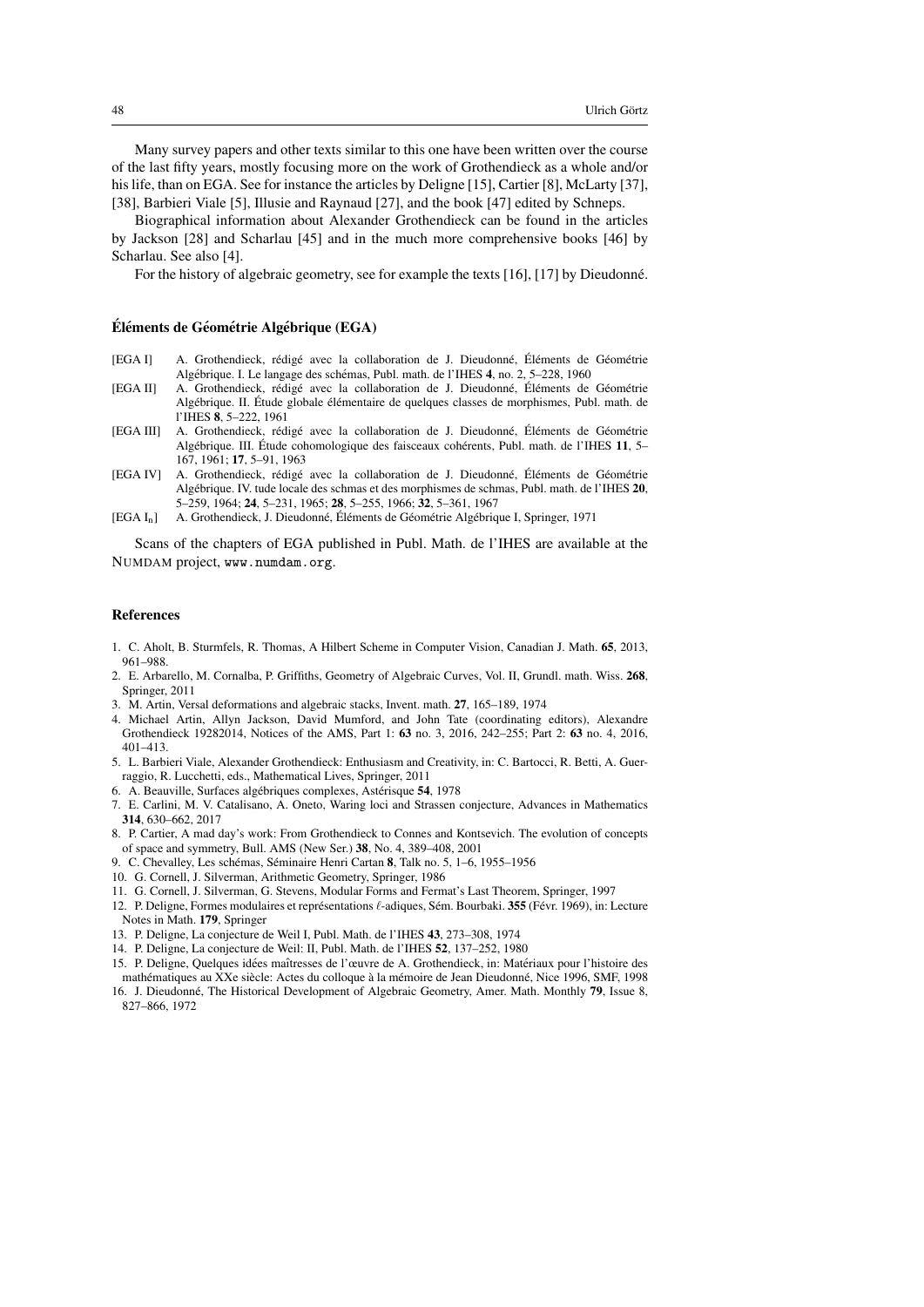- 17. J. Dieudonné, History of Algebraic Geometry, Chapman and Hall/CRC, 1985
- 18. P. Blass, J. Blass; Alexandre Grothendieck's EGA V, Translation and Editing of his 'prenotes', http://www.jmilne.org/math/Documents/EGA-V.pdf
- 19. D. Edidin, What is . . . a Stack?, Notices of the AMS 50, no. 4, 458–459, 2003
- 20. G. Faltings, Endlichkeitssätze für abelsche Varietäten über Zahlkörpern, Invent. Math. 73 (3), 349–366, 1983
- 21. B. Fantechi, Stacks for Everybody, in: C. Casacuberta, R. Miró-Roig, J. Verdera, S. Xambó-Descamps, eds., European Congress of Math., Progress in Math. 201, Birkhäuser, 2001
- 22. E. Freitag, R. Kiehl, Etale Cohomology and the Weil Conjectures, Erg. Math. u. Ihrer Grenzgeb., 3. Folge, 13, Springer, 1988
- 23. U. Görtz, T. Wedhorn, Algebraic Geometry I. Schemes, With Examples and Exercises, Vieweg-Teubner, 2010
- 24. A. Grothendieck, Sur quelques points d'algèbre homologique, Tohoku Math. J. (2) 9, 119–221, 1957
- 25. R. Hartshorne, Algebraic Geometry, Graduate Texts in Math. 52, Springer, 1977
- 26. R. Hartshorne, Deformation Theory, Graduate Texts in Math. 257, Springer, 2010
- 27. L. Illusie, M. Raynaud, Grothendieck and Algebraic Geometry, Asia Pacific Mathematics Newsletter 5, no. 1, 1–5, 2015
- 28. A. Jackson, Comme Appelé du Néant As If Summoned from the Void: The Life of Alexandre Grothendieck, Part I: Notices AMS 51, No. 9, 1038–1056, 2004, Part II: Notices AMS 51, No. 10, 1196– 1212, 2004
- 29. N. Jacobson, A topology for the set of primitive ideals in an arbitrary ring, Proc. Nat. Acad. Sci. USA, 31, 333–338, 1945
- 30. N. Katz, B. Mazur, Arithmetic Moduli of Elliptic Curves, Annals of Math. Studies 108, Princeton Univ. Press, 1985
- 31. R. Kiehl, R. Weissauer, Weil Conjectures, Perverse Sheaves and  $\ell$ -adic Fourier Transform, Erg. Math. u. Ihrer Grenzgeb., 3. Folge, 42, Springer, 2001
- 32. M. Lieblich, L. Van Meter, Two Hilbert Schemes in Computer Vision, Preprint arxiv:1707.09332, 2017
- 33. D. Lorenzini, An Invitation to Arithmetic Geometry, Grad. Studies in Math. 9, AMS, 1996
- 34. S. MacLane, Categories for the working mathematician, Graduate Texts in Math. 5, Springer, 1978 35. Math Overflow, The importance of EGA and SGA for "students of today",
- https://mathoverflow.net/questions/3041/
- the-importance-of-ega-and-sga-for-students-of-today
- 36. Math Overflow, Existence of fine moduli space for curves and elliptic curves, https://mathoverflow.net/a/11282
- 37. C. McLarty, The Rising Sea: Grothendieck on simplicity and generality, in: J. J. Gray, K. H. Parshall, eds., Episodes in the History of Modern Algebra (1800–1950), AMS, 2007
- 38. C. MacLarty, How Grothendieck Simplified Algebraic Geometry, Notices of the A.M.S. 63, no. 3, 256– 265, 2016
- 39. S. Mori, Projective manifolds with ample tangent bundle, Ann. of Math. 110, 593–606, 1979
- 40. D. Mumford, J. Fogarty, F. Kirwan Geometric Invariant Theory, 3rd enl. ed., Springer, 1994
- 41. D. Mumford, The red book of varieties and schemes, Lecture Notes in Math. 1358, Springer, 1988
- 42. D. Mumford, Can one explain schemes to biologists,
- http://www.dam.brown.edu/people/mumford/blog/2014/Grothendieck.html, 2014
- 43. F. Oort, The Weil conjectures, Nieuw Archief voor Wiskunde 5/15, no. 3, 211–219, 2014
- 44. R. Penner, Moduli spaces and macromolecules, Bull. AMS 53, 217–268, 2016
- 45. W. Scharlau, Wer ist Alexander Grothendieck, in: Annual Report 2006 of the Mathematics Research Institute in Oberwolfach, http://www.scharlau-online.de/DOKS/Wer%20ist%20AG.pdf, English translation: Who is Alexander Grothendieck, Notices of the AMS 55 no. 8, 2008, 930–941.
- 46. W. Scharlau, Wer ist Alexander Grothendieck, Teil 1: Anarchie, 3rd ed., 2011; Teil 3: Spiritualitat, 2010. ¨
- 47. L. Schneps (ed.), Alexandre Grothendieck: A Mathematical Portrait, International Press, 2014.
- 48. P. Scholze, *p*-adic Geometry, Report for ICM Rio de Janeiro 2018,
- Preprint http://www.math.uni-bonn.de/people/scholze/Rio.pdf
- 49. J. P. Serre, Faisceaux algébriques cohérents, The Annals of Mathematics, 2nd Ser. 61, No. 2., 197–278, 1955
- 50. J. Silverman, The Arithmetic of Elliptic Curves, Graduate Texts in Math. 106, Springer, 1986
- 51. J. Silverman, Advanced Topics in the Arithmetic of Elliptic Curves, Graduate Texts in Math. 151, Springer, 1994
- 52. The Stacks Project Authors, Stacks Project, https://stacks.math.columbia.edu/, 2018
- 53. B. L. van der Waerden, Einführung in die algebraische Geometrie, Grundl. math. Wiss. 51, Springer, 1939